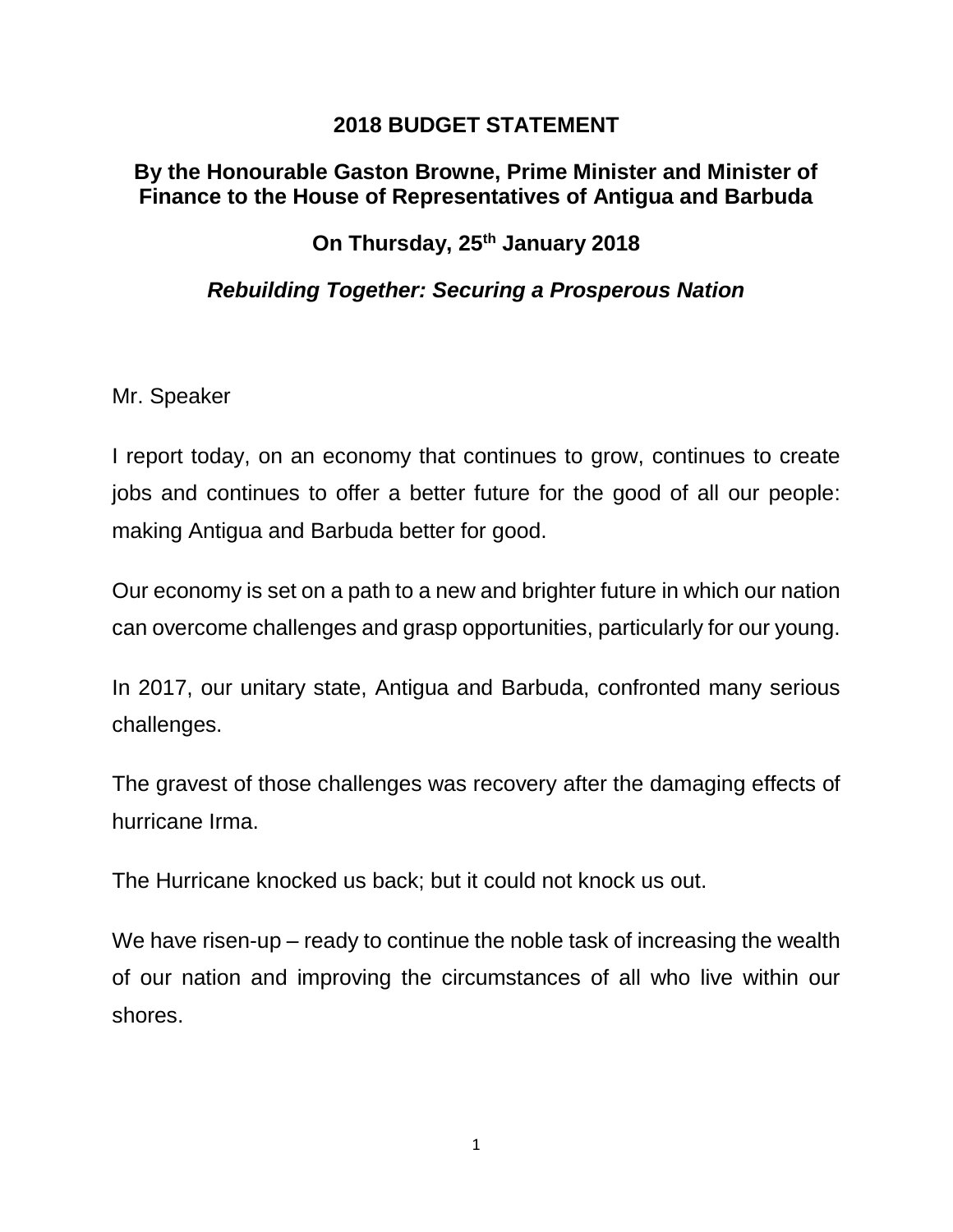Mr. Speaker, the people of Antigua and Barbuda, listening to this Budget Statement inside and outside of this Honourable House, want to hear how tax payers' money has been spent and how it has benefitted them.

They want to hear how the government has managed the economy over the last year and how it plans to deal with the period ahead.

Importantly, they want to know how they will benefit in economic, financial and social terms.

Therefore, those are the matters I will address in this Budget Statement.

An Appendix will be made available to the members of this Honourable House and the public, providing details of revenues and expenditures.

Mr. Speaker, this Budget is about investing in our nation's future.

It is about ensuring that our people are provided with the services to which they are rightfully entitled – water, electricity, roads, housing, employment, entrepreneurial opportunities, and protection from crime and violence.

It is about empowering all within our society not only to uplift themselves, but also to uplift our country.

It is about encouraging our business community, who make their profits here, to continue to bloom and flourish.

It is about creating a prosperous economy and a safe environment where everyone can shine, regardless of creed, colour or class.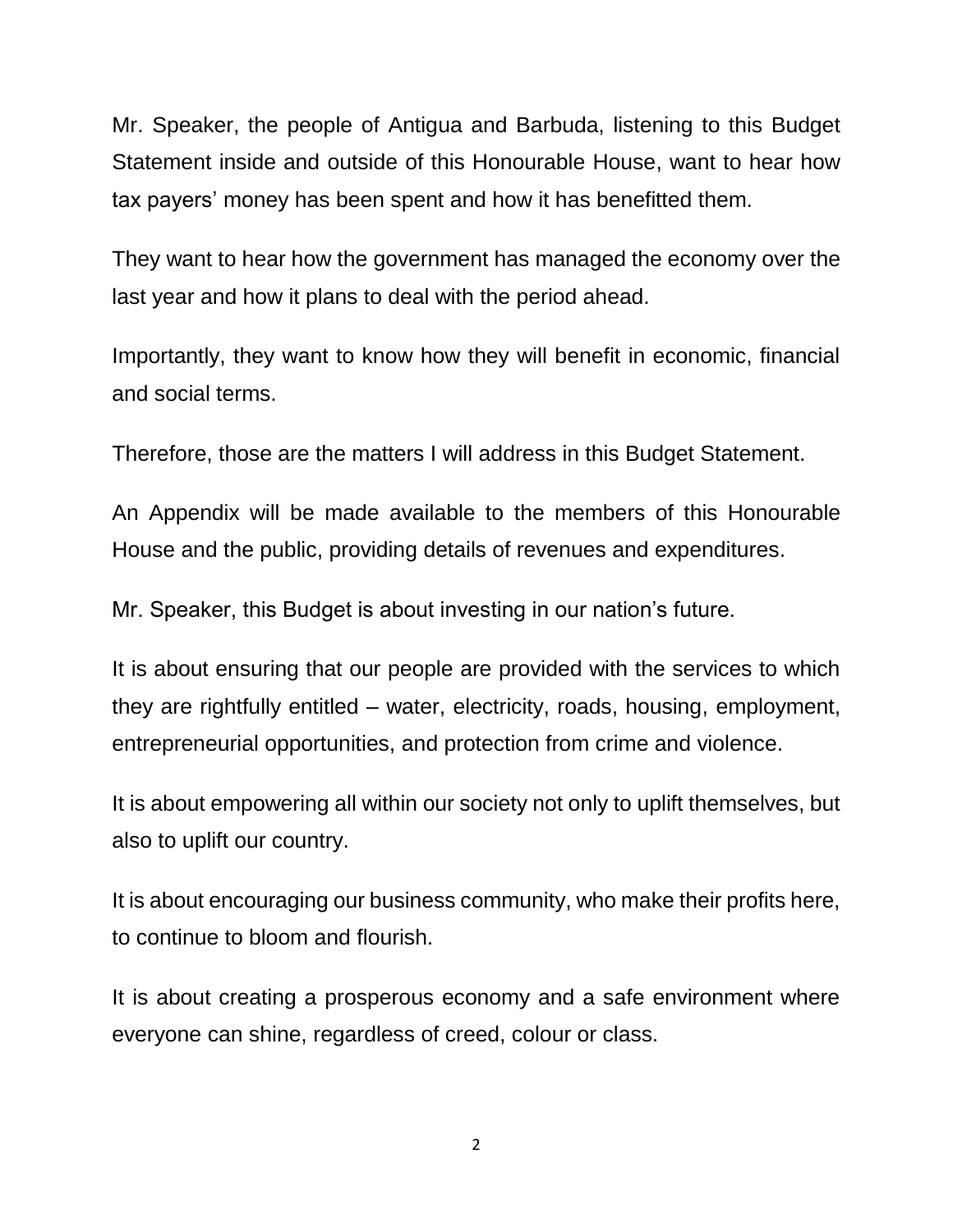#### **Performance**

Mr. Speaker, there can be no doubt that our economy dramatically improved over the past three and a half years.

Between 2009 and 2013, the Government's fiscal position was unsustainable.

There was an average annual primary deficit of \$73 million and an average annual overall deficit of \$177 million.

In contrast, over the period 2014 to 2017, my government recorded average annual primary surpluses of \$71 million and average annual overall deficits of \$24 million.

This represents a \$144 million improvement in terms of the primary balance and a \$153 million narrowing of the average overall fiscal deficit.

By any measure, this is a remarkable turnaround in fiscal performance.

Further, government's current revenues averaged \$762 million between 2014 and 2017.

This is 20 percent more revenue than the average between 2009 and 2013.

Remarkably, while tax revenues for the period 2009 to 2013 averaged \$574 million annually, my government increased those revenues to an average of \$618 million for the period 2014 to 2017.

This particular performance is significant, given that my government abolished personal income tax.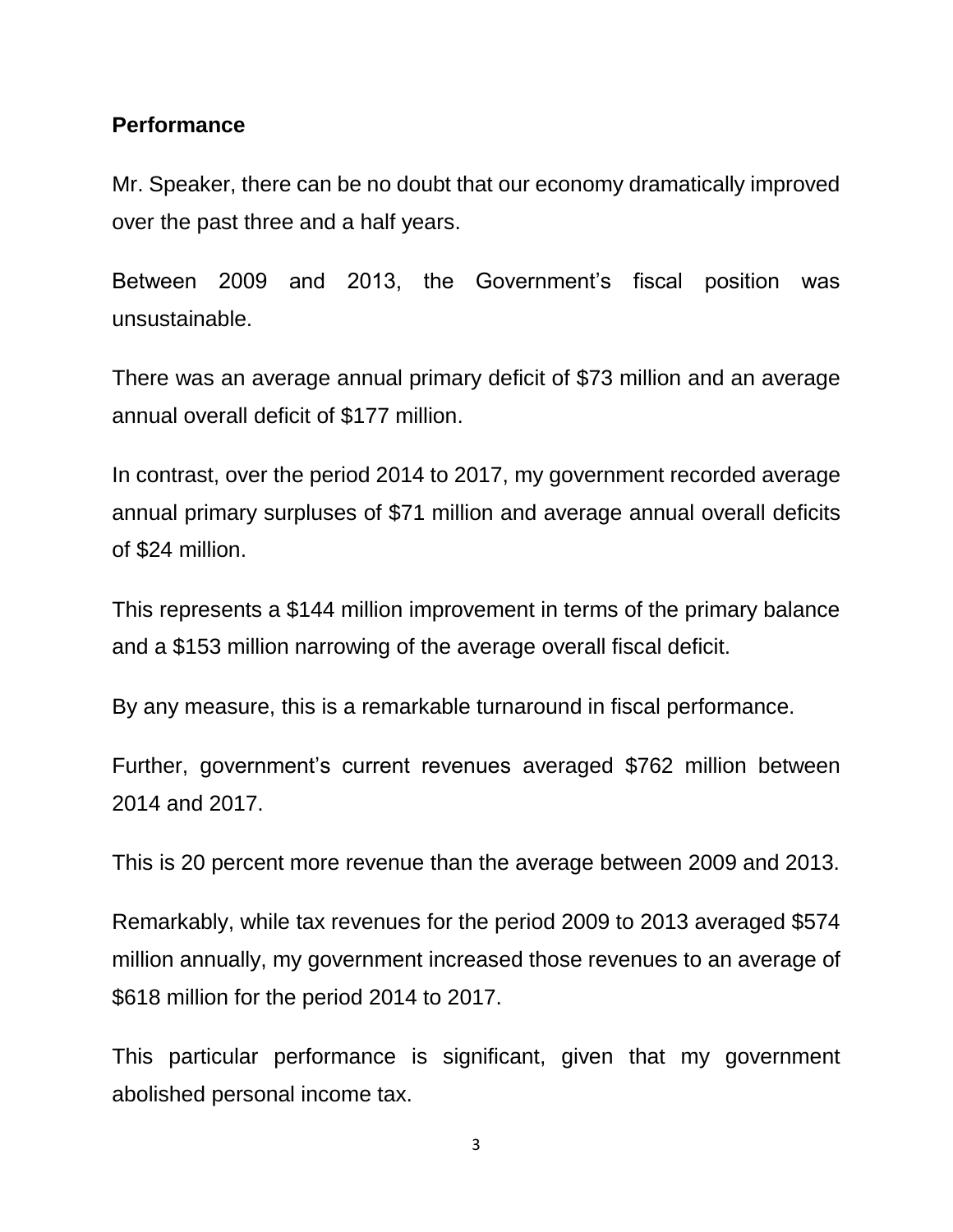The growth in tax revenue is a powerful indicator of a growing economy.

Regarding debt, my Government was determined to lift this heavy burden from the shoulders of our people.

In 2009, the debt to GDP ratio was 102 percent and the average ratio was 93 percent for the period 2009 to 2013.

Between 2014 and 2017, my Government lowered that debt to GDP ratio to an average of 83 percent.

When all the figures are compiled for 2017, it is expected that the debt to GDP ratio will be down to 75 percent.

These are substantial accomplishments, especially as a significant portion of that debt was converted into ownership; by the people and for the people.

Examples of these are the West Indies Oil Company, Caribbean Union Bank, the car park, and the water supplier SEMBCORP' now absorbed into the Public Utilities Authority.

Mr. Speaker, a high debt to GDP ratio is a troubling circumstance.

It renders the nation uncreditworthy, making borrowing for development impossible.

It also indicates an economy that has been poorly managed, and it scares off investment.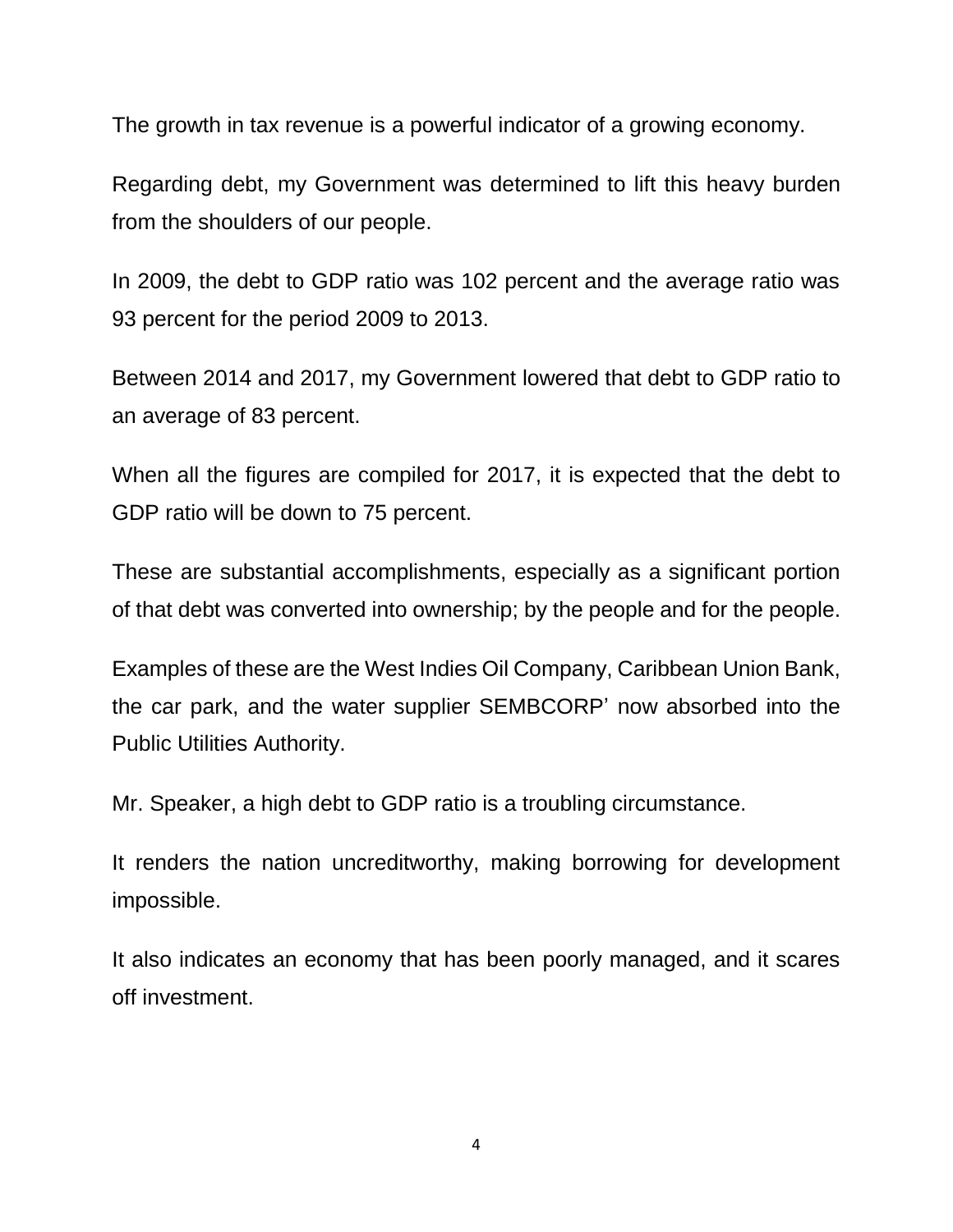But, worse, it means that the government does not have sufficient revenues to provide for the welfare of people, after it has made interest payments on those debts.

In this regard, I am pleased to report that my government has reduced the proportion of revenues needed to make interest payments from an average of 17 percent between 2009 and 2013, to 10.7 percent between 2014 and 2017.

This means that we have created space to spend more on healthcare, scholarships, providing water, building homes, improving infrastructure and fighting crime and violence.

And that is precisely what we have done.

Significantly, having achieved a debt to GDP ratio of 75 percent in 2017, our nation is now only 15 percentage points away from the debt sustainability target of 60 percent set by the Eastern Caribbean Currency Union for the year 2030.

We intend to achieve that target in a much shorter time.

Our record in just three and a half years, shows that we have the competent leadership, the management skills and the proper policies to accomplish it.

Our nation is safer, its circumstances better and its future brighter.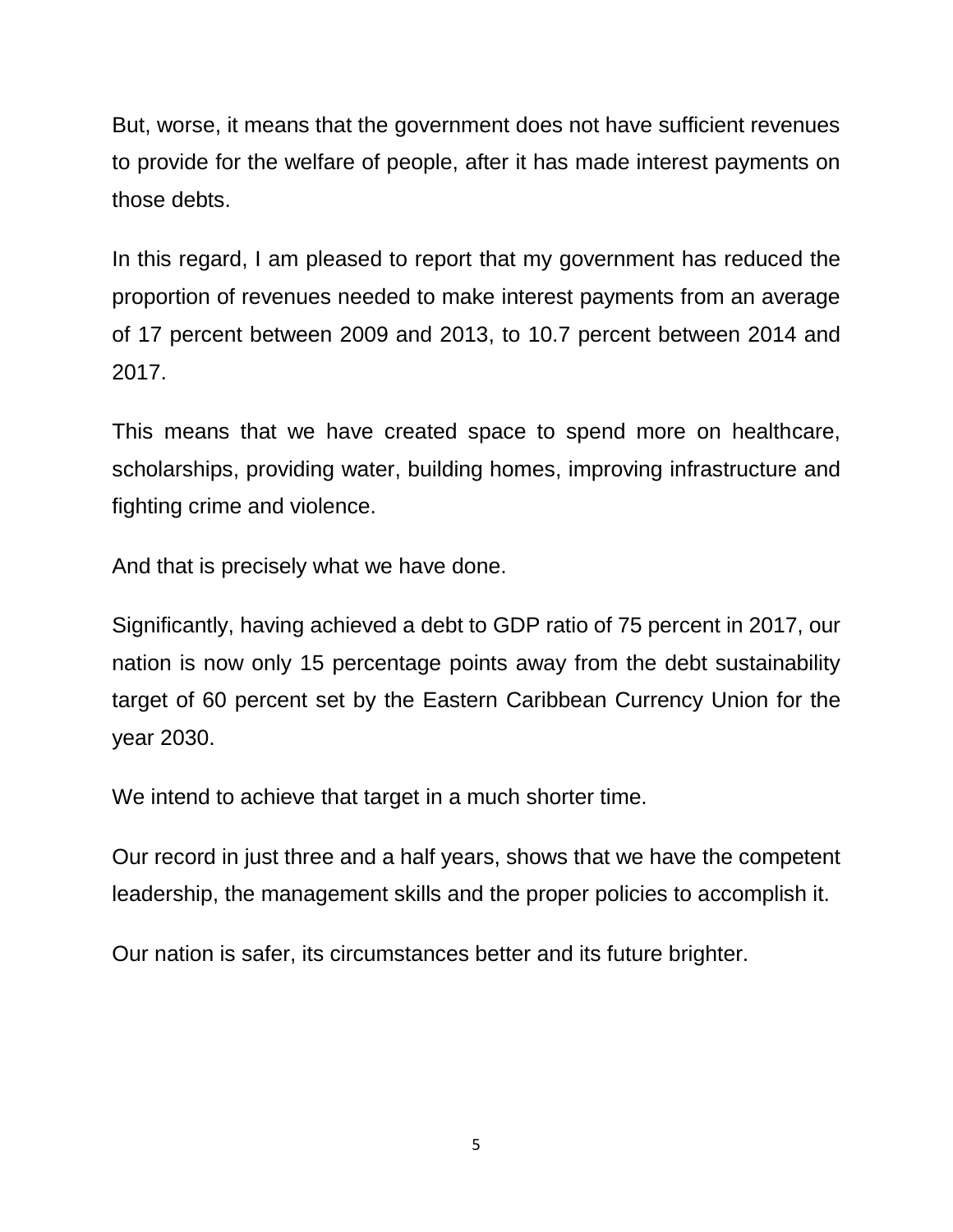#### **The Economy**

Mr. Speaker, during the Lovell years, between 2009 and 2011, the economy contracted by a cumulative 21.6 percent: an unprecedented annual average contraction of 7.2 percent, making it the worst period of mismanagement our nation has ever witnessed.

By contrast, under my government, the economy grew at a cumulative 17.6 percent: this is an average annual rate of 4.4 percent between 2014 and 2017, despite the impact of hurricane Irma.

Two other statistical facts are important to show how much better our economy is doing:

First, Savings and Foreign Currency Deposits increased by \$133.4 Million, demonstrating that monies were earned that could be saved or invested.

Second, there was a 20.7 percent increase in the Net Foreign Assets of the Banking System, demonstrating that banks are far healthier than they were when my government came to office in 2014.

Further, per capita GDP has increased by \$9000, per head, from about \$36,000 in 2013 to an estimated \$45,000 in 2017.

Now, I am aware that the per capita income is uneven, and my Government will tackle the problem of skewed income distribution robustly, in this and future Budgets.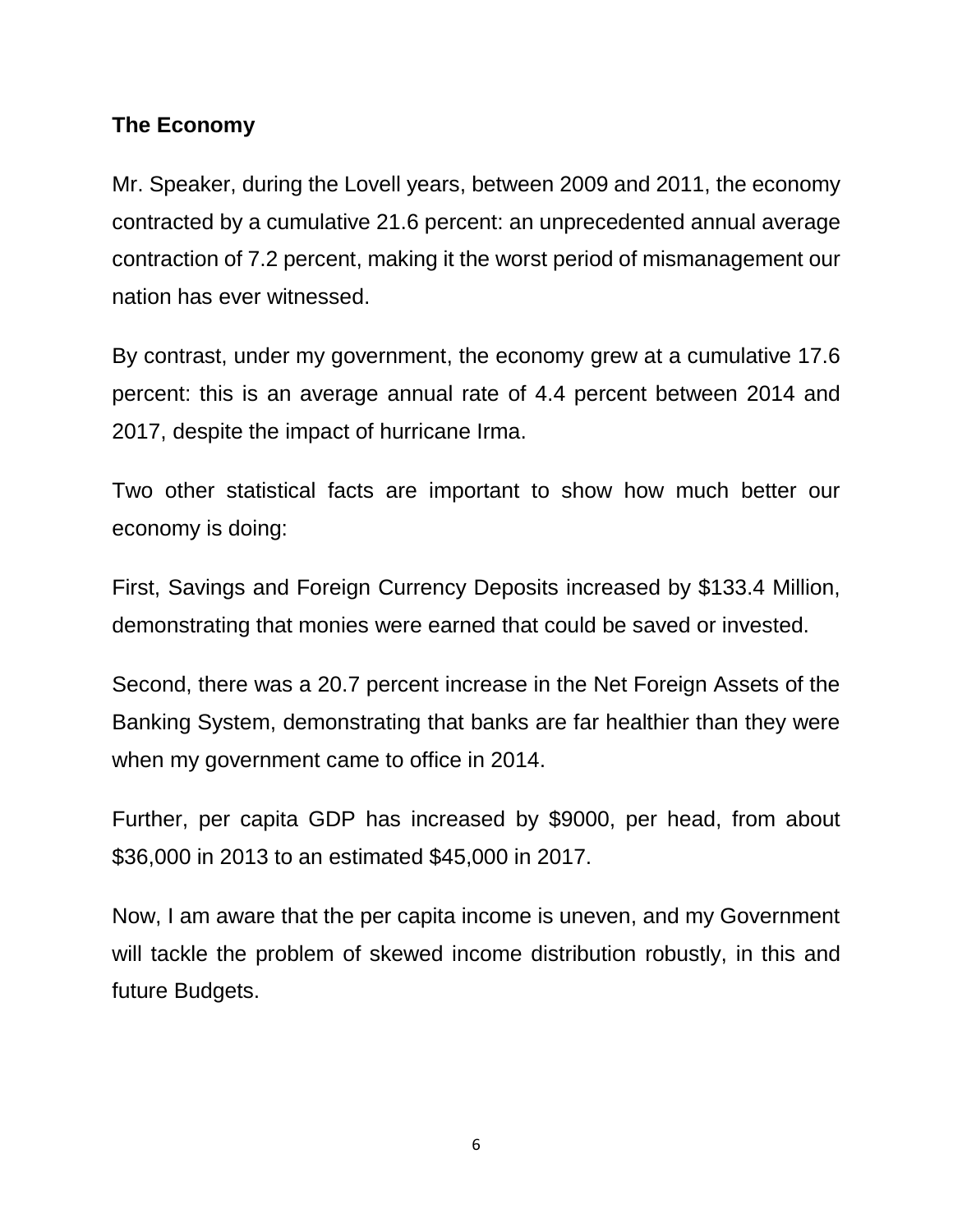But, the point is, that increased per capita GDP means that, generally, more money has been generated for spending and savings, and this has led both to security for existing employment and the creation of new jobs.

Mr. Speaker, it is a significant feat that the GDP of Antigua and Barbuda surpassed the \$4 billion mark in 2017 - the year that our nation was hit by the largest storm in the recorded history of the Caribbean.

Just think how much greater our growth would have been had we not experienced that huge natural disaster.

And, just think, that despite it, we still exceeded the \$4 billion mark.

We have every reason to be proud of our accomplishment.

We have every reason to be pleased with the management of our nation's affairs.

We have every reason to be confident of our future under this ABLP Administration.

## **Depositor Protection Trust (DPT)**

Mr. Speaker, the terrible condition of the banking sector that my Government inherited in 2014 is well known.

So, too, are the immediate and creative measures that my Government implemented to stabilize the sector and secure the viability of the entire Eastern Caribbean Currency Union that would have been irreparably harmed.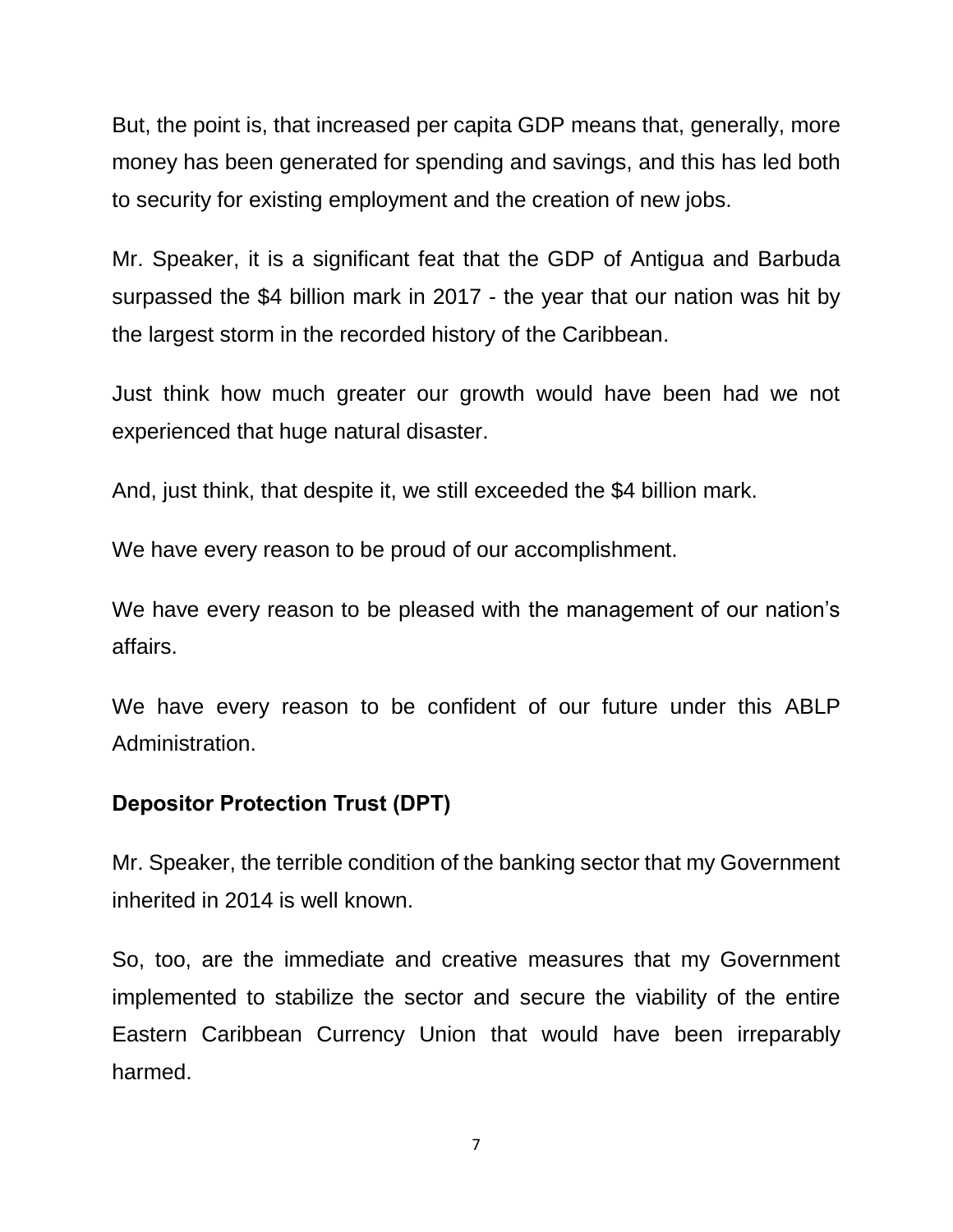Our concern was not only the stability of the banking sector, crucially important as it was, but also the monies due to staff of the ABI Bank and the deposits by many people; in some case their entire life savings.

We were resolved that innocent depositors would not be placed in such danger again.

Therefore, my Government established the Depositor Protection Trust on April 16<sup>th</sup> 2016, through which it provided a benefit to those eligible ABI Bank Ltd depositors with balances in excess of \$500,000.

The payments to the depositors are guaranteed by the Government of Antigua and Barbuda by way of a Bond with a face value of \$157 million.

I am delighted to report that, as at December  $31<sup>st</sup>$ , 2017, the Depositor Protection Trust has received the scheduled Bond payments from the government for 2016 and 2017 totaling \$37 million. The Depositor Protection Trust, has made payments of more than \$32 million to 61 former ABI Bank Ltd Depositors, who signed up for the Benefit offered by my Government.

In addition to resolving the ABI Bank Ltd, we invested \$30 million in Caribbean Union Bank (CUB) in 2016, to improve the Bank's capital structure in line with the requirements of the Banking Act of 2015. This means the Government has a shareholding of almost 80 percent in this indigenous bank.

Mr. Speaker we turned catastrophe to relief, and tragedy to joy.

That is what responsible governments do.

That is how capable government manages.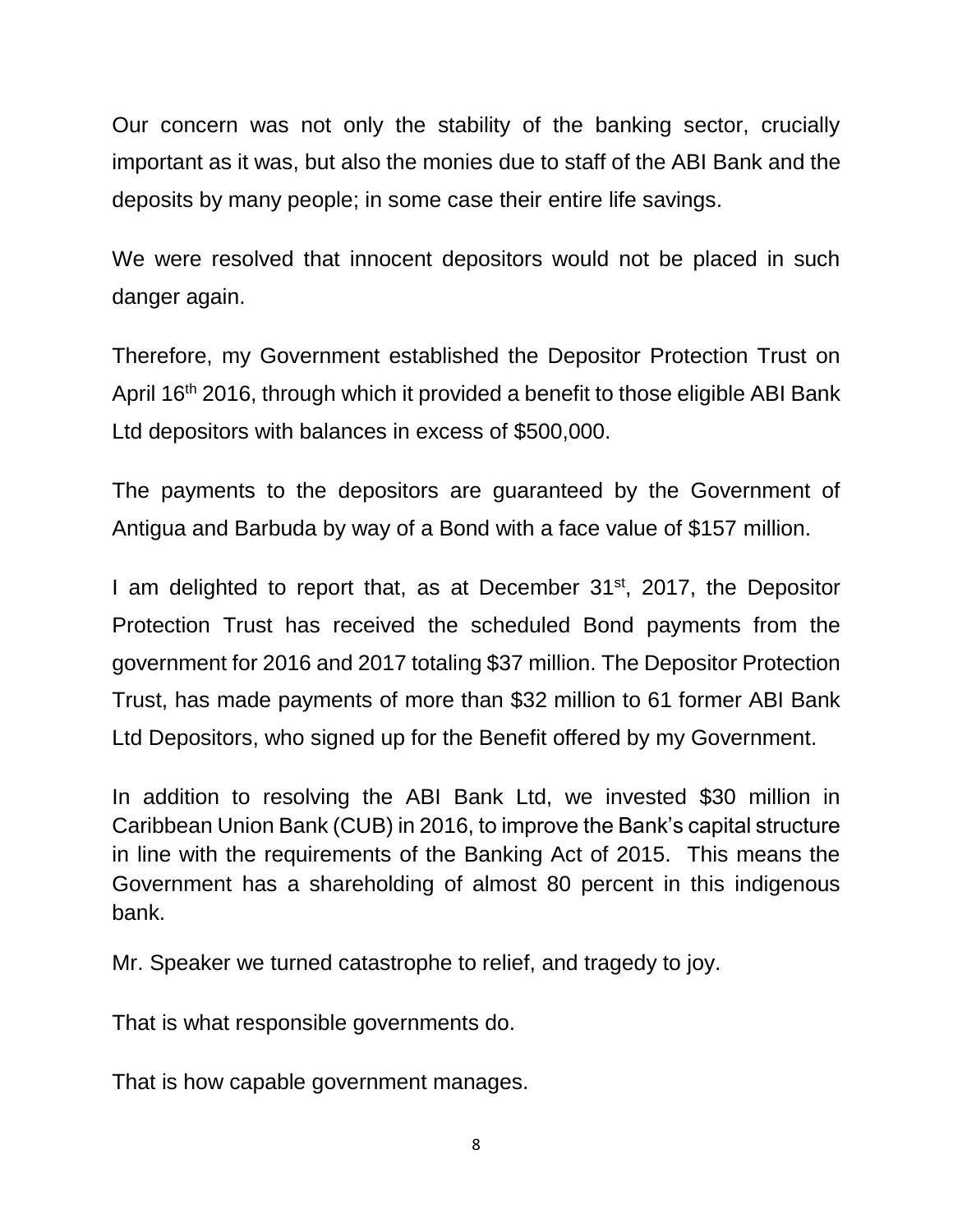That is how this administration delivers.

## **Fiscal Performance**

Mr. Speaker, I turn now to the fiscal performance in 2016, the estimates for Budget 2017 and the preliminary outcome for 2017.

Current revenue is estimated to amount to \$809 million in 2017.

This is about 4 percent above the amount collected in 2016, although it is below projections in Budget 2017.

The main reason for the fall from below-budget projections, is the decline in revenues from the Citizenship by Investment Programme, following the withdrawal of visa-free entry to Canada, and the effect on revenues of Hurricane Irma, neither of which had been anticipated.

A further reason is the underperformance in revenue from the Antigua and Barbuda Sales Tax (ABST).

This is attributable to the closure of a number of major hotels during the third quarter and part of the fourth quarter of 2017.

We have all learned a lesson from the capricious closure of hotels, and rules and regulations have been put in place so that, hotels will be required to give at least sixty days' notice of suspended operations, to facilitate adequate planning.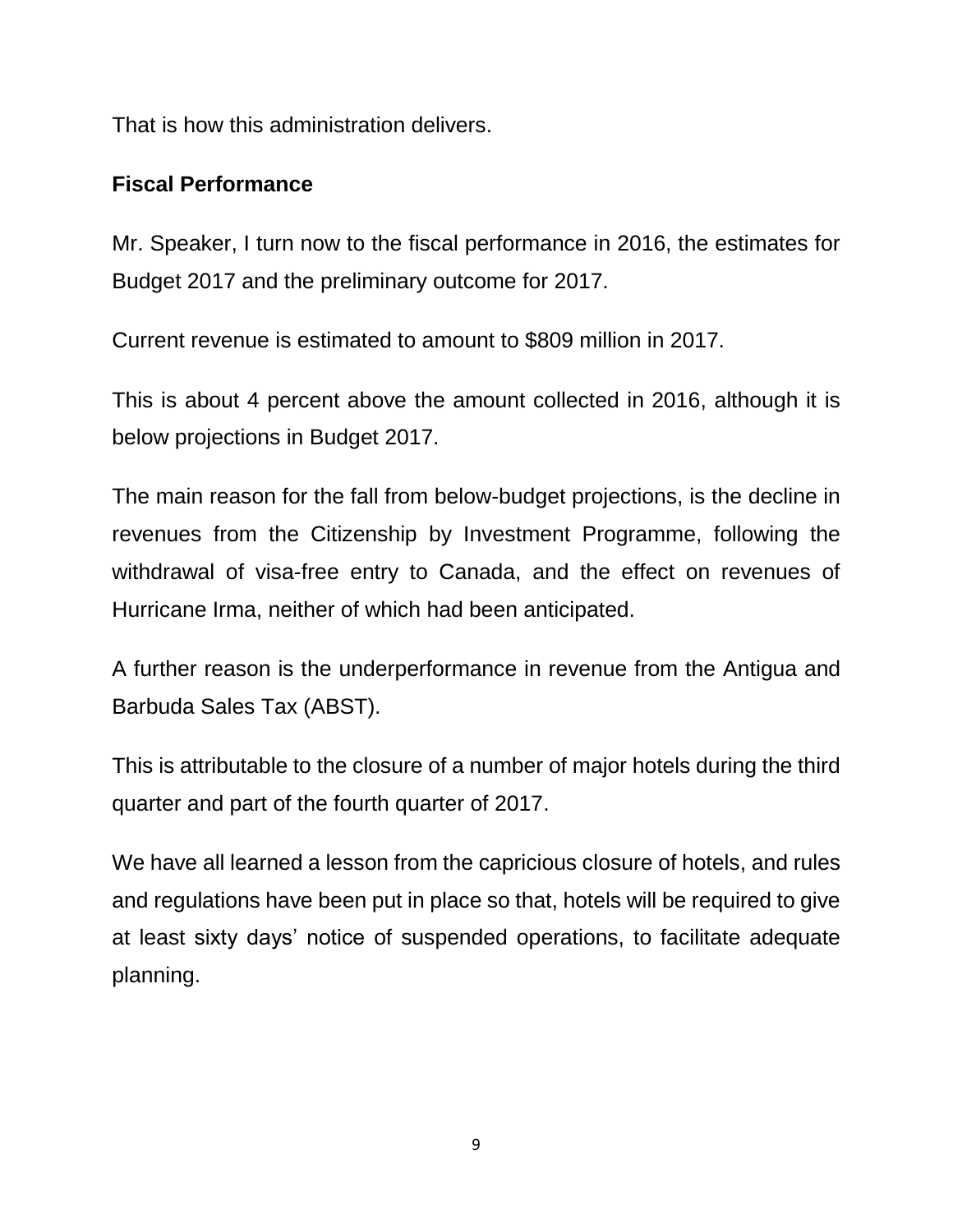Mr. Speaker, in light of an ongoing campaign in a foreign newspaper owned by a hotelier on Antigua to whom – I wish to stress – I hold no personal malice whatsoever; it is important that the following point be made.

Contrary to false assertions – neither my colleagues in government nor I, are anti-business.

Many of us have been businessmen ourselves.

We recognize and value the contribution of the business sector and we have pledged to do all in our power not only to encourage them to grow and invest, but also to empower many others to do the same.

Our philosophy of "Entrepreneurial Socialism", (Empowerment Capitalism), in no way threatens existing or future private businesses that we will continue to promote and encourage.

"Entrepreneurial Socialism" simply means, that the government partners with the private sector for profit. Where government is required to invest land, money or guarantees for private-sector economic projects, government expects such assets to be rendered into shares in those enterprises that will pay dividends from profits to the people of Antigua and Barbuda.

As a telling example of how committed my Government is to the encouragement of the private sector, I draw attention to the fact that in 2017 there was not an increase in revenues from the RRC.

That is because my government maintained its policy position on RRC exemptions for private investors engaged in major development projects and to satisfy the provisions of agreements with existing businesses.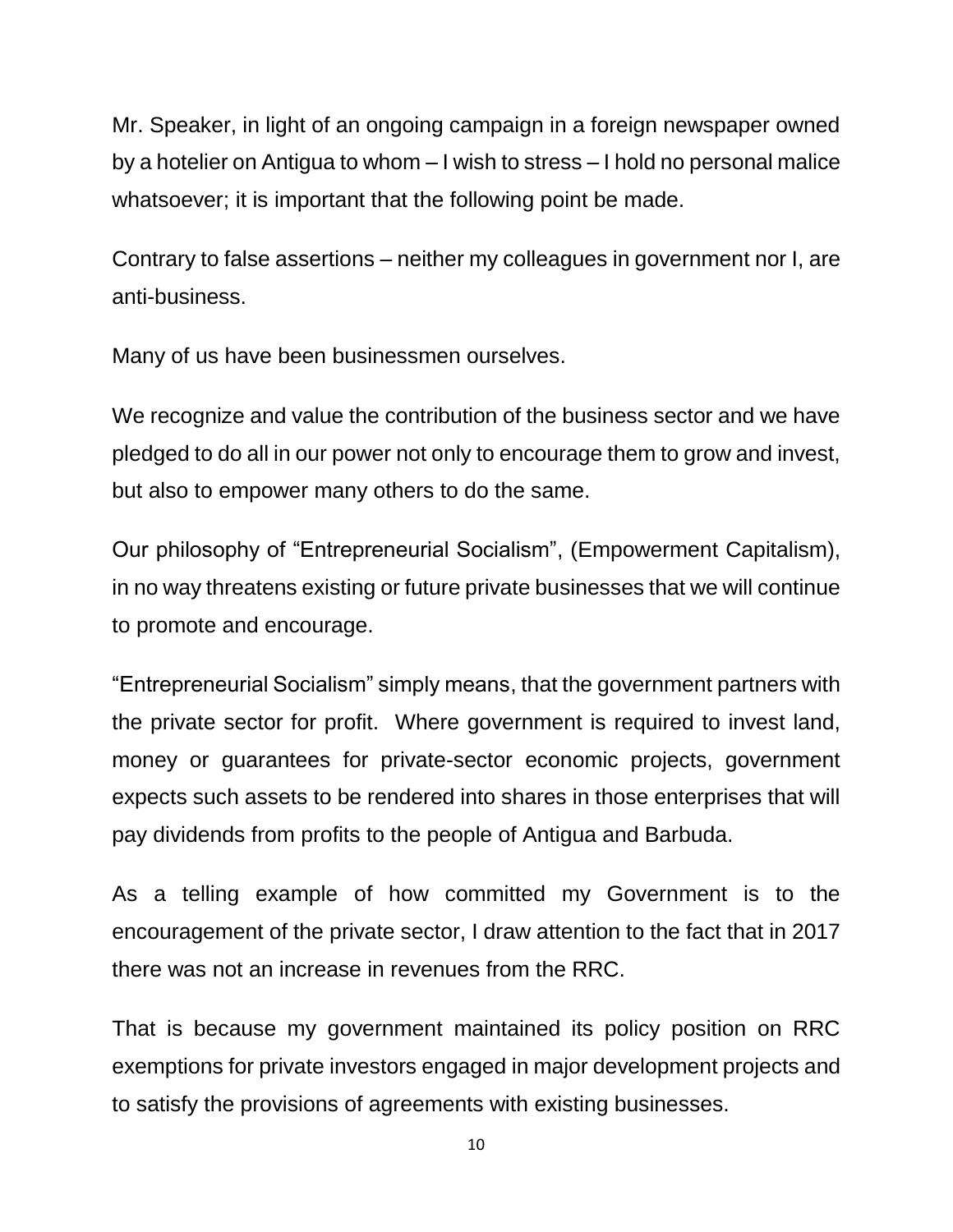Further, while import duties in 2017 increased over 2016 by 7 percent to \$88 million, the revenues were down from the Budget projection because, again, of my Government's willingness to respond favourably to private sector requests for exemptions in support of their businesses.

Therefore, Mr. Speaker, the legitimacy of any anti-business allegation is exposed as a malicious fabrication, by the evident actions of my government to help, not hinder investment.

Let that falsehood now be nailed.

Let the truth prevail.

Let the facts repudiate the lies.

Mr. Speaker, a further gauge of the fact that our economy has grown stronger since my Government replaced the last administration is the performance of corporate income tax.

That tax is expected to bring in \$67 million in 2017, 37 percent more than 2016.

This circumstance also speaks loudly and impressively to the confidence of the corporate sector in the Antigua and Barbuda economy under the stewardship of my administration.

## **Expenditures in 2017**

Mr. Speaker, my government has successfully cut wastage and frivolous expenditure that was evident under the last administration.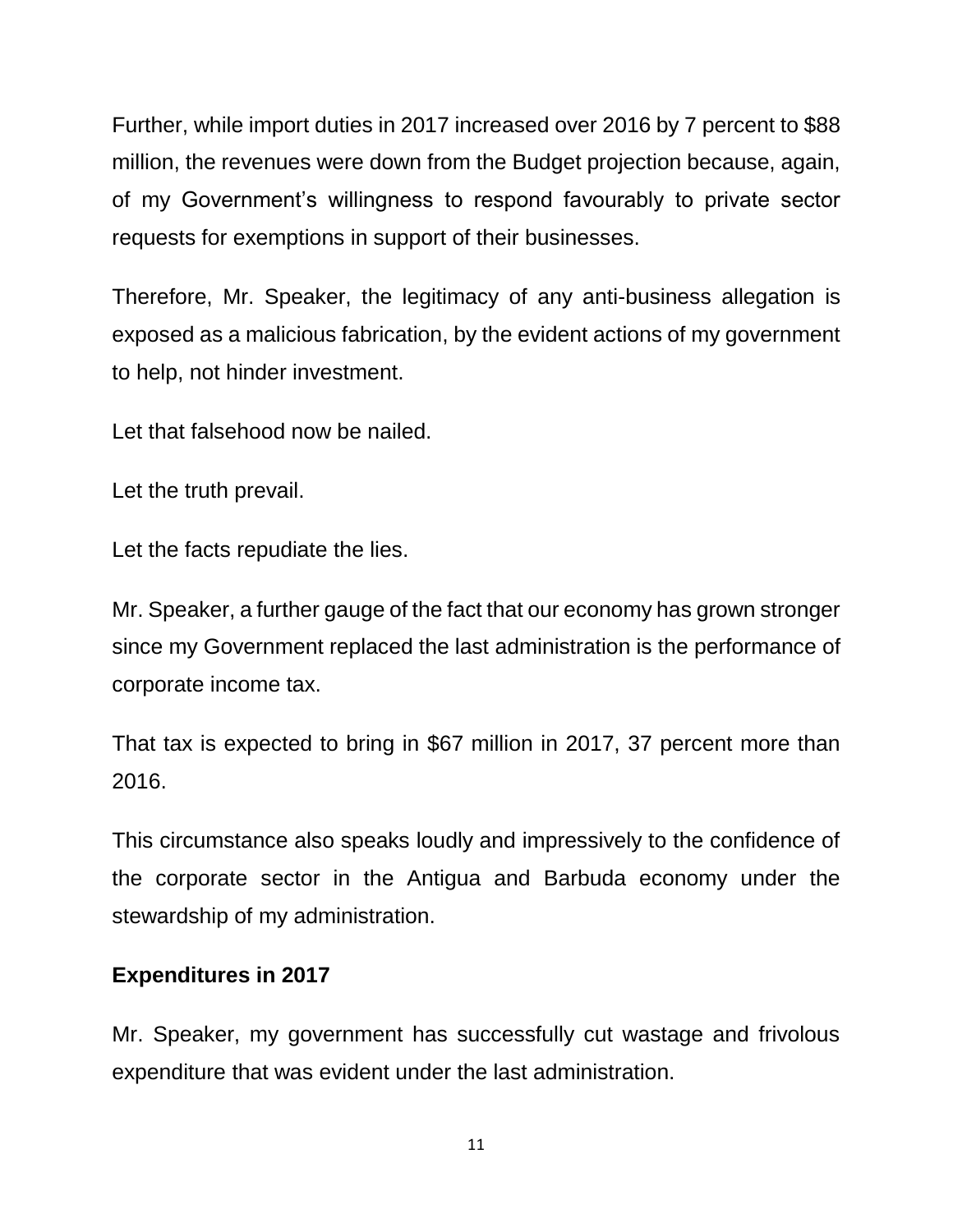Those expenditures looked after cronies and gave backhanders, costing the taxpayers of this country dearly while giving them no benefit.

Total expenditure for 2017 is projected to be \$893 million, which is \$61 million or about 6 percent below the \$954 million recorded in 2016.

What we have not done, however, is cut spending on pensions and gratuities to the elderly and vulnerable in our society.

That spending has, in fact, increased by 9 percent from \$64 million in 2016 to \$70 million in 2017.

We have also not cut spending on scholarships for our young people.

We have not cut spending on the development on tourism facilities such as the cruise ship pier to bring earnings and employment.

We have not cut spending on health services for our people.

We have not cut spending on improving solid waste disposal; and

We have not cut spending on the Barbuda Council.

Spending in these areas is expected to be \$152 million in 2017.

Mr. Speaker, although current revenue in 2017 is estimated to be about \$22 million above the amount collected in 2016, there remains a \$71 million gap between the funds available to the Government and the cost of its operations.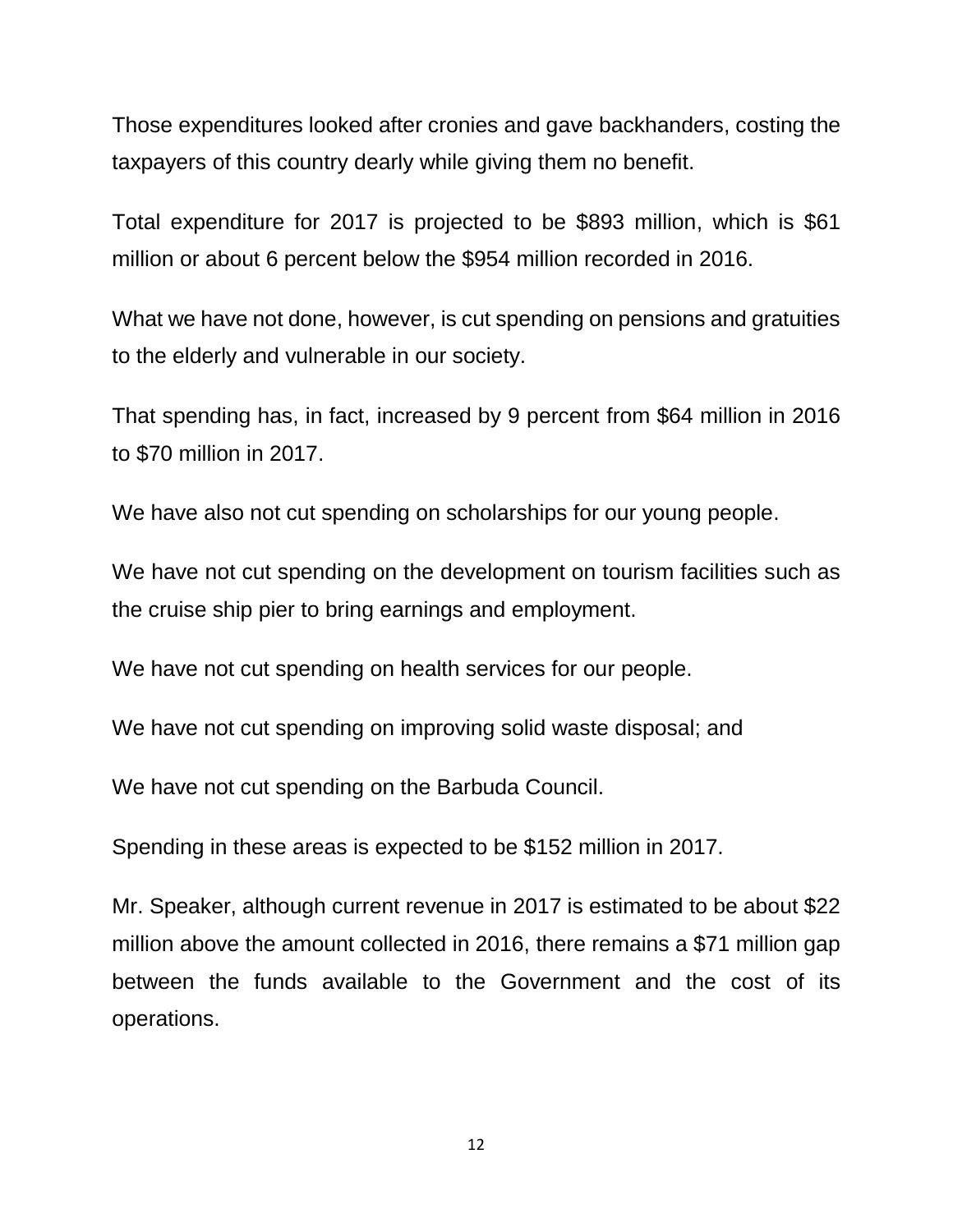However, it should be emphasized that, at 22 percent of GDP, Government's expenditure is not the source of the fiscal imbalance.

The main cause is the need to improve revenue yields.

It is particularly striking to note that, in 2016, the Antigua and Barbuda economy experienced the highest rate of growth in the Eastern Caribbean Currency Union, yet this was not proportionately reflected in revenue collection.

Where the fiscal machinery is working well, economic growth should lead to increased government revenues.

For Antigua and Barbuda, it was estimated that a 1 percentage point increase in economic growth should yield a more than 1 percent increase in revenues.

However, while the economy grew by more than 5 percent in 2016, tax revenue was only 3 percent above revenue collected in 2015.

Against this background, my Government intends to pursue a fiscal strategy which ensures that economic growth equates to increased revenues, reflected in higher average incomes, increased employment, and thereby higher government revenue.

#### **Water - ending the drought of the UPP years**

Mr. Speaker, over the past three and a half years, my Government has made the supply of water to citizens and residents a priority.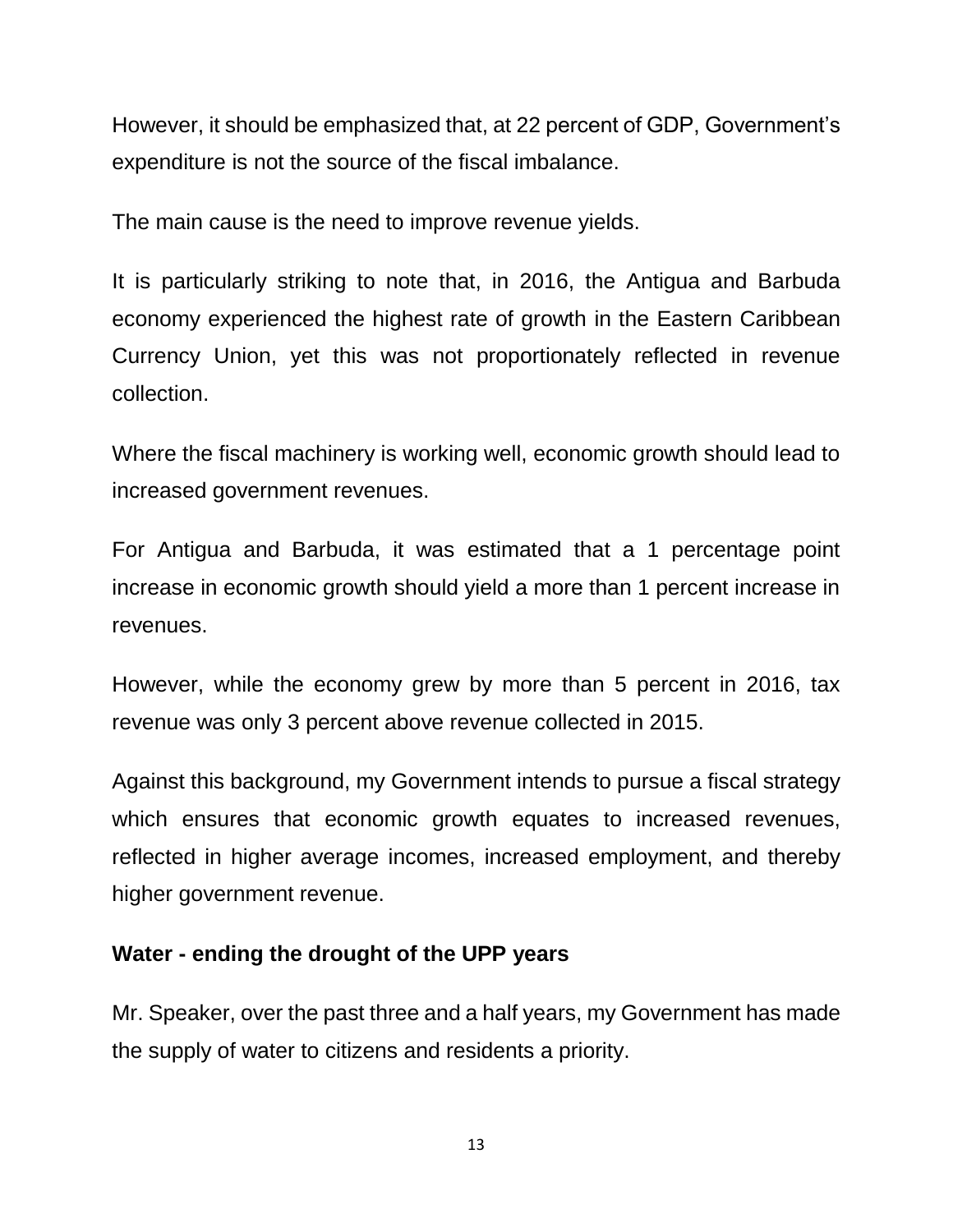We have, so far, invested more than \$45 million to meet the nation's water needs.

In addition to investment in reverse osmosis plants, my Government provided resources to purchase pumps and equipment for many stations including at Buckley Line, Cassada Gardens, Coolidge, and Parham to ensure more reliable water services.

To expand our water production even more, we are purchasing yet another reverse osmosis plant, which will be installed in Bethesda this year.

The money has already been secured through funding of US\$2.5 million by the Government of Japan.

But we recognize that water production is not enough.

Equally important is water supply.

Though we are producing more than 8 million gallons of potable water per day, which is enough to satisfy the domestic demand, there is significant loss due to the increased volume and pressure flowing through the old and damaged piping system.

The APUA will therefore be prioritizing the replacement of water mains in 2018, to improve not just the delivery but the quality of water provided across Antigua.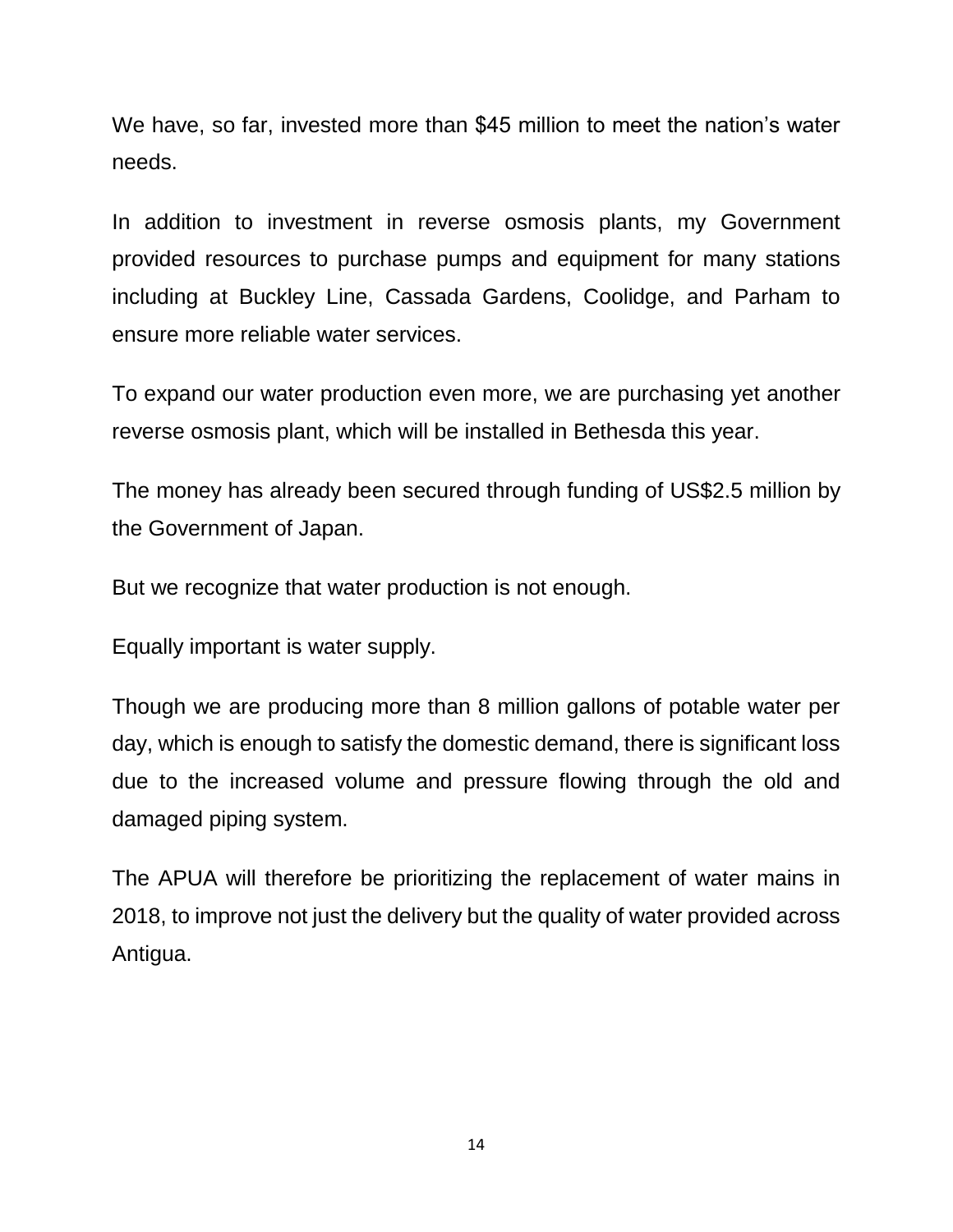APUA will be also be working with CUBA HYDRAULICA and the International Atomic and Energy Agency (IAEA) to complete assessments of Antigua's groundwater resources, select sites for the construction of additional surface water reservoirs, and complete an analysis of the Potworks Dam.

All this is to ensure that, going forward, the water needs of the population will be met.

Water production and supply has been and remains a priority of our work.

We plan to end the drought of the UPP years not only for now, but for good.

## **Electricity: Delivering electricity and Catering for the needy**

Mr. Speaker, over the last three and half years, my Government has tackled many of the challenges that impact electricity generation and delivery, including resolving the crisis through a power purchase agreement, thereby averting the payment of a judgment debt claim, of the princely sum of \$221 million to Antigua Power Company – a legacy of the UPP administration.

My Government is pleased that there has been a marked improvement in the service delivered to the population, although we are by no means satisfied.

We regard this as work in progress.

While we acknowledge that there are fewer outages and APUA is better able to pay for the inputs required for electricity generation, and to ensure reliable service delivery, more needs to be done to increase electricity generation.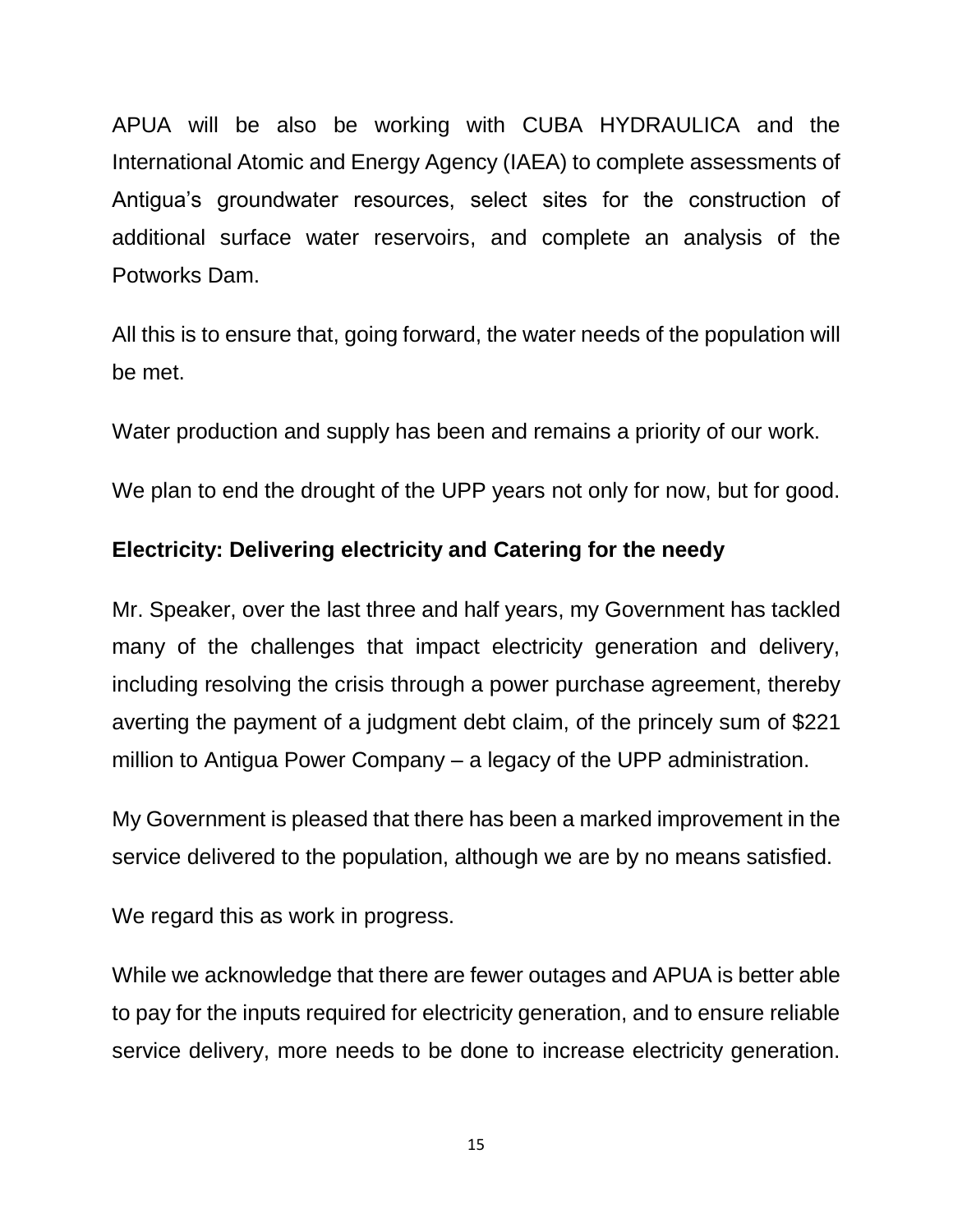We also refurbished the 69 kVA grid network, which has improved the reliability of service.

In the coming months, the use of solar photovoltaic and wind energy plants will be expanded.

This includes a combination wind and solar plant costing \$40 million that will be commissioned later this year. This will be financed through the Abu Dhabi Fund for Development.

More plants will be established across the island, as we seek to deepen the nation's transition into alternative energy.

APUA has embarked on a US\$7.9 million retrofitting project, that will result in better street lighting across Antigua and Barbuda.

This project reflects my Government's strategy to decrease energy consumption in the public sector and to reduce carbon emissions.

Currently, street lighting service consumes around 9,700 megawatt hours annually and represents about 21 percent of the total electricity consumption of the Government.

Under this project, the APUA will be replacing 14,365 existing street lamps with LED lamps. Four hundred and fifty of these LED lamps will be installed in Barbuda.

Installation of the LED lamps will begin on March 1, 2018.

This is no pie-in-the-sky under-taking.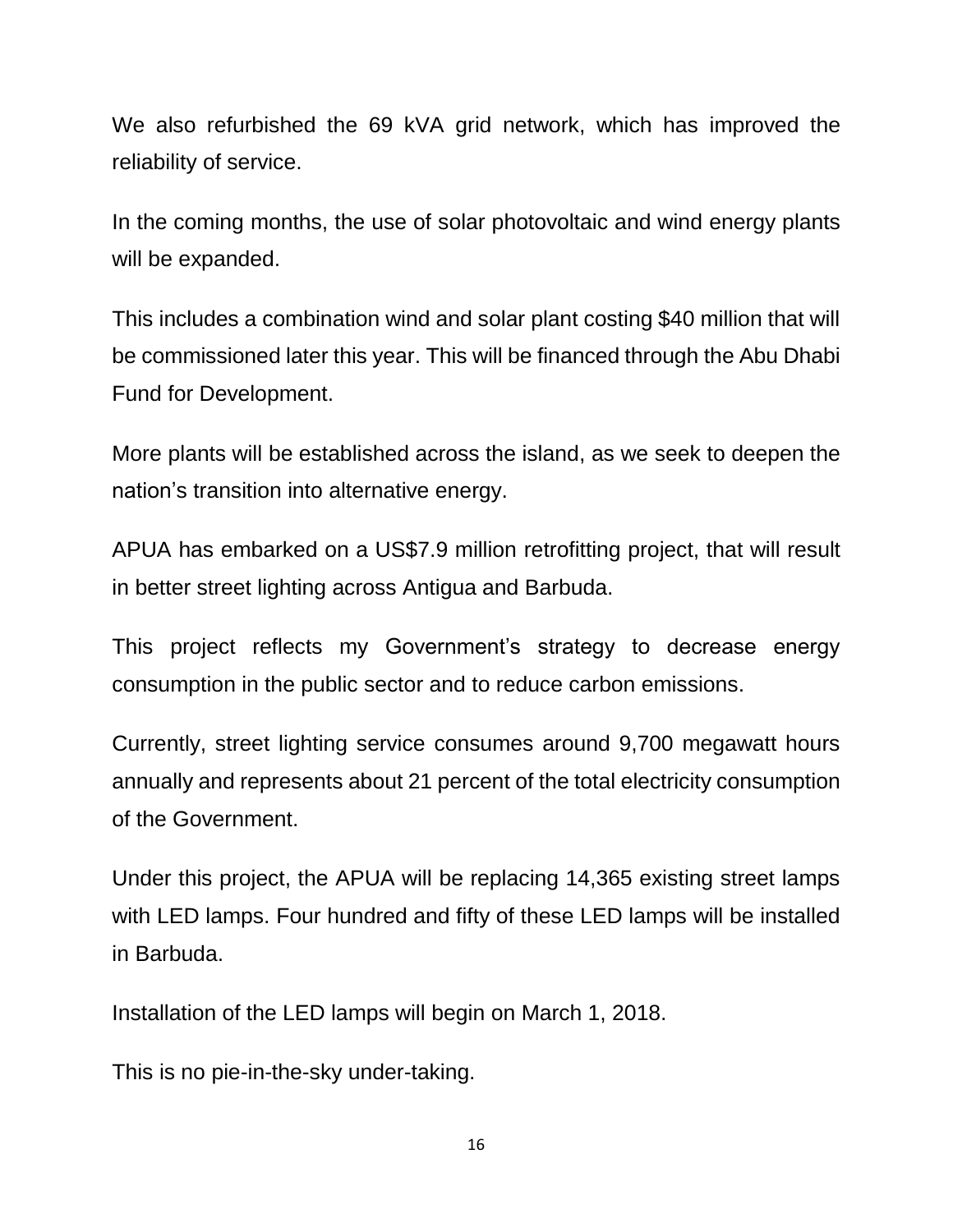The project will be funded with US\$7 million provided through the Caribbean Development Bank and US\$900,000 from the Government.

So, quite literally, Mr. Speaker, the future is bright.

## **Relief for the Needy**

Mr. Speaker, my Government recognizes that for some households, there are times when a choice must be made between paying the utility bills and meeting other pressing family expenses.

The result is disconnection of water, electricity and telephone service to homes; and families left without, what my Administration considers basic needs.

We appreciate that there are many circumstances outside the control of low income, vulnerable and single parent households that can lead to nonpayment of bills.

These families should not have to be deprived of a basic service indefinitely simply because of their socio-economic circumstances.

Consequently, my Government will provide relief to households where arrears led to disconnection of service.

If, as at December 31, 2017, a household has been without either electricity, water or telephone service for more than 90 days, the Government will wipeoff the arrears and, once the reconnection fee is paid, the service will be restored.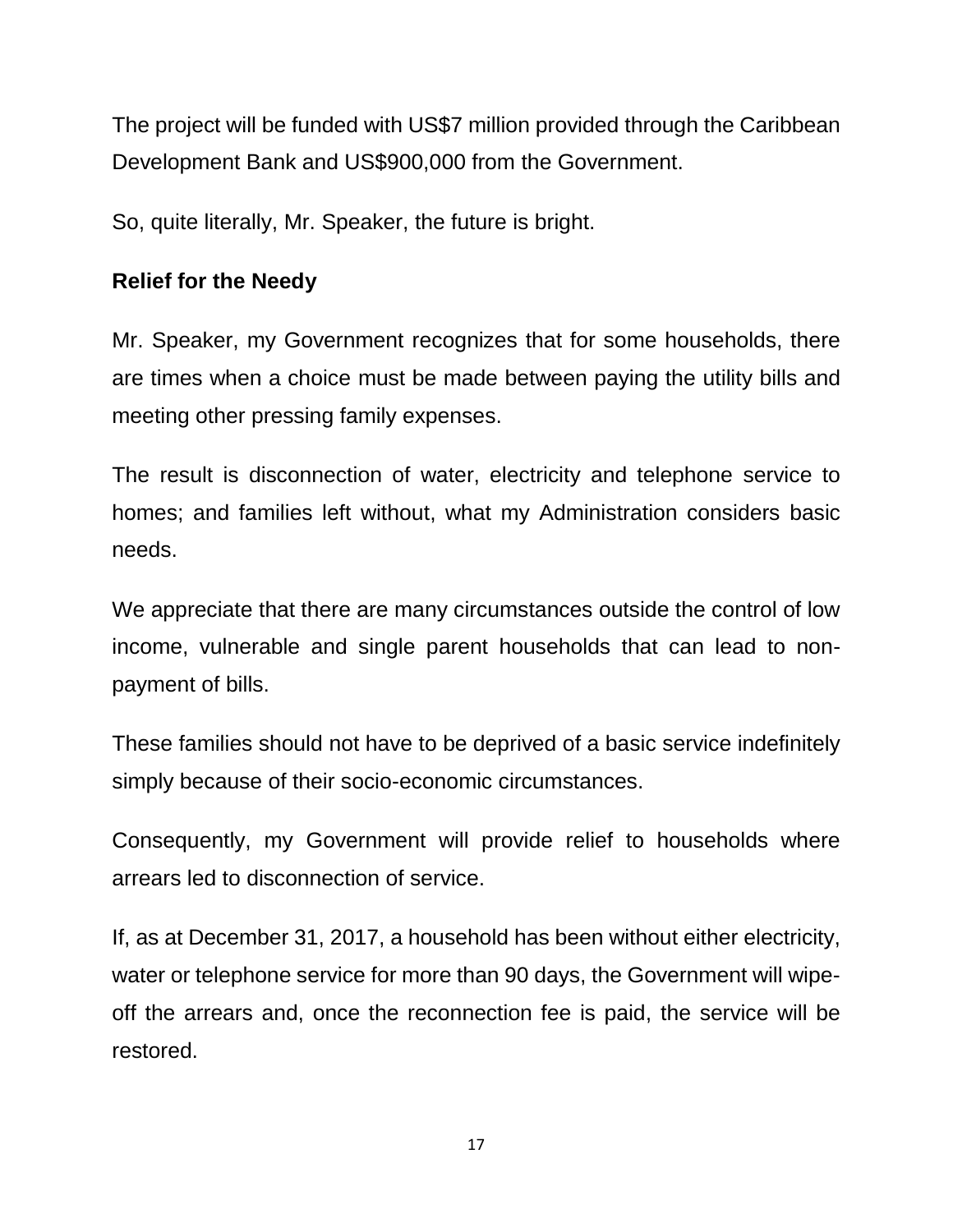This relief programme is only for households; will take effect from February 14, 2018 and will run until May 18, 2018.

Mr. Speaker, many of us have walked in the streets of deprivation and poverty.

They are not strangers to us.

With that familiarity and heeding the words of Proverbs 28:27: "Whoever gives to the poor will not want, but he who hides his eyes will get many a curse.' My Government will not hide its eyes and will not be cursed.

We will journey with the poor and needy and help to light the way to their progress and prosperity, for they are our brothers and our sisters.

### **Roads to prosperity**

Mr. Speaker, as I said in my "State of the Nation" address on January 1<sup>st</sup>, it should be clear for all to see, that had this government not inherited a financial calamity from the previous administration, which did absolutely nothing to resolve it, we would have had hundreds of millions more to spend on improving the lives of our people, to include; building homes and constructing roads.

But, we were forced to prioritize spending.

Stabilizing the economy or repairing roads; saving people's lives with better health services or repairing roads; building a new airport and sea port to earn money and provide jobs or repairing roads; supplying water or repairing roads.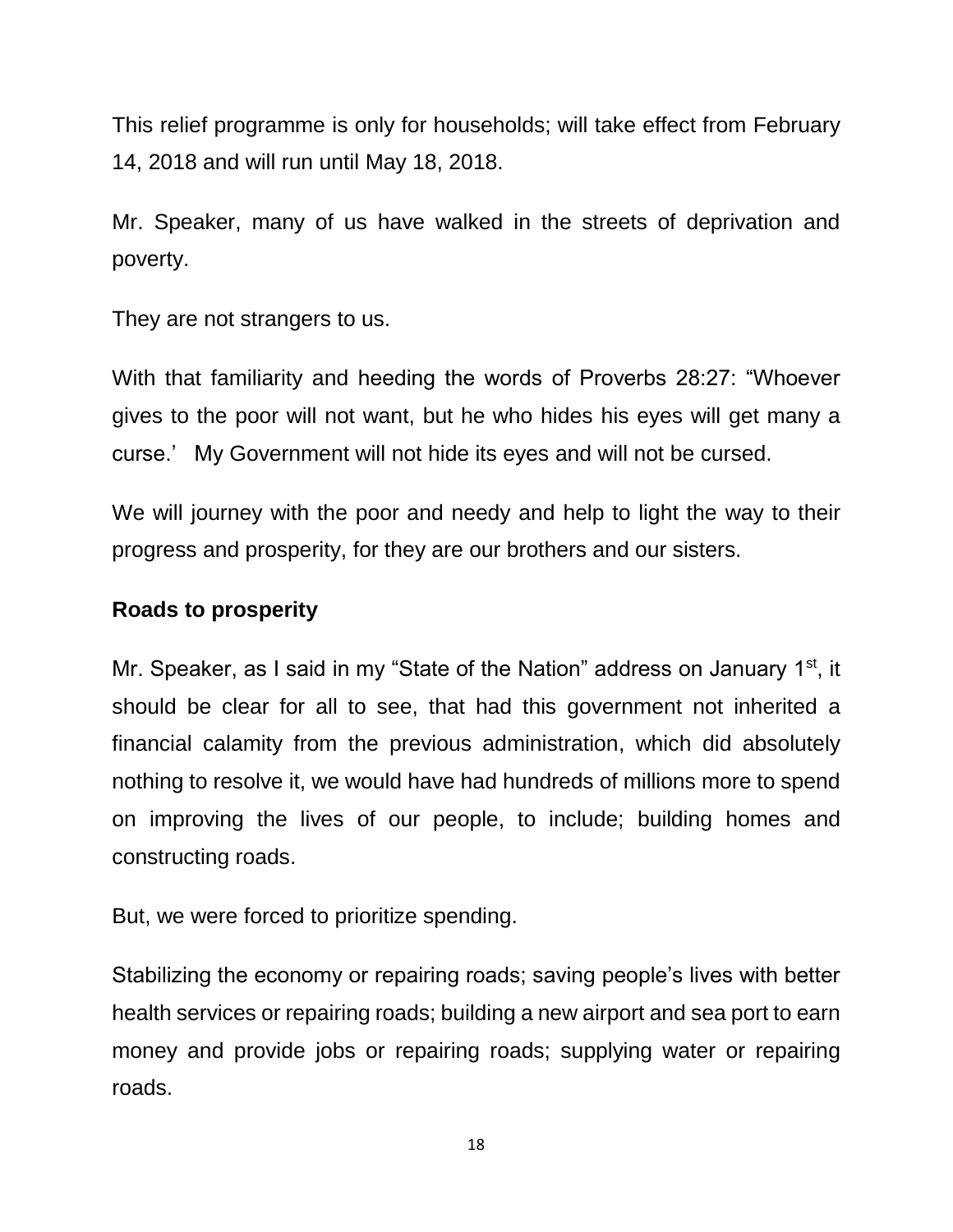Those were the real difficult options we had.

These were choices we would have preferred not to make, but the cupboard the UPP left was empty and the demands plenty.

The former UPP Government spent \$1.4 billion on roads, but all in the country can attest to their poor quality.

The state of our roads is telling testimony to the high levels of corruption and incompetence of that Government.

But, my government is looking to the future.

We are well aware that roads must now be a priority, and this Budget has catered for it.

The Roads and Infrastructure Rehabilitation Project will be implemented in two phases.

Approximately eighteen miles of roads along six major highways and roadways in Antigua will be re-designed and constructed at a cost of US\$66 Million.

These are: the Sir George Walter Highway (formerly Airport Road), Friars Hill Road, Sir Sydney Walling Highway (formerly Factory Road), Anchorage Road, Old Parham Road and Valley Road North.

Construction on these roads is projected to begin on February 15<sup>th</sup> 2018.

The newly designed roads will be better able to respond to adverse weather; and will have improved resilience to climate change.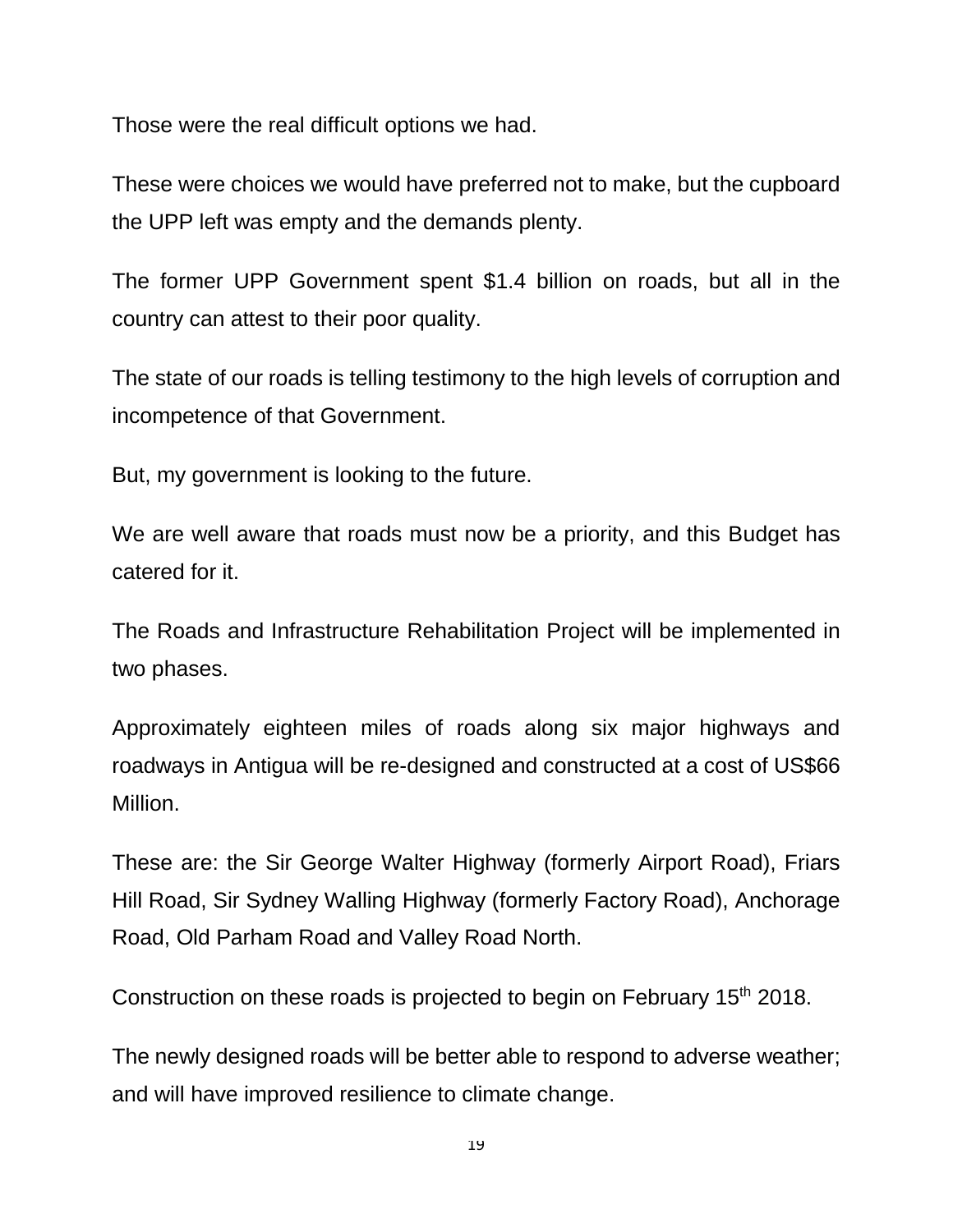Additionally, the Ministry of Works and Housing now has a new Material Laboratory, which allows the Ministry to perform its own quality control procedures for both road construction and road maintenance.

The Lab is outfitted with equipment for the implementation of best practices in road construction and maintenance, and two technicians have completed training in their use and maintenance.

I want to add, Mr. Speaker, that alongside the major works to be done on the main highways, my Government, has embarked on a roads project by which community roads will also be tackled.

Mr. Speaker, I make this commitment today that, over the next several months, road and drainage works will take place in every community across the island.

The intention is to launch an intensified programme, to ensure that wherever citizens and residents of this nation dwell, there will be a passable roadway for them to traverse.

We have taken care of the most urgent of the issues that we inherited and now we are delivering the roads you need, and we want you to have.

I say emphatically that very soon, Antigua and Barbuda will have a road network that is equal to the best anywhere in the Caribbean.

They will be roads to prosperity, befitting a country that we want to be an economic powerhouse in the Caribbean.

## **Providing Housing**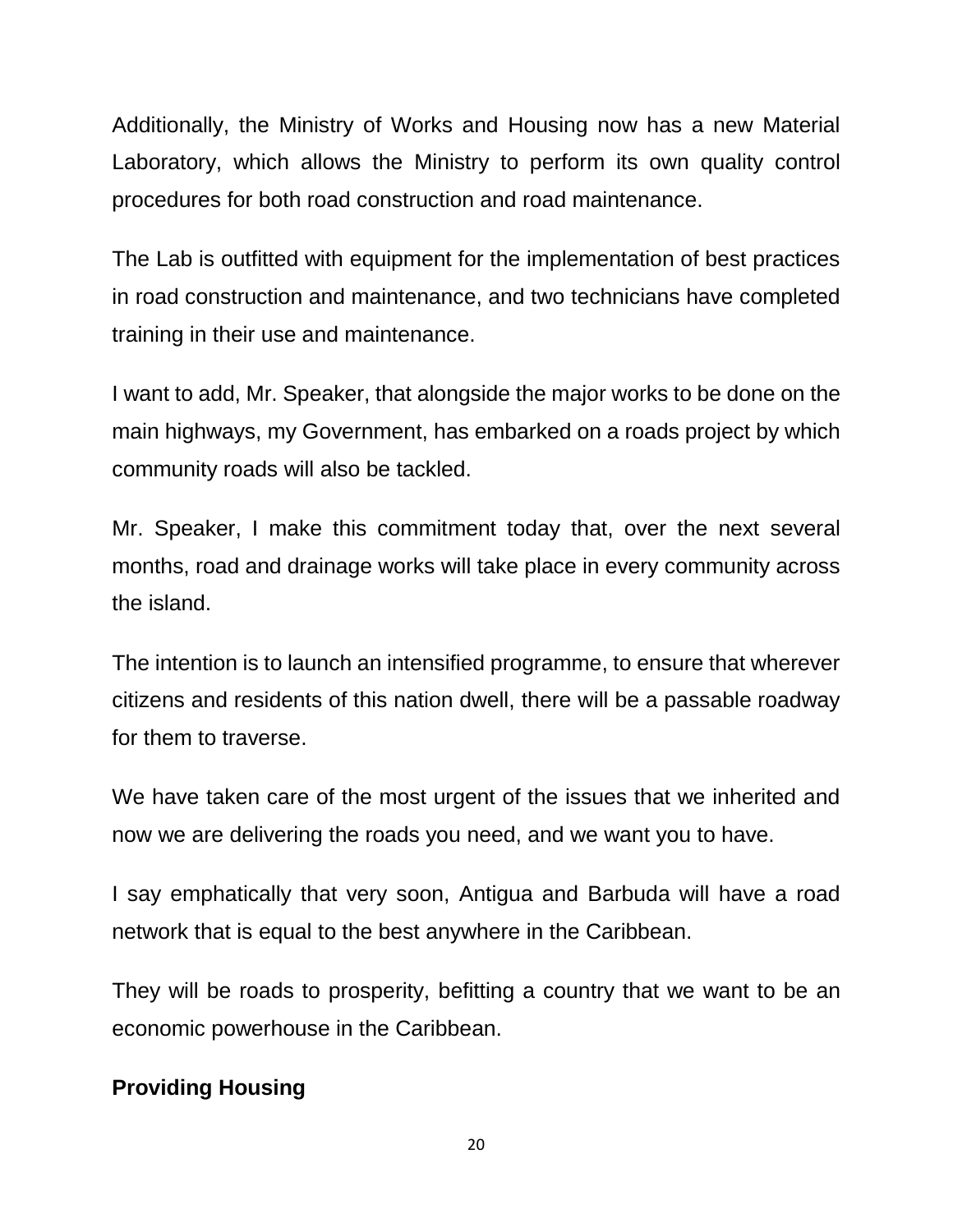Mr. Speaker, my Government pledged to build 500 homes in 500 days.

We fell short of that undertaking, not because of a lack of will but, because we did not fully appreciate the emptiness of the Treasury, or the heavy burden of debt arrears that we would inherit from the UPP regime.

But, my government makes it clear that we have in no way resiled from our pact with the people.

We will build all those homes, and we have gone a considerable way in fulfilling our pledge, despite the massive challenges we had to overcome in the interest of this nation.

Mr. Speaker, we could have taken the position that we should fulfill our housing pledge in our political interest.

But to have done so, would have meant depriving life to kidney transplant patients.

To have done so, would have meant maintaining the blindness of over 1,000 persons, who have sight today because they had cataracts and other conditions removed from their eyes.

To have done so, would have meant not treating cancer sufferers or giving them the opportunity to live a longer life.

To have done so, would have meant not paying arrears to the IMF.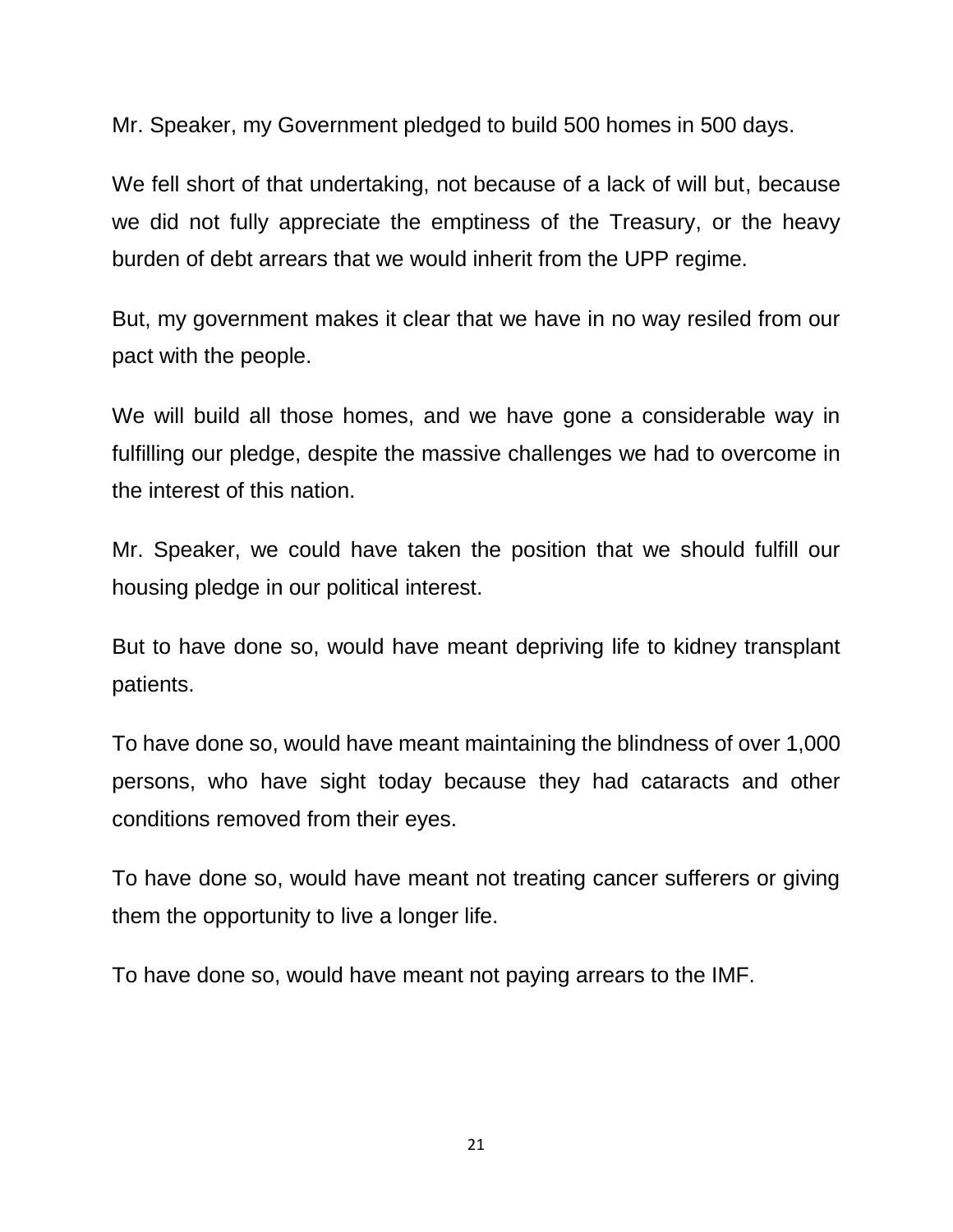To have done so, would have meant not paying arrears to the China Exim Bank, thereby jeopardizing the US\$90 million port reconstruction loan and the completion of the terminal at VC Bird International Airport.

Also, Mr. Speaker, instead of a housing project completed in 500 days we have a project providing 500 sustainable jobs. Notwithstanding those circumstances, Mr. Speaker, the National Housing and Urban Renewal Company Limited continues constructing two, three and four-bedroom houses, to provide people with access to affordable, quality housing.

There are four construction sites – Dredge Bay, Paynters, Lightfoot and Denfields (Cooks Extension).

There are presently over 360 homes under construction which will be completed by the end of the budget cycle.

Through National Housing and Urban Renewal Company the government will embark on an urban renewal project to renovate the dilapidated housing stock in St. John's.

This will complement the Home Advancement Programme for the Poor & Indigent (HAPPI), which provides housing grants up to \$20,000 per household. Several poor and indigent individuals have benefitted from this initiative to date.

The Government remains determined to provide affordable, quality homes for the people of Antigua and Barbuda on an ongoing basis.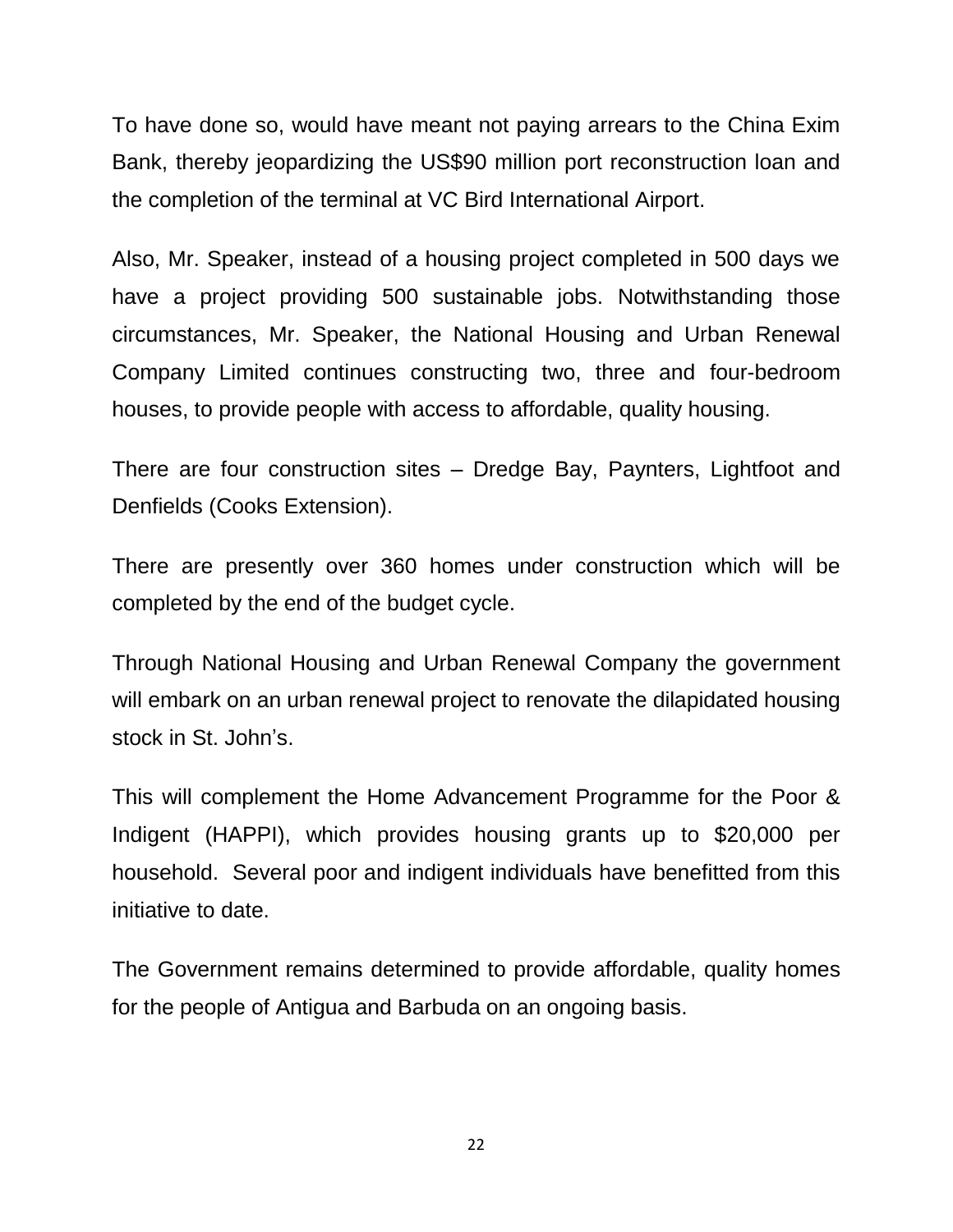#### **Strategy for Development - 2018**

Mr. Speaker, I now want to spend some time explaining my Government's strategy for development in this Budget.

It is a strategy with healthcare and education as cornerstones of our development. A strategy designed to improve infrastructure including a new cargo port; oversee the construction of new hotels and the expansion of existing ones; create employment; raise the standard of living; curb crime and violence severely; build a knowledge-based economy and strengthen our capacity to compete in the international economy.

The Eastern Caribbean Central Bank estimates that our economy will grow by 5.8 percent this year.

Even at the Central Bank's conservative estimate, growth of 5.8 percent is spectacular, particularly as it comes in succession to three previous years of impressive growth.

Few other countries in the world will achieve that record.

My Government is proud of that achievement on behalf of our nation.

But we know that while we gave the leadership and the policies, we could not deliver this accomplishment without every sector of this country – the workers, the hotel and tourism sector, the banking community and the offshore sector, the business community, the construction industry, teachers and nurses, the public servants, police and firemen.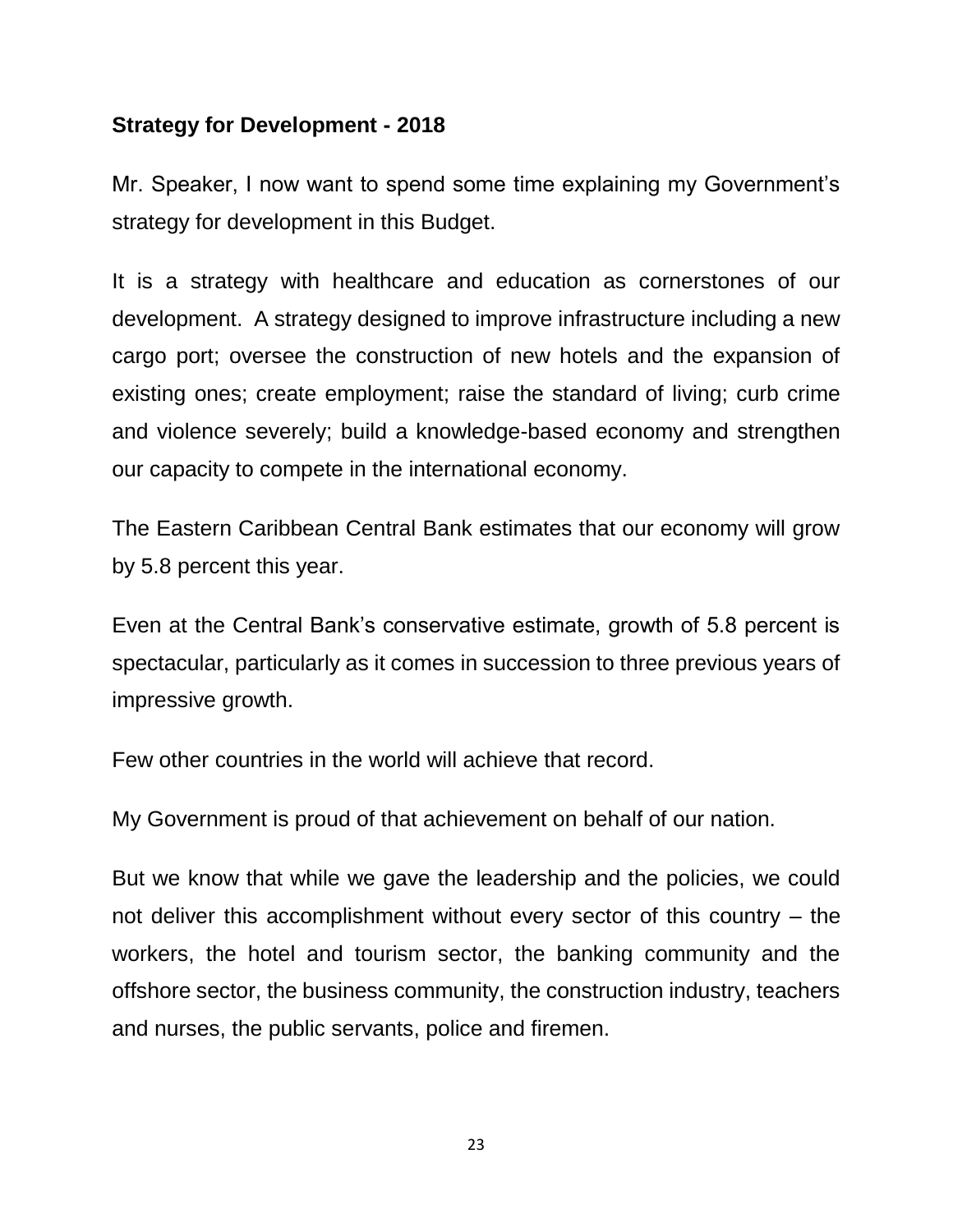All of us contributed to sailing the boat in which we are all passengers and moving it from turbulent waters to a shore of safety, opportunity and prosperity.

Mr. Speaker, I am confident that, in fact, our growth will exceed 5.8 percent.

My confidence is not born of any idle wish.

It is nurtured by the myriad projects that have started or will be implemented in 2018.

Citizens and residents can expect a bumper year, as a host of private and public-sector investment unfolds over the next twelve months.

Mr. Speaker, in 2018, the Government will focus on the following priorities:

- i. Building a strong tourism industry to anchor our economy
- ii. Entrepreneurial Development
- iii. Improving Agriculture
- iv. Renewing and upgrading critical infrastructure
- v. Providing better access to adequate housing
- vi. Improving energy security
- vii.Social Development

# **Building a Strong Tourism Industry to Anchor our Economy**

Let me begin, Mr. Speaker with the tourism industry.

A vibrant tourism industry will facilitate spin-off economic activity through the provision of ancillary services.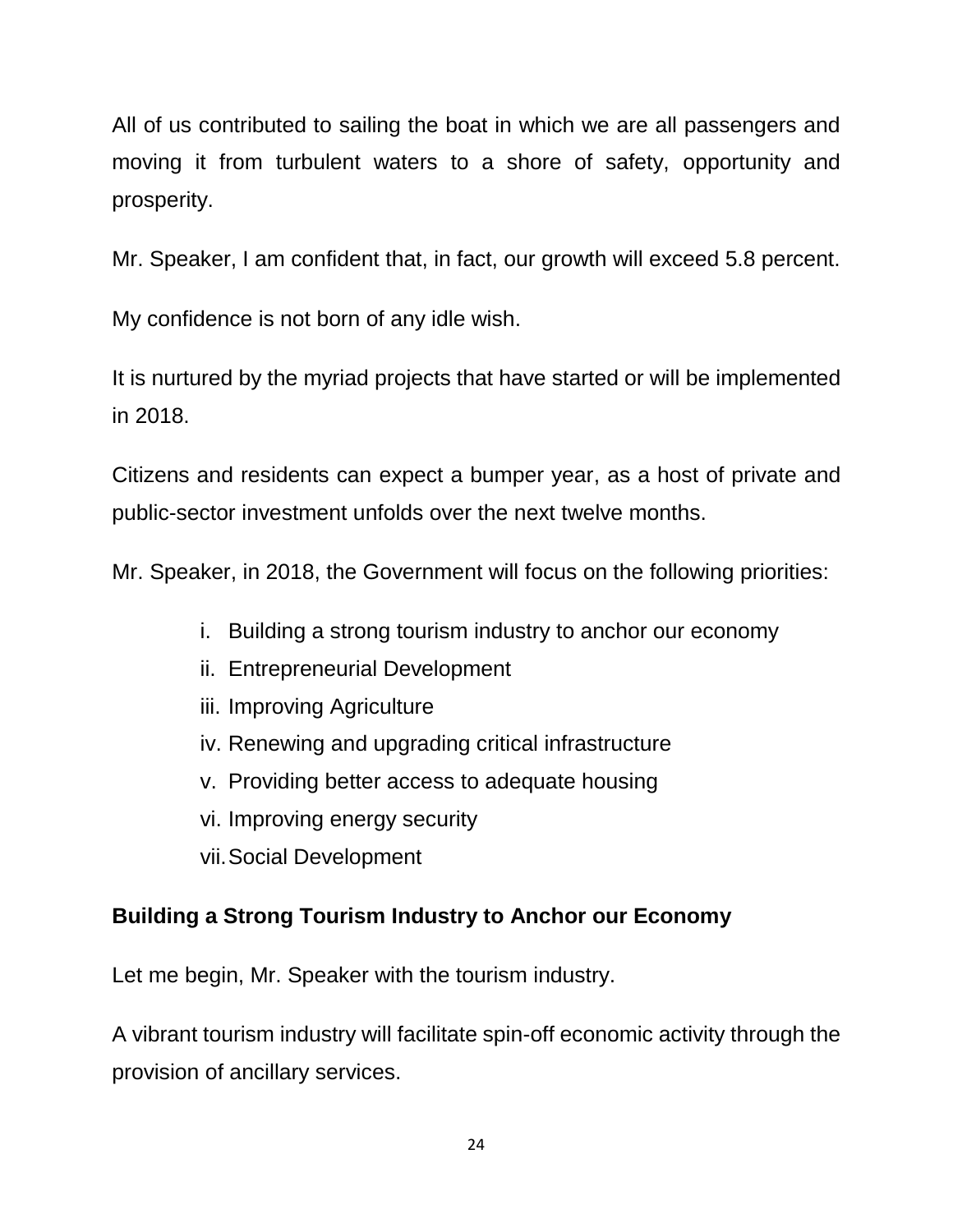So, we must expand our current room stock and reinvigorate those parts of our tourism plant which have aged.

In 2018, many new hotels will be under construction.

Taken together these new projects will increase our room stock by over 1,500 rooms. These include:

- 1. The Callaloo Cay project that will become the home of Antigua's Waldorf Hotel. Construction has already started at Morris Bay on this US\$120 million luxury hotel. This will be a 120 room property, that will generate jobs for 500 persons during construction and 500 jobs once the hotel is operational.
- 2. Royalton Hotel on the north side of the lagoon and opposite the Royal Antiguan, is another major project that will start in 2018/2019. It will be a 350 room property constructed at a cost of US\$150 million. Approximately 800 jobs will be created as a result of this project.
- 3. The Marriott Autograph Hotel will be a 100 room resort, built on the site where the Yeptons Villas once stood. This will be a US\$50 million project that is expected to create 250 jobs.
- 4. The Valley Church Beach Hotel will be a 250 room resort constructed at a cost of US\$100 million.
- 5. In Barbuda, the Paradise Found project by Robert De Nero will be a property developed at a cost of US\$250 million.
- 6. The PLH Hotel project by John Paul DeJoria, is also to be constructed on Barbuda. This hotel will be constructed at a cost of US\$200million.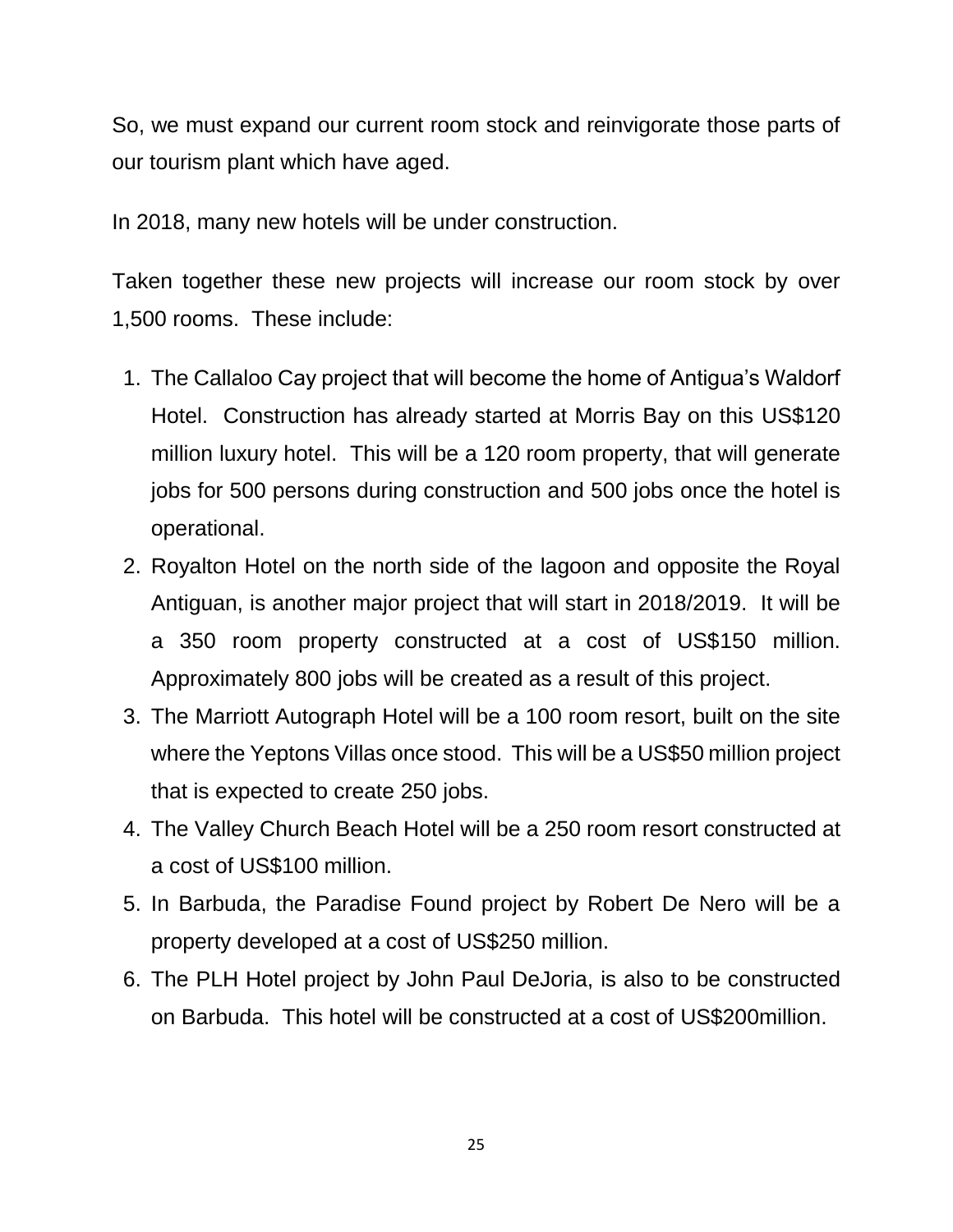7. The old Half Moon Bay Hotel, in contention since 1995, or for 22 years, is being demolished and the Replay Group in partnership with Rosewood Hotels and Resorts, have incredible plans for this site.

Over the next several months, the developers will undertake rehabilitative work and begin civil works and installation of utilities.

By the fourth quarter of 2018, construction on this US\$150 million to US\$200 million property will begin.

The new Half Moon Bay resort will comprise of 47 ultra-luxury villas.

In creating the new Half Moon Bay hotel, the developers intend to engage the surrounding community and its artisans to craft a resort that befits the natural beauty of the area.

There are to be about 400 construction jobs and approximately 500 permanent jobs created because of this investment.

Mr. Speaker, I should explain that my Government had intended to pursue the Valley Church development, as a joint venture project in which NAMCO would have participated.

However, our private-sector partner has a vision for this property and has opted to pursue the development on his own, relieving the government of any costs or risk.

Calvin Ayre, who is already investing US\$25 million in the construction of an Informatics Centre at Woods, will take the lead in transforming Valley Church Beach into a high-end resort.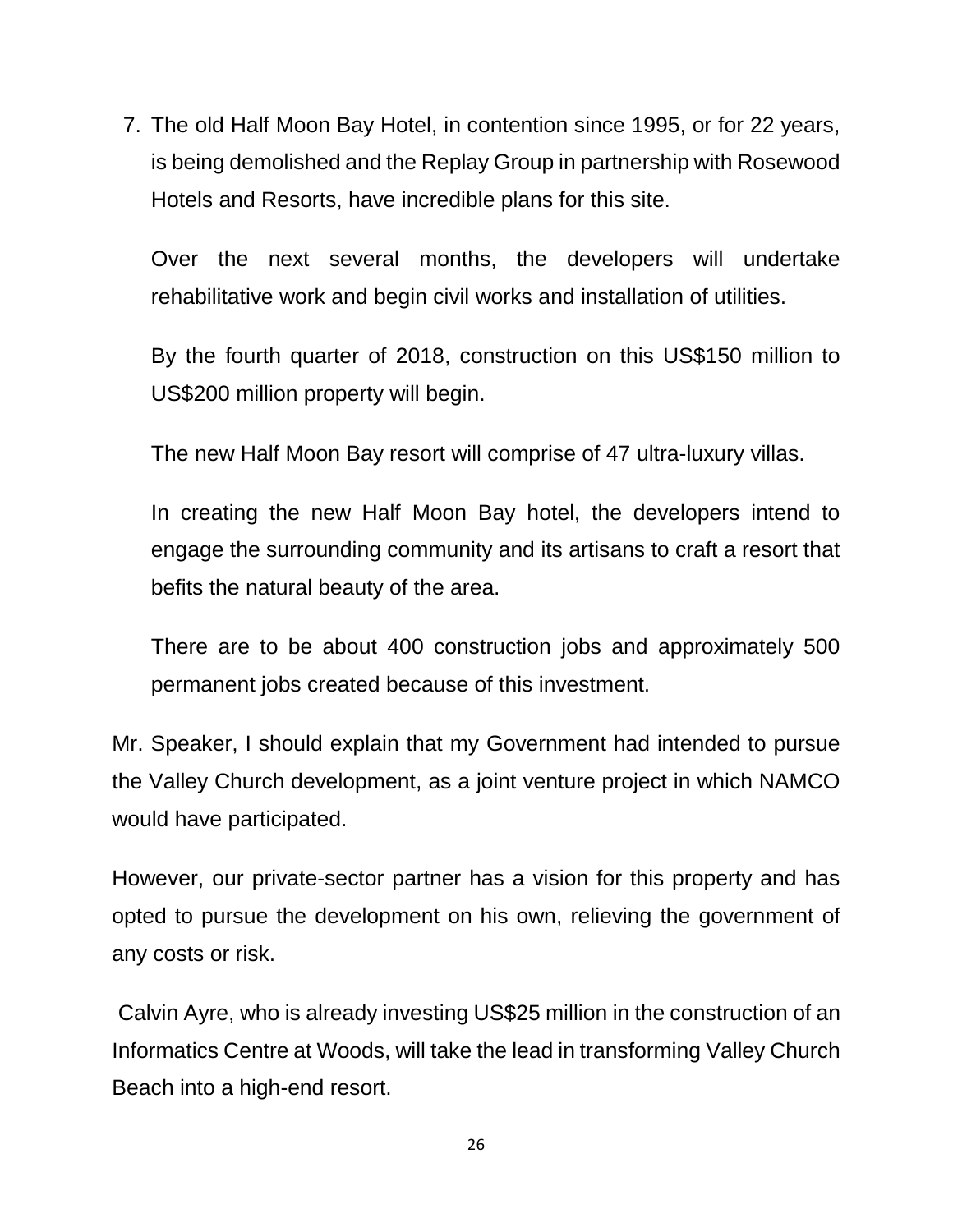Construction on this site is expected to start in the fourth quarter of this year.

Mr. Speaker, in addition to these new projects, many existing properties will be renovated and expanded in 2018, reviving their attractiveness and competitiveness.

Sunwing's renovation and expansion of the Royal Antiguan Hotel is a major project that has already begun.

This is a US\$75 million project that will add 350 rooms and provide 700 jobs for our citizens and residents.

Other projects include the Sunsail Club - Colonna, Rex Halcyon, Tamarind Hills, NonSuch Bay, Verandah Hotel and Pineapple Beach Hotel. These expansions will add a further 200rooms to our stock.

The YIDA project at Crabbes has started, with US\$120million invested thus far on land acquisition, land development, infrastructure, a concrete plant, a steel fabrication factory, equipment, staff housing and amenities.

Mr. Speaker, it should be clear that with these private-sector projects, unemployment will be greatly reduced, and the economy will boom.

But, my Government expects the transformation of our tourism sector and the positioning of our country to compete with the best in the world.

Any one of our citizens can go to these sites and see the work that has started.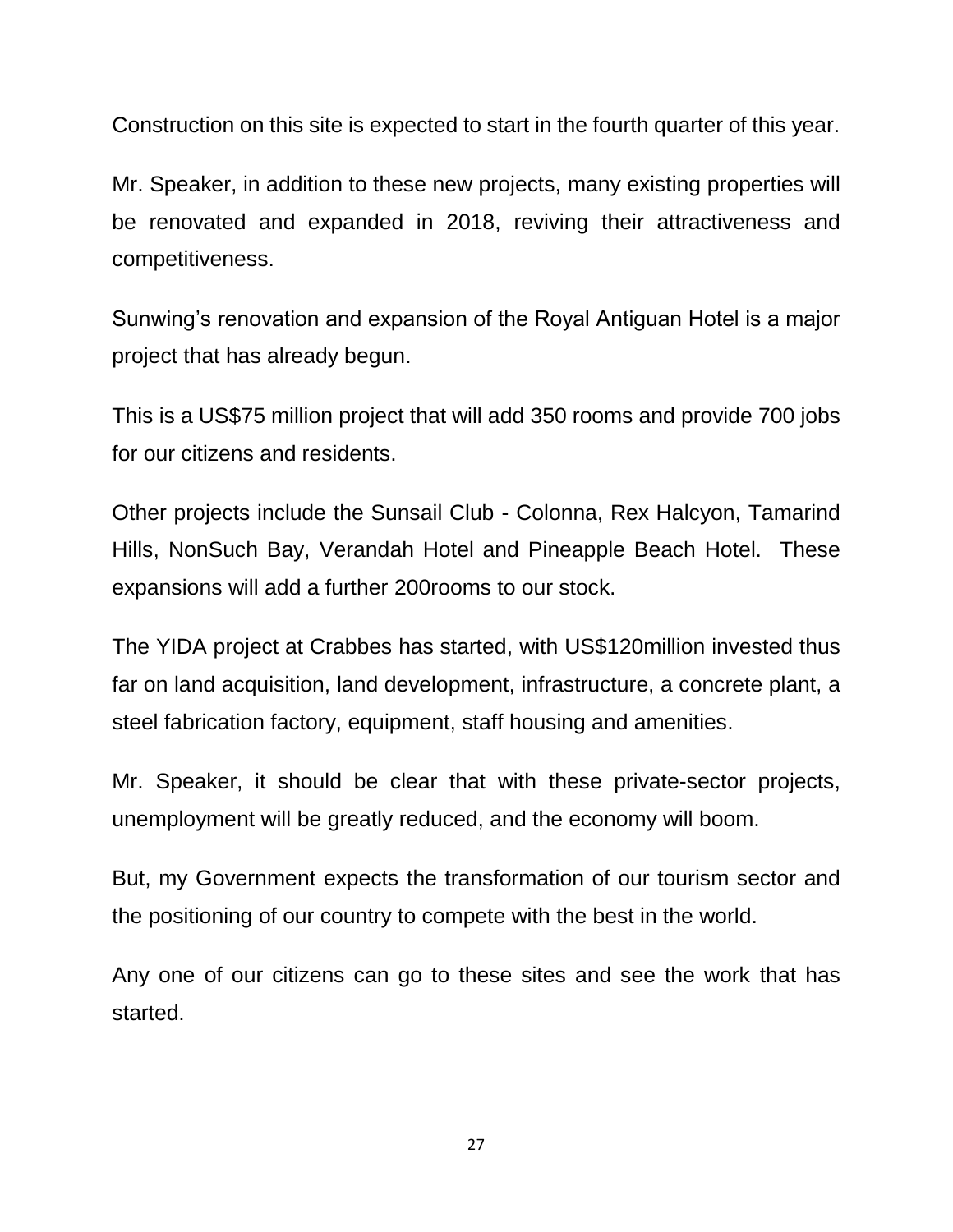And my Government will provide regular highlights of progress of the work at these sites, as well as, the job count of Antiguan and Barbudan workers on site; working, earning, and benefitting from the creation of thousands of jobs.

# **Renewing and upgrading critical infrastructure**

Mr. Speaker, my Government, in addition to these private-sector projects, I have just identified, is making its own significant contribution to job creation and long-term economic sustainability.

During 2017, the government worked assiduously to complete the preparatory groundwork for the implementation of the Port Modernization project and the Road Rehabilitation Project.

I have already provided details of the Road Projects.

Let me now briefly explain the St. John's Port Modernization Project which will transform the Deep Water Harbour into a state-of-the-art, regional transshipment port.

This transformation will cost US\$90 million and is made possible by the governments of Antigua and Barbuda and the People's Republic of China.

Financing for the project comes from the China Exim Bank and the main contractor is the China Civil Engineering Construction Company (CCECC).

The Government has worked diligently to secure employment opportunities for Antiguans and Barbudans through provisions for sub-contracting to local contractors.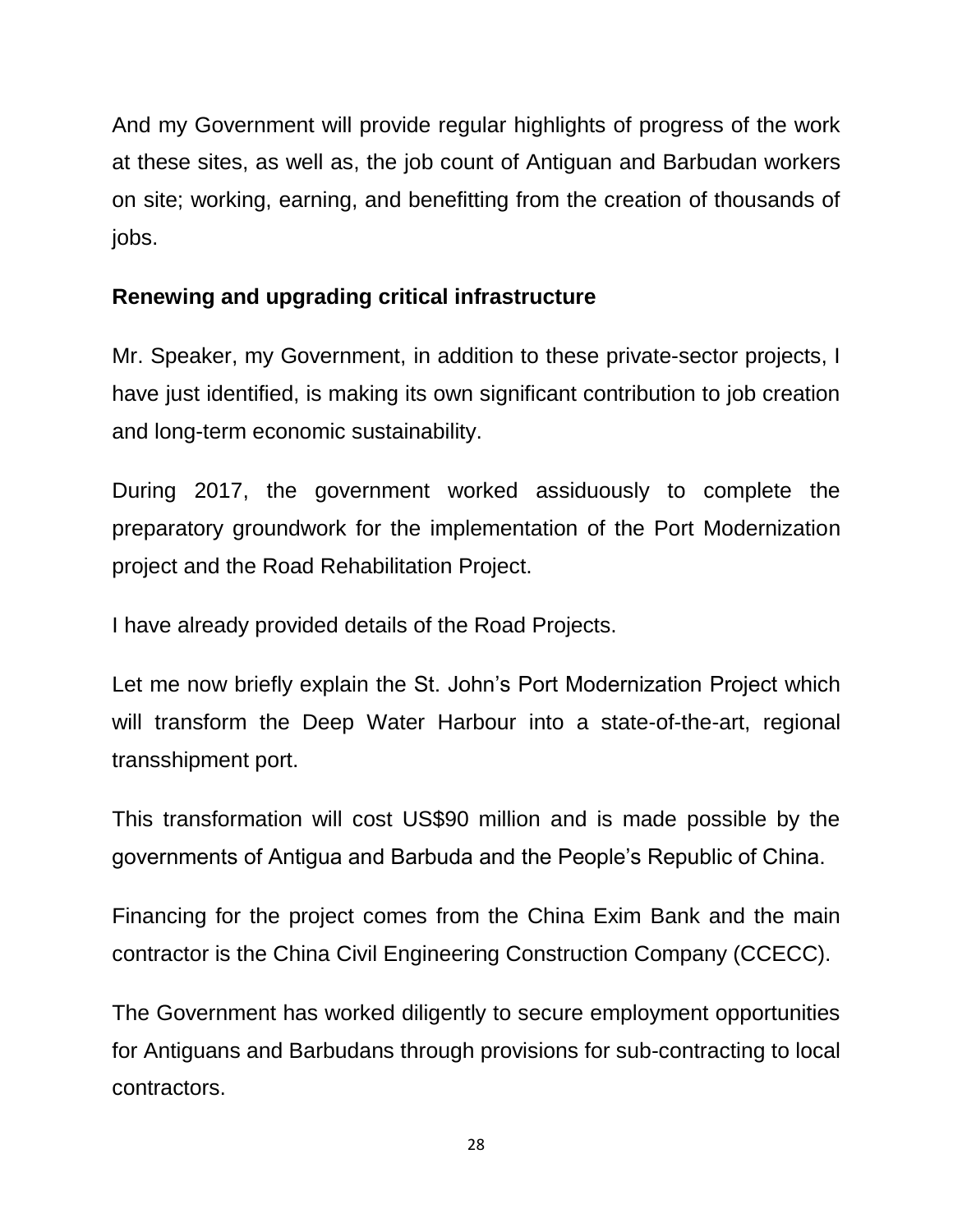In addition, the Government has insisted on provisions in the agreement with CCECC to ensure that the project results in much needed local capacity building.

Construction on this project will begin in April and is anticipated to be completed within 3 years.

Once completed, the facility will be equipped with a new and extended sea wall, new and expanded operations area, a maintenance shop, dockers' quarters, a new warehouse, a new carpool, a modern Port gate, a Marine department and a 30,000 square feet Administration building.

## **Other Public-Sector Projects:**

Mr. Speaker, my Government will be spending money on several other projects in this Budget cycle – each of them will be bring measurable benefits to our country – some of them economic; others social, but all to make our country better for good.

These include:

- 1. *Improvement of the YASCO track*: this will be done with the assistance of the Pan American Sports Organization, which will invest US\$1.77 million in this project.
- 2. *Construction of clinics:* with a US\$8 million grant from the People's Republic of China, we will construct clinics in Willikies and Villa to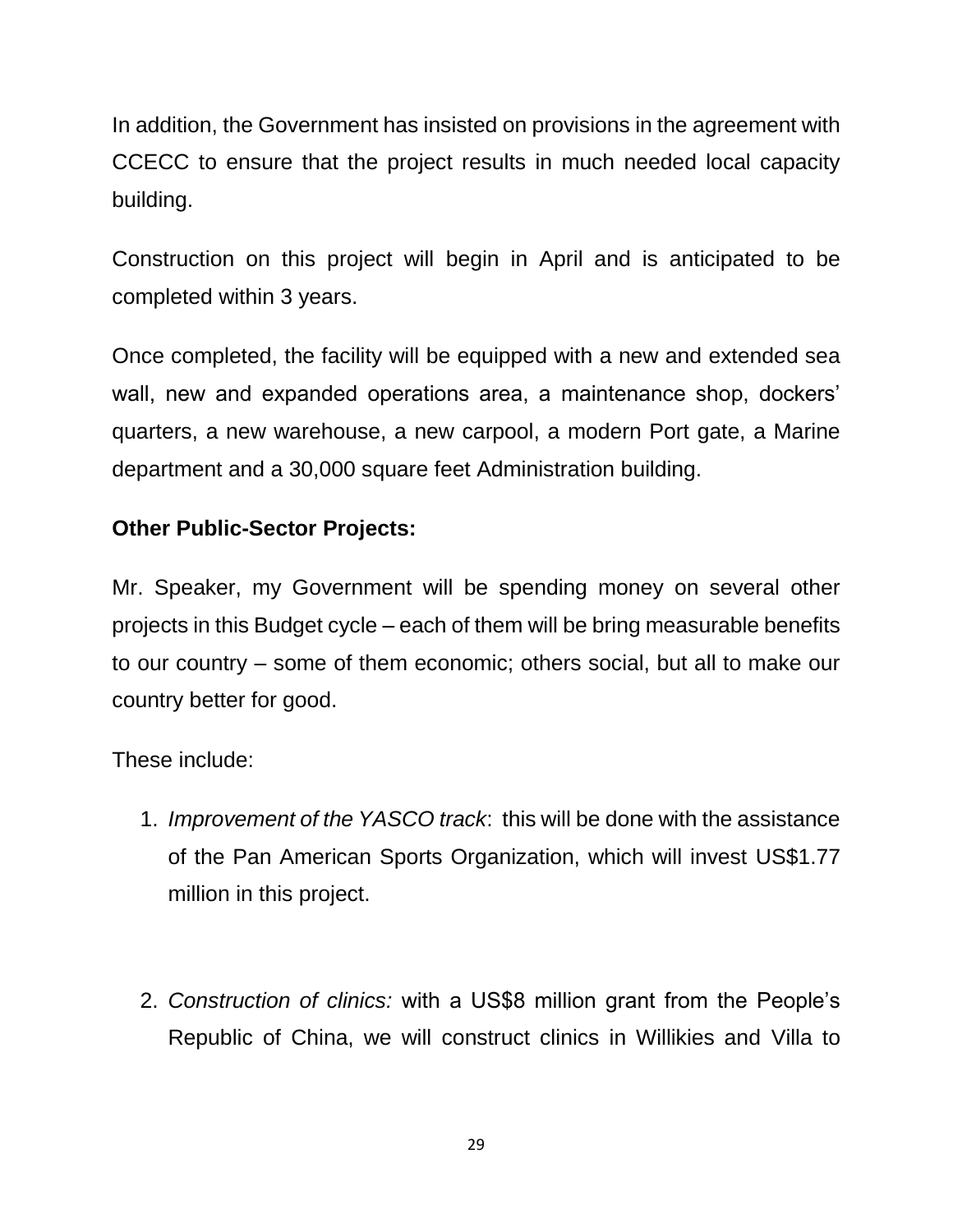increase access to healthcare for the people in these and surrounding communities.

3. *Knuckle Block Project:* this US\$6.7 million project will see the transformation of a derelict site into a community centre and indoor basketball facility for the benefit of all members of the Grays Farm-Greenbay community.

The project, which is being funded through a generous grant from China, has already started and should be completed in the fourth quarter of this year.

4. *Continued expansion of WIOC tank farm:* this majority owned Government entity will invest another \$45 million to increase its storage capacity in 2018.

The company continues to be a strong profit-making enterprise, with profits expected to be almost \$23 million for 2017.

This means that the Treasury can expect a dividend payment of about \$7 million.

Recall that the Government's policy in respect of key investments in companies like WIOC and State Insurance Corporation, is to ensure these resources are strategically used to generate more wealth for all Antiguans and Barbudans.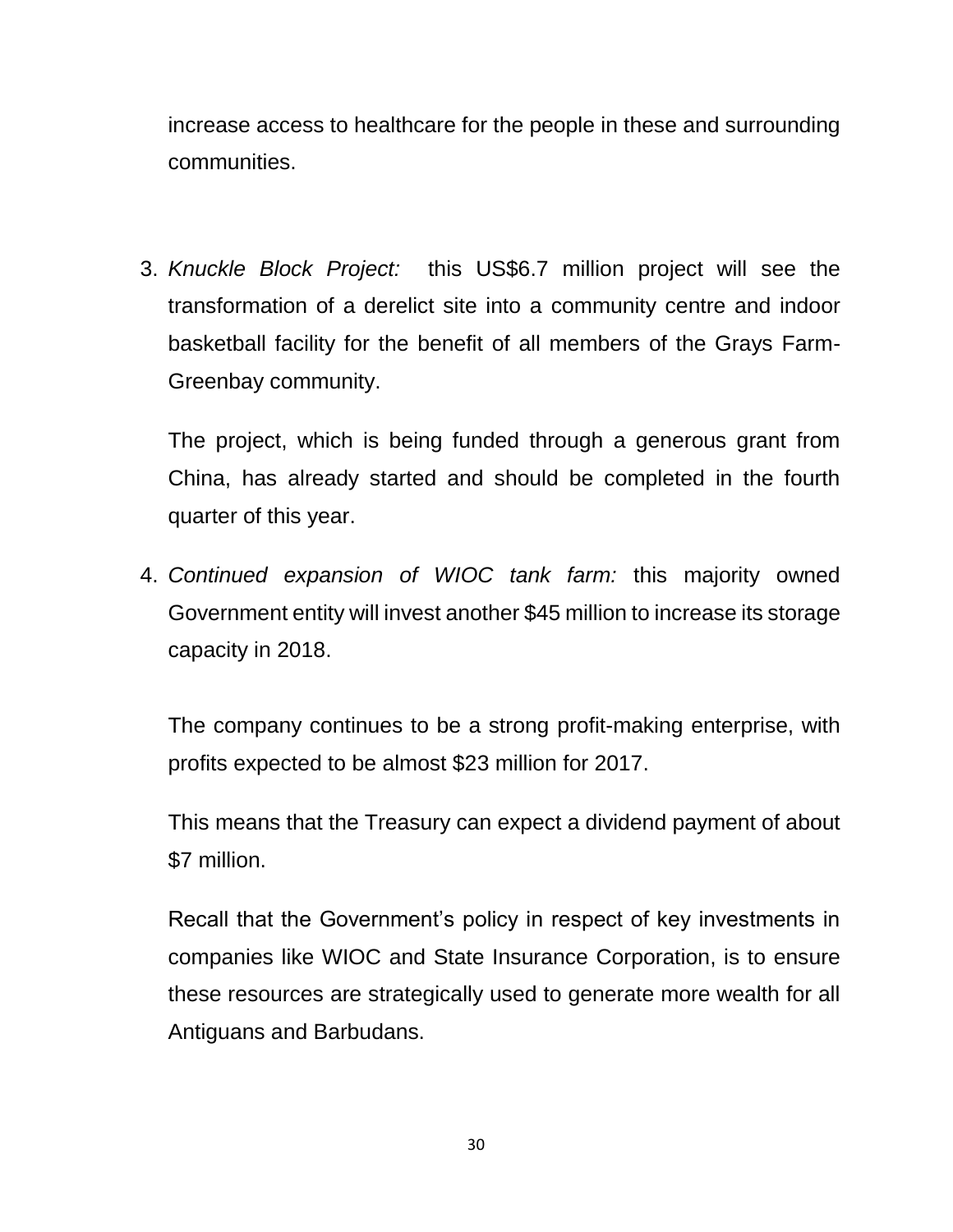Once received, the WIOC dividends will again be paid into the National Assets Management Company Limited (NAMCO), a vehicle created by this Administration to pursue worthwhile projects and investments that will bring significant economic returns to our people.

## **NAMCO and its investments**

Mr. Speaker, this is an opportune time for me to mention important projects and investments that NAMCO will implement in this Budget year.

These include:

1. *Completion of the Car Park:* NAMCO has purchased the Car-park property from the receiver at a significantly reduced price of US\$6 million.

NAMCO will partner with local private sector entities to transform the building not only into a multipurpose car park, but also an office complex that will eventually generate revenues for the Government while reducing expenditure on rents.

The finished car-park building will also include space for restaurants, shops and small businesses.

2. NAMCO will also invest in the construction of a fifth pier to accommodate Oasis-class Cruise ships.

In recent months, Antigua and Barbuda has received an increase in cruise ship calls. These calls are expected to increase exponentially, to include deployment of a new vessel by Tui for the 2018/2019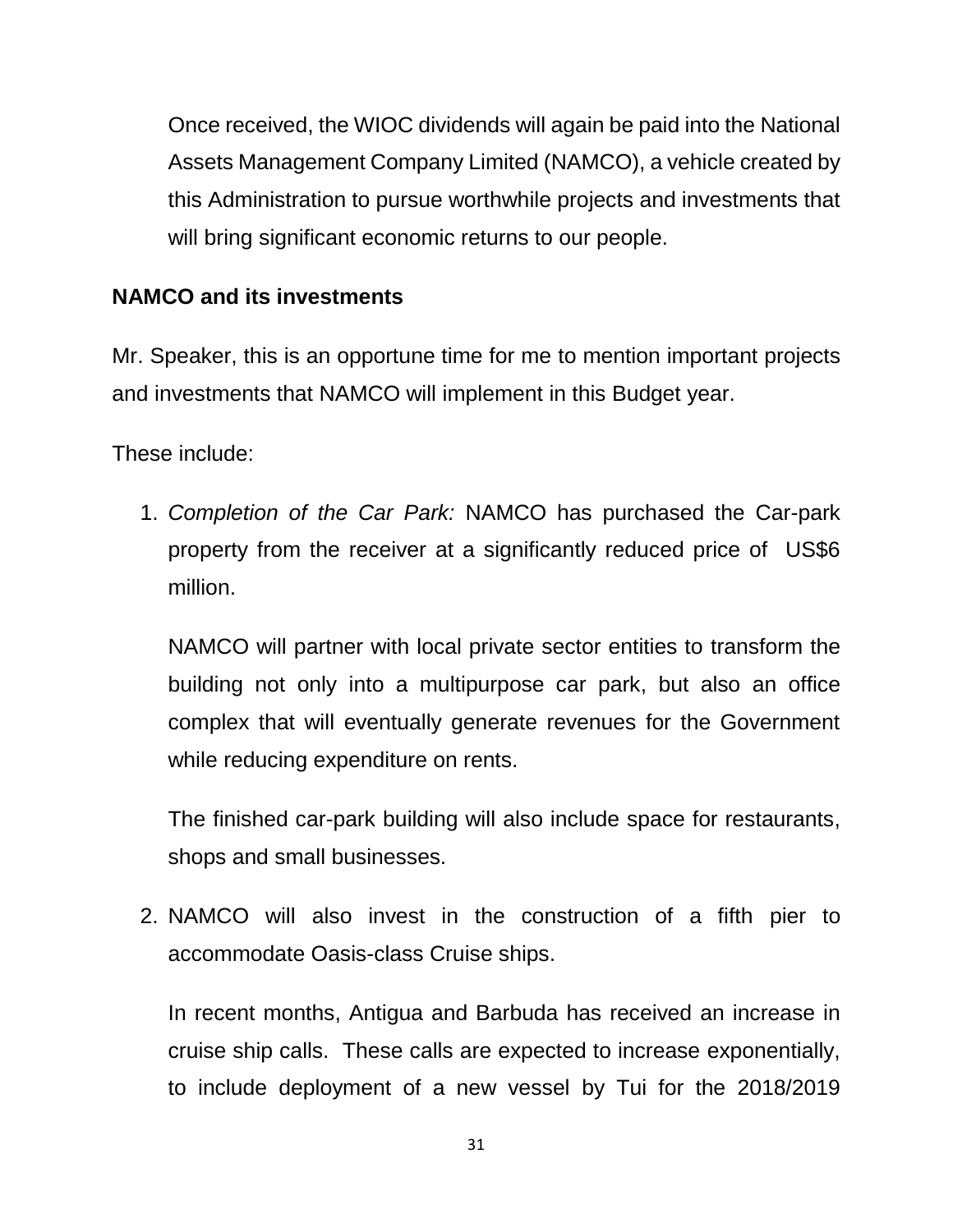season. This vessel will bring an additional 35,000 tourists to our shores.

With our intensified efforts to market Antigua and Barbuda as a destination of choice in the Caribbean, we expect that what we observed over the past few months, in terms of cruise ship calls, will be common place.

It is therefore critical, that we expand our cruise infrastructure to accommodate not just larger vessels but more ships daily. Therefore, NAMCO will leverage its resources and contract a private company to build a pier, that will stretch from the Point Wharf to Heritage Quay.

This will be a US\$30 million project, that is expected to be completed for the beginning of the 2018/2019 tourist season.

As a complement to this project, NAMCO will partner with privatesector partners to purchase DEVCON TCI Ltd., a dredging business, for US\$5.2 million.

NAMCO will invest about US\$2.1 million to hold a 40 percent stake in this company.

This investment will allow the Government to recoup some of the capital invested in development of the new pier, while at the same time ensuring that we are vested in a company, that can perform ongoing maintenance dredging, which will save taxpayer dollars going forward.

We also anticipate that this dredging company will tap into opportunities across the region, thereby generating revenues and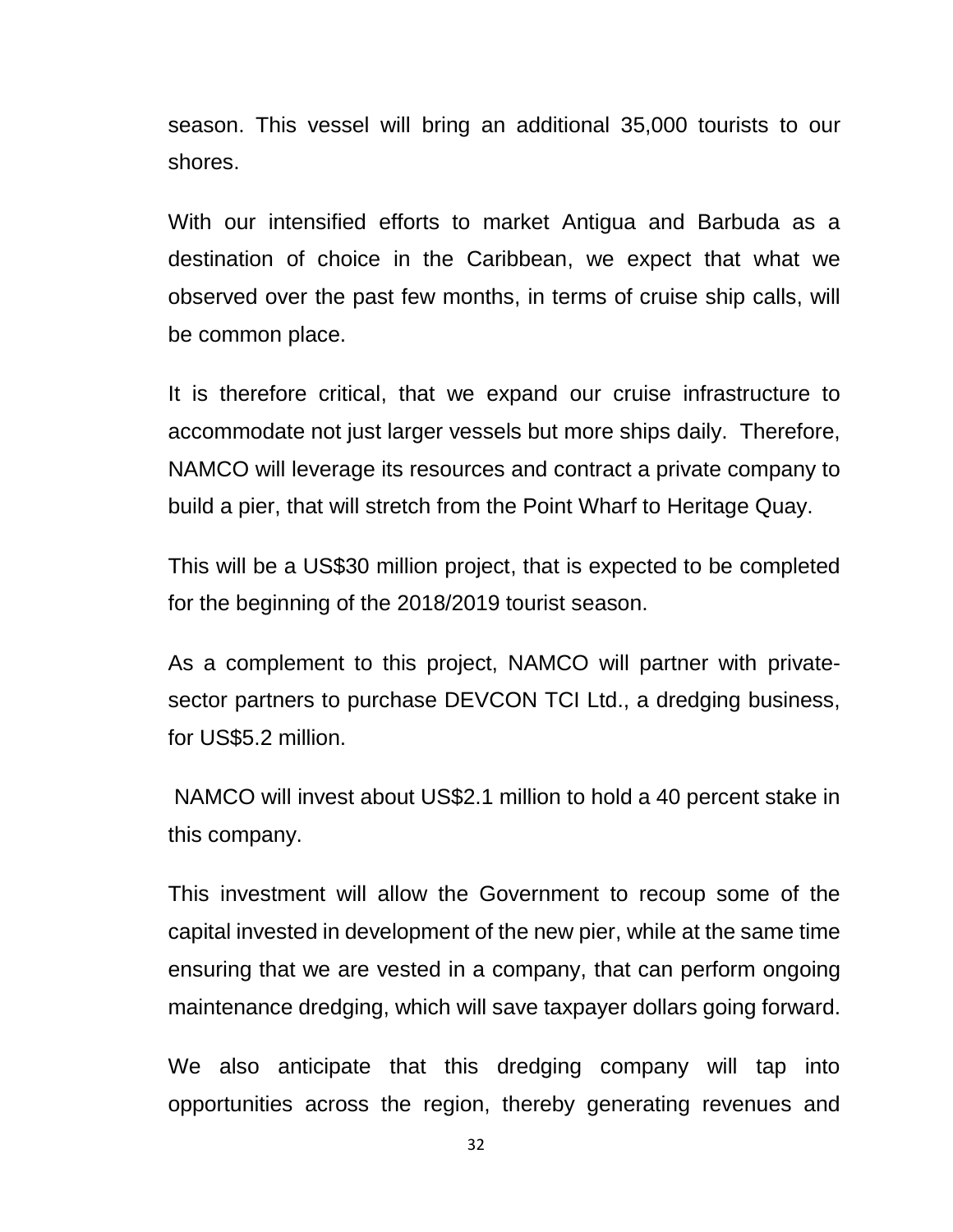profits for NAMCO, that will ultimately be paid into the Treasury as dividends.

3. NAMCO will also invest in the development of a \$30 million project at Fort James, that will broaden the range of leisure and entertainment products we offer as a destination.

Its main attraction will be a water and theme park for the enjoyment of visitors and locals.

A small marina, bed and breakfast hotel, shops and restaurants and a night club, are all part of the vision for a revitalized Fort James area.

We invite Antiguans and Barbudans to invest in these amenities.

Mr. Speaker my Government makes no idle promises.

We seek no easy propaganda victories.

Our investments are solid, solid as a rock.

Our investments are real, consequential and transformational.

As a Government we say what we mean, and do as we say.

In 2018, this Government will unleash internally generated organic growth, in our national economy, never seen in the history of Antigua and Barbuda.

#### **21st Century Telecommunication**

Mr. Speaker, no country can become an economic powerhouse without modern high-speed data and voice communication and internet services.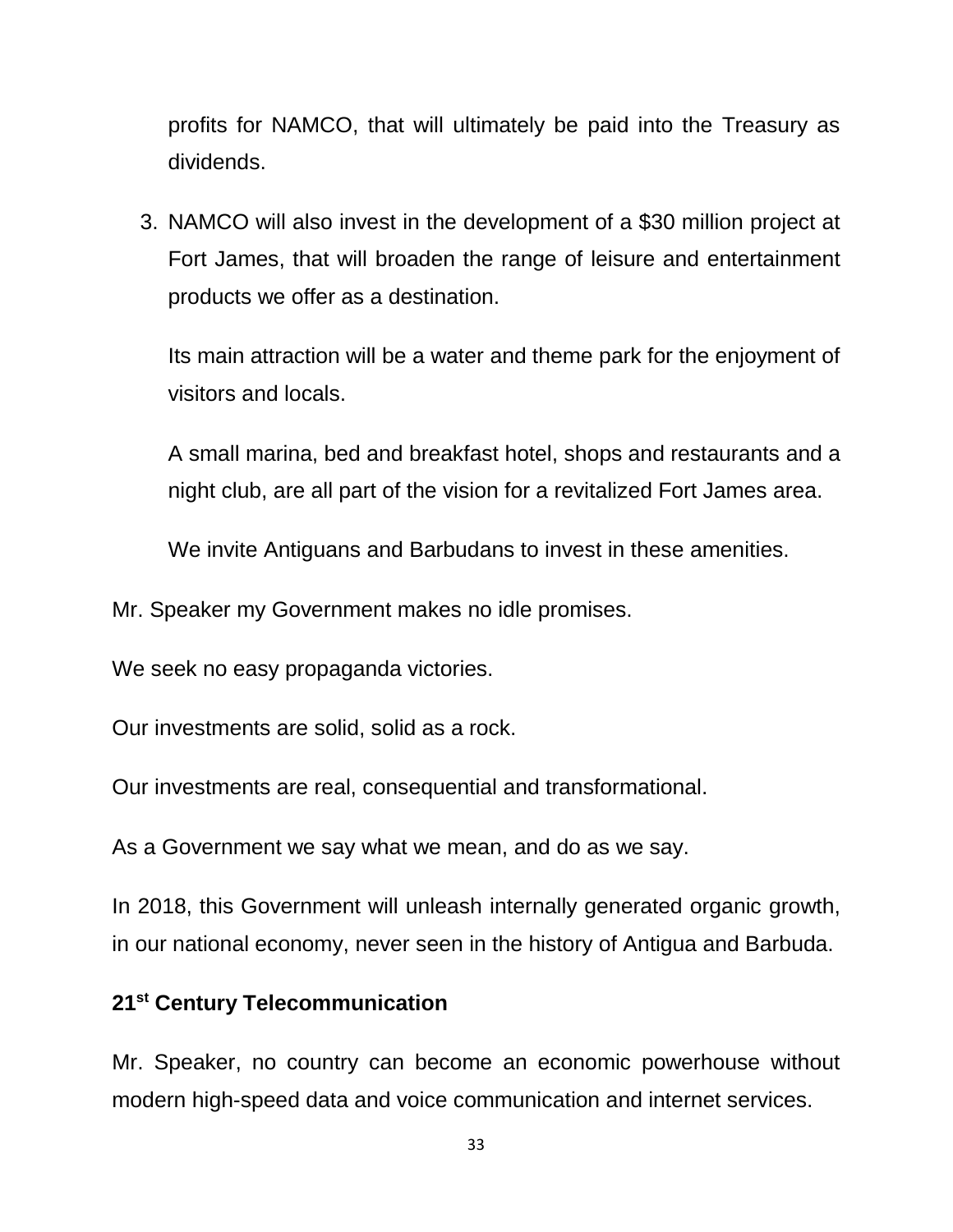My Government is keenly aware of that fact.

That is why we are laying down high speed fiber optic cables and why a new 5G network has already been designed for installation.

That is also why we have identified important submarine communication cables. That is why we have reduced the cost of broadband internet provided by APUA to \$75.00 per month for 10 megabits per second.

The best price in the Eastern Caribbean.

During this Budget cycle, we will complete financing arrangements, and a new telecommunication network and fiber optic cable network will be built out; and completed.

Our people, our professionals, our small business, our medical specialists, our entrepreneur and IT specialists, our offshore sectors and Tourism and education sectors, as well as competitiveness and growth will be greatly facilitated by this development.

Communications and internet-based business provides the most lucrative platform for enterprise development and new wealth creation and enhancement.

Mr. Speaker Antigua and Barbuda and our people will not be left behind.

We will take our rightful place in the 21<sup>st</sup> Century and build the platform to compete in the world for the provision of services.

# **SOCIAL DEVELOPMENT**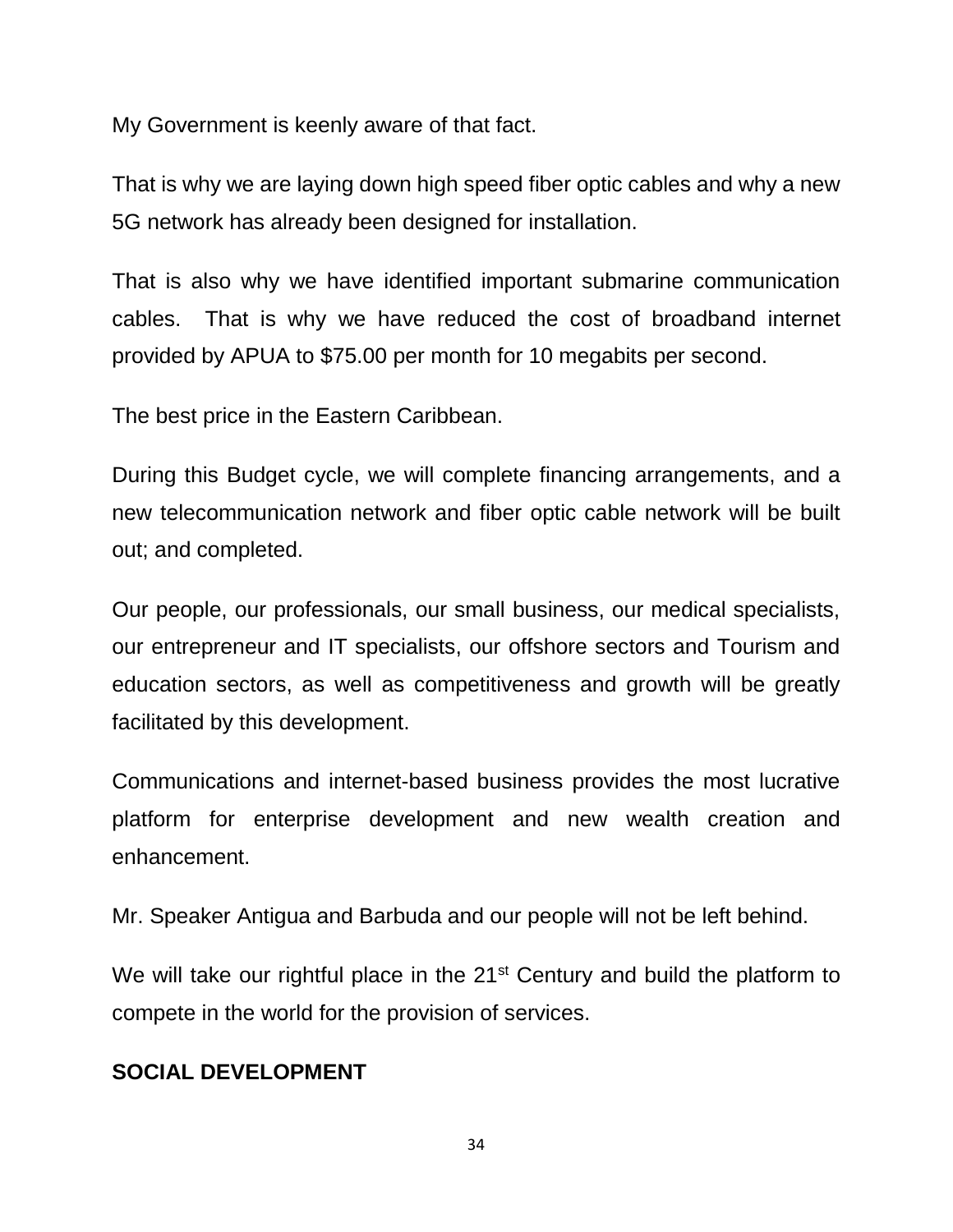Mr. Speaker, the United Nations Human Development Index (HDI), is a strong indicator of whether a country is improving the opportunities for and the well-being of its people.

In the 2016, HDI Report, Antigua and Barbuda was ranked 62 out of 188 countries and is listed among nations with high development.

The only Caribbean countries that surpassed us were the Bahamas and Barbados.

We are resolved to do better, and we have already embarked on that vital undertaking.

#### **Healthcare**

My Government has made every effort to strengthen the healthcare infrastructure and to improve the range and quality of service offered to the population.

To date, the result of the healthcare strategies includes**:**

- i. Successful kidney transplants
- ii. implants of pacemakers for heart conditions
- iii. provision of chemotherapy and radiology treatment for cancer patients in partnership with the Cancer Centre
- iv. providing doctors from the United Kingdom to offer specialist treatment, including specialist surgery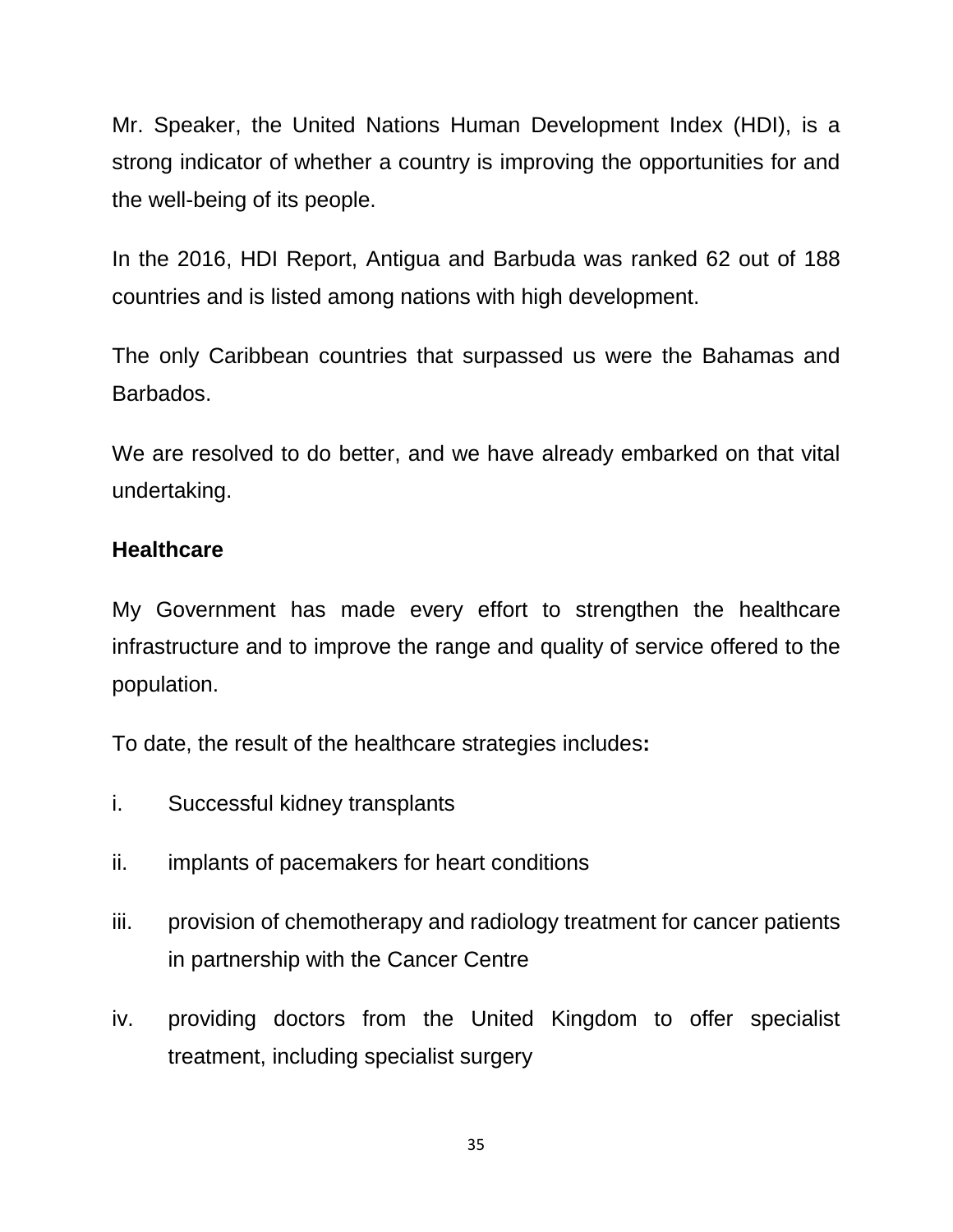- v. providing preventative and corrective vision care services to include cataract and pterygium operations
- vi. acquisition of state-of-the-art diagnostic equipment.
- vii. validation of Antigua and Barbuda as one of the countries that has eliminated the transmission of HIV/AIDS and syphilis from mother to child.

### **Health Care Projects in 2018 Budget**

Mr. Speaker, we are not resting on our laurels in health care.

The Edward Ward at the old Holberton Hospital, will be refurbished to house the Dialysis Unit, in this Budget Cycle.

Additional equipment will be acquired so that the Dialysis Unit can accommodate more machines and thus provide treatment to more patients.

We have also included resources in this 2018 budget to improve the facilities that now house the Clarevue Psychiatric Hospital.

Mr. Speaker, it is important to note that we will continue the work to establish a National Health Insurance plan, that will provide expanded coverage beyond what is now available through the Medical Benefits Scheme.

National Health Insurance and a strategy to better align private health insurance, are necessary to secure the most effective coverage and protection for our people.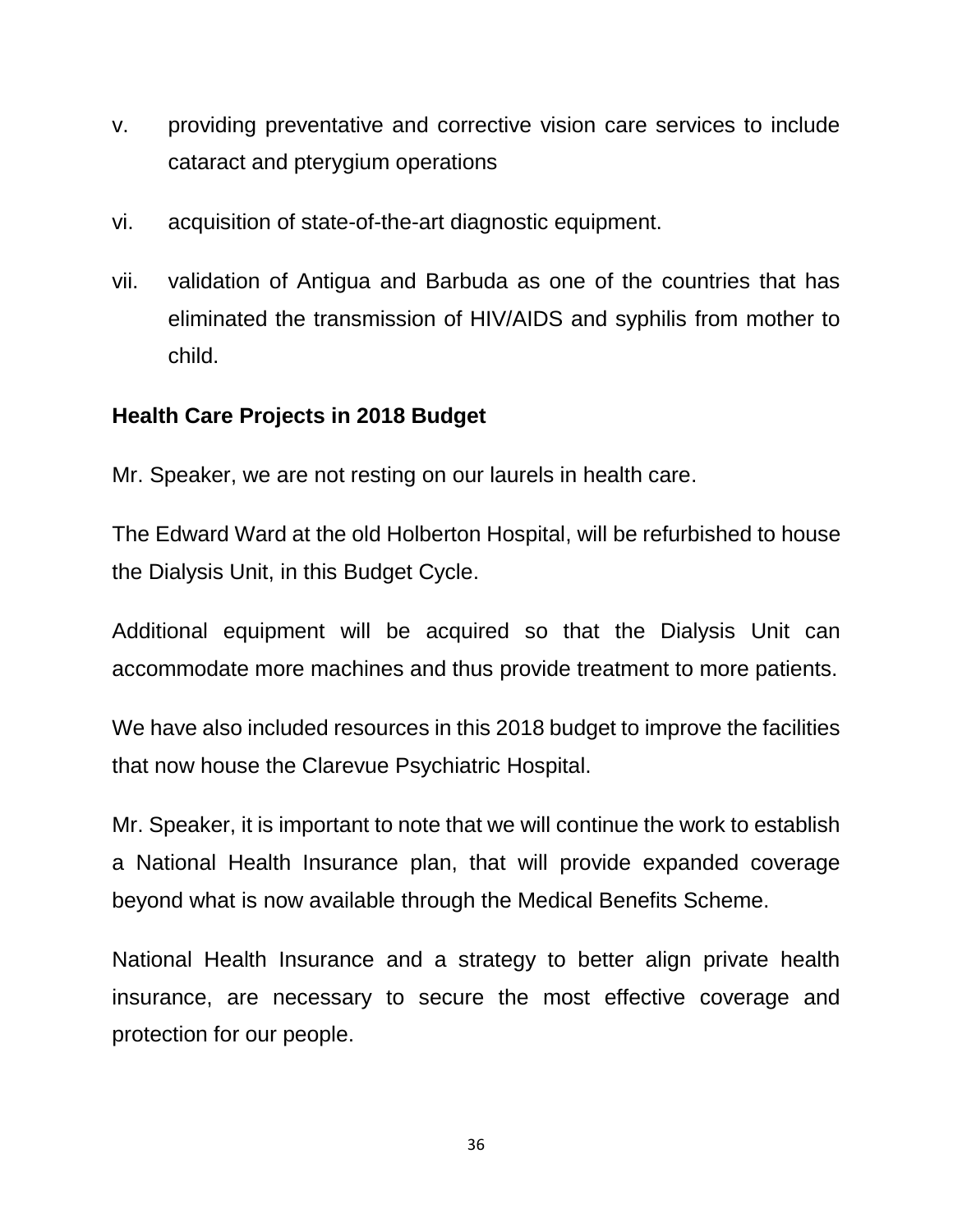We believe, that our country must possess a safety net,that prevents the financial devastation of individuals and their dependents that can result from a major illness.

#### **Education**

Mr. Speaker, empowerment comes from owning valuable assets.

My government's policy is to increase the asset base of all our people.

The first focus, therefore, is on increasing the value of our human capital, through higher education and technical and professional skills training.

The University of the West Indies Five Islands Campus will soon be opened to students.

This will be an historic occasion, as it will further broaden opportunities for our people to pursue tertiary education and lifelong learning.

A well- educated, knowledge seeking people, are necessary for the economic and social transformation of a country.

All the investments made in education to date, and the investments that are to come, will help to create a human resource pool in Antigua and Barbuda that is well educated, highly skilled and constantly seeking knowledge.

This is what is necessary to ignite the economic and social transformation, that will propel Antigua and Barbuda into the realm of very high human development.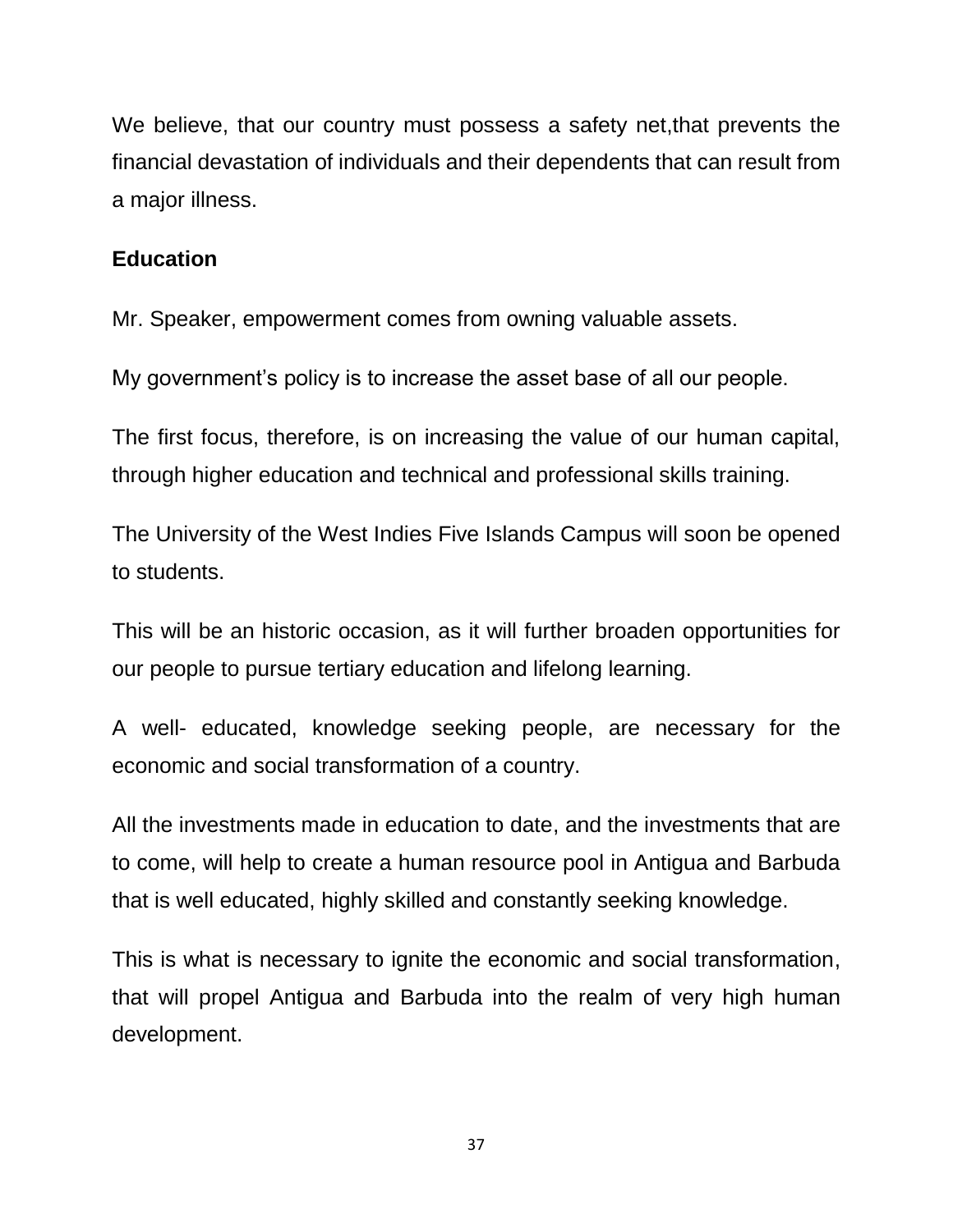Mr. Speaker, this year like last year, my government will spend over \$20 Million on scholarships educating our people at university and technical college level.

We put human capital first.

In one generation, our people must be able to move from the lowest education and economic rung, to the commanding heights of professional and income levels of our nation.

Social mobility allows for social stability, reducing the tendency for alienation of our youth and their criminalization.

This is a noble and vital cause in the interest of our young people and in the interest of our nation.

In 2017 we added 210,000 square feet, to the stock of infrastructure available for the delivery of secondary schooling in Antigua.

The Sir Novelle Richards Academy was built in the summer of 2017 and now accommodates 151 students**.** 

It should be noted that this facility was scheduled to be built with assistance from the Caribbean Development Bank.

However, due to many challenges, the CDB project failed to advance.

Recognizing the importance of building this secondary school, the Government was determined, to do whatever was necessary to get the job done.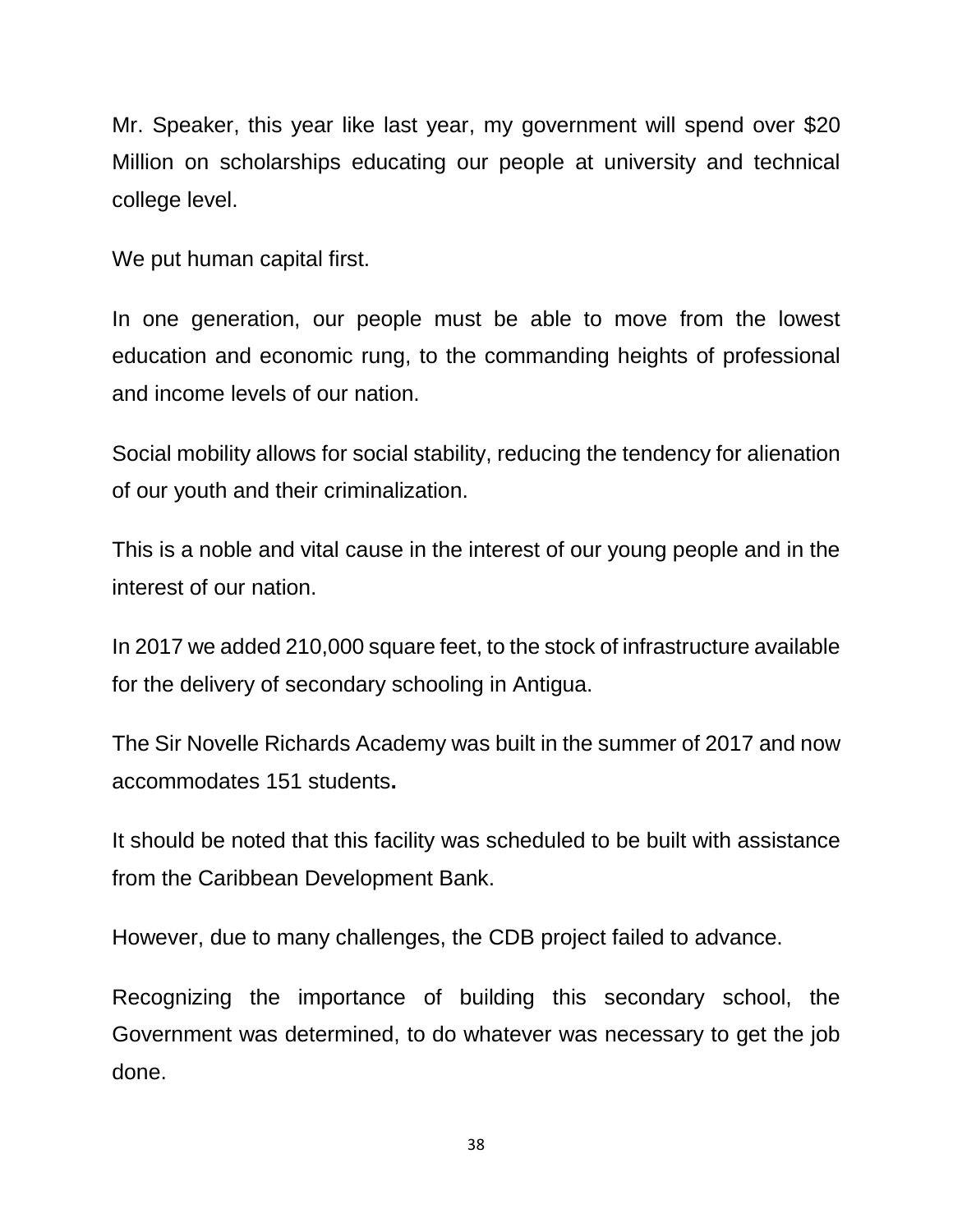With the Board of Education, we successfully finished construction of the school in nine weeks, utilizing domestic resources.

This, Mr. Speaker, was no mean feat.

Indeed, representatives from the CDB, were so impressed by our achievement, that they have determined to see what lessons can be learnt to help guide their processes going forward.

Mr. Speaker, in addition to the new school, the Government has spent significant sums to expand many secondary schools, including: Antigua Girls High School, Clare Hall Secondary School, Jennings Secondary School, All Saints Secondary School and Princess Margaret secondary School.

In 2018, with funding from the CDB through the second Basic Education Project and the Rehabilitation and Reconstruction Loan, extensive work will be done to rehabilitate and reconstruct several secondary, primary and preschool facilities.

They include the St. Mary's Secondary School, Irene B Williams School, which has started, Sir McChesney George Secondary School, Holy Trinity Primary School, Toddler's Paradise Day Care and Codey Kelly Pre-School.

With the assistance of the Board of Education, we will also continue targeted repairs and maintenance programmes to ensure the general upkeep of all school plants.

### **Social Protection**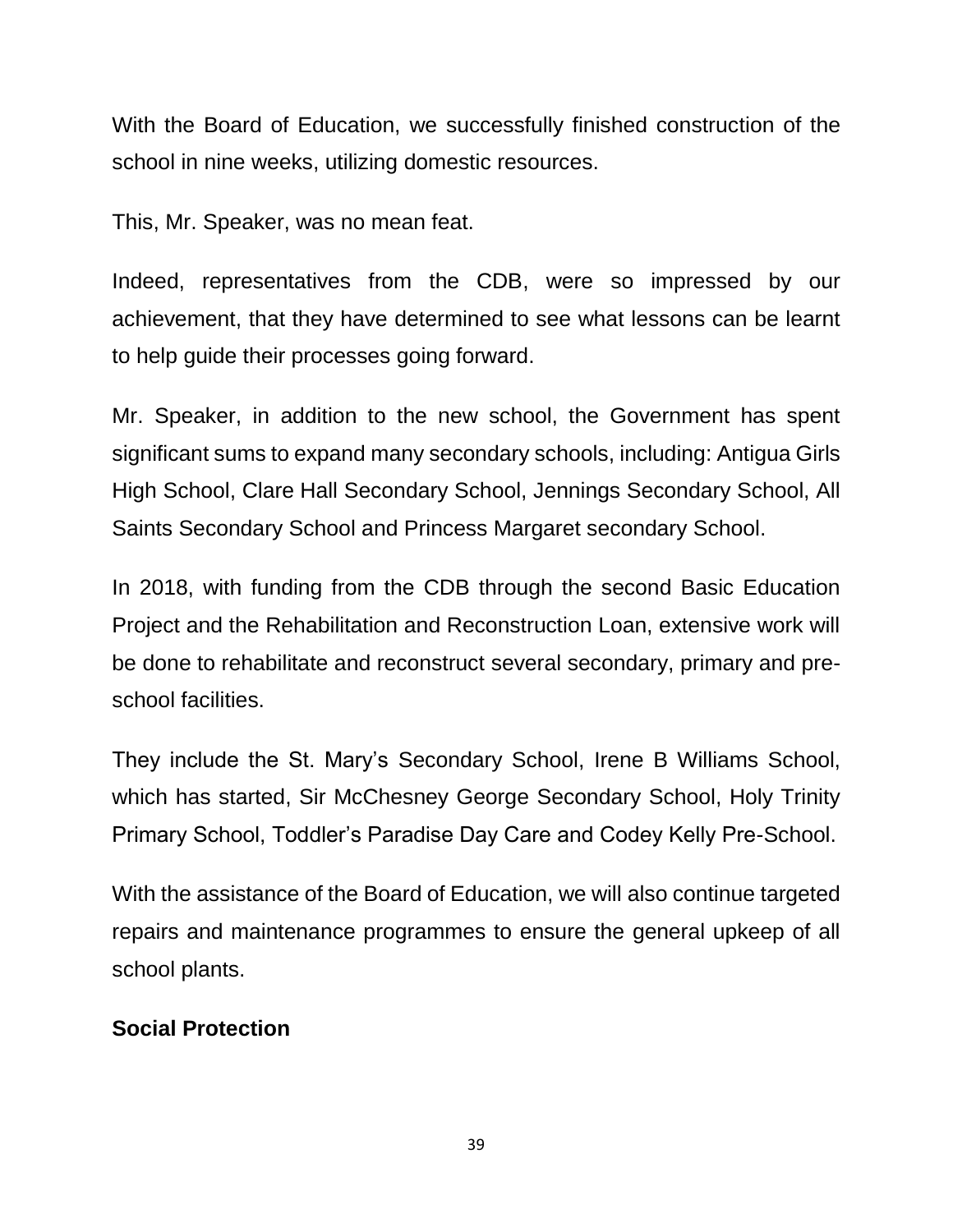Mr. Speaker, as an economy grows, it is imperative that all segments of the economy share in the fruit of that growth.

This is why we will consolidate social assistance programmes, to ensure the indigent, the elderly, persons with disabilities, unemployed single mothers, and those who, for varying reasons, have found themselves in difficult economic circumstances, can derive maximum benefit from the resources allocated for social protection.

We will also pursue opportunities for greater collaboration with NGOs and faith-based organizations, to better target those who need assistance, but remain outside the social safety net.

Further, we welcome proposals from NGOs and churches to help improve the types of support that can be provided to the vulnerable.

The Government has ratified the United Nations Convention on the Rights of Persons with Disabilities and will take the appropriate steps, in collaboration with the Association of Persons with Disabilities, to ensure implementation of policies and plans that effectively integrate persons with physical and intellectual disabilities into society.

It is time that this group of citizens has increased access to opportunities, that will allow them to make a meaningful contribution to the development of our nation.

In this regard, the Prime Minister's Entrepreneurial Development Programme (EDP) will include a special incentive to be awarded to the first entrepreneur with a disability, who submits a viable proposal for a new business.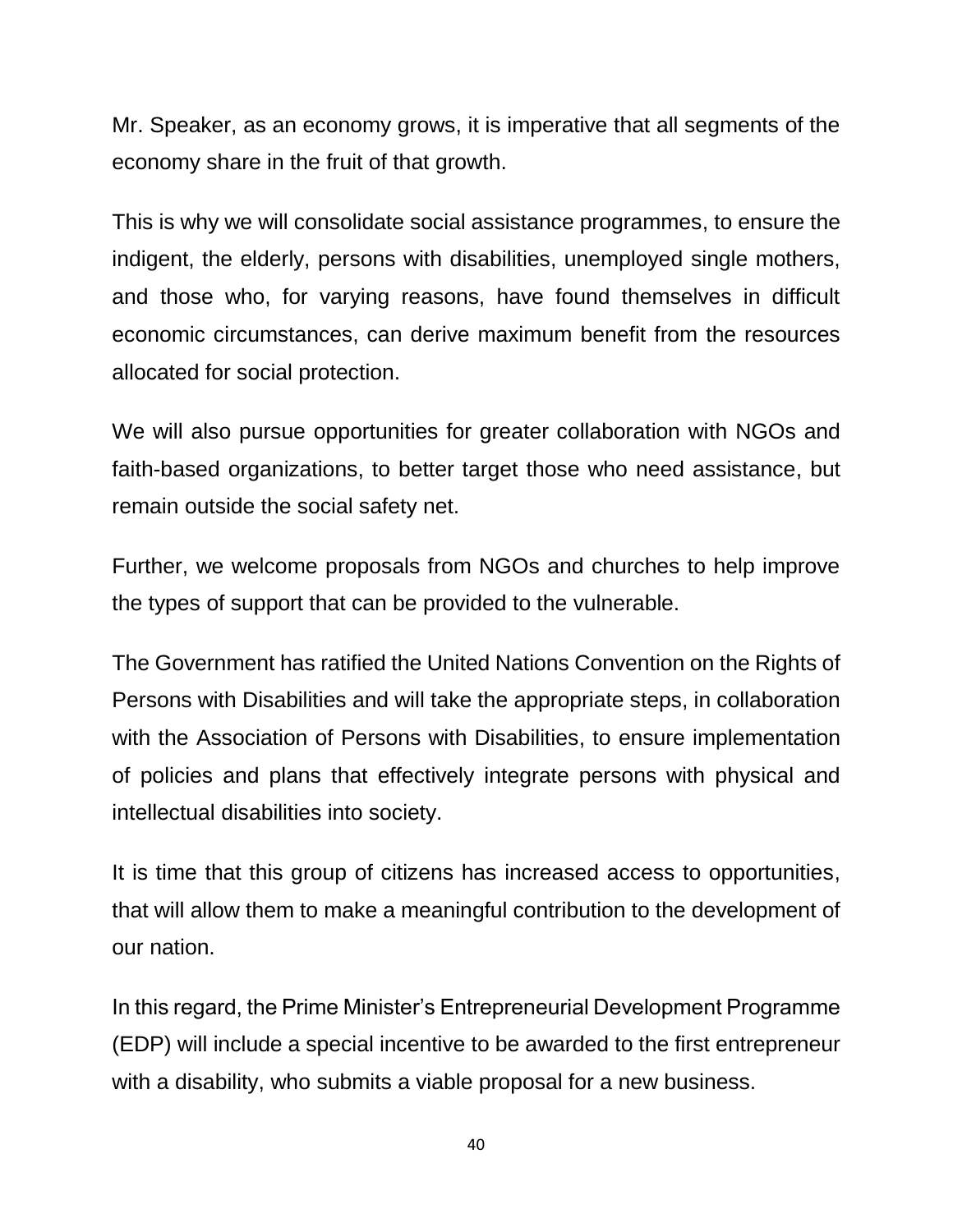Special consideration will also be given to business proposals that incorporate provisions to meet the needs of persons with disabilities.

Mr. Speaker, the Government has agreed to the gradual increase in the pension age from 60 years to 65 years.

We are pursuing policies that will strengthen the Social Security system, to secure its future viability and ensure it can meet its obligations to beneficiaries when they become due.

We have also established a Pensions Expediting Committee, to expedite the processing and payment of pensions and gratuities.

### **Fighting Crime: Protecting the People**

Mr. Speaker, security and safety are integral to the quality of life of a people.

Law abiding citizens and residents of this nation must be able to live and raise their families in safe communities, walk on the streets freely, trust that their children can traverse the school day and not encounter any harm, conduct business securely, and celebrate life in public and private spaces without apprehension.

The mandate of our security forces, especially the Royal Police Force, is therefore, to ensure that residents and visitors alike can exist and go about their daily lives in relative safety.

The Police force has enhanced its crime fighting strategies and work in collaboration with regional and international organizations, as well as, local counterparts such as the ONDCP, the Customs and Excise Department, the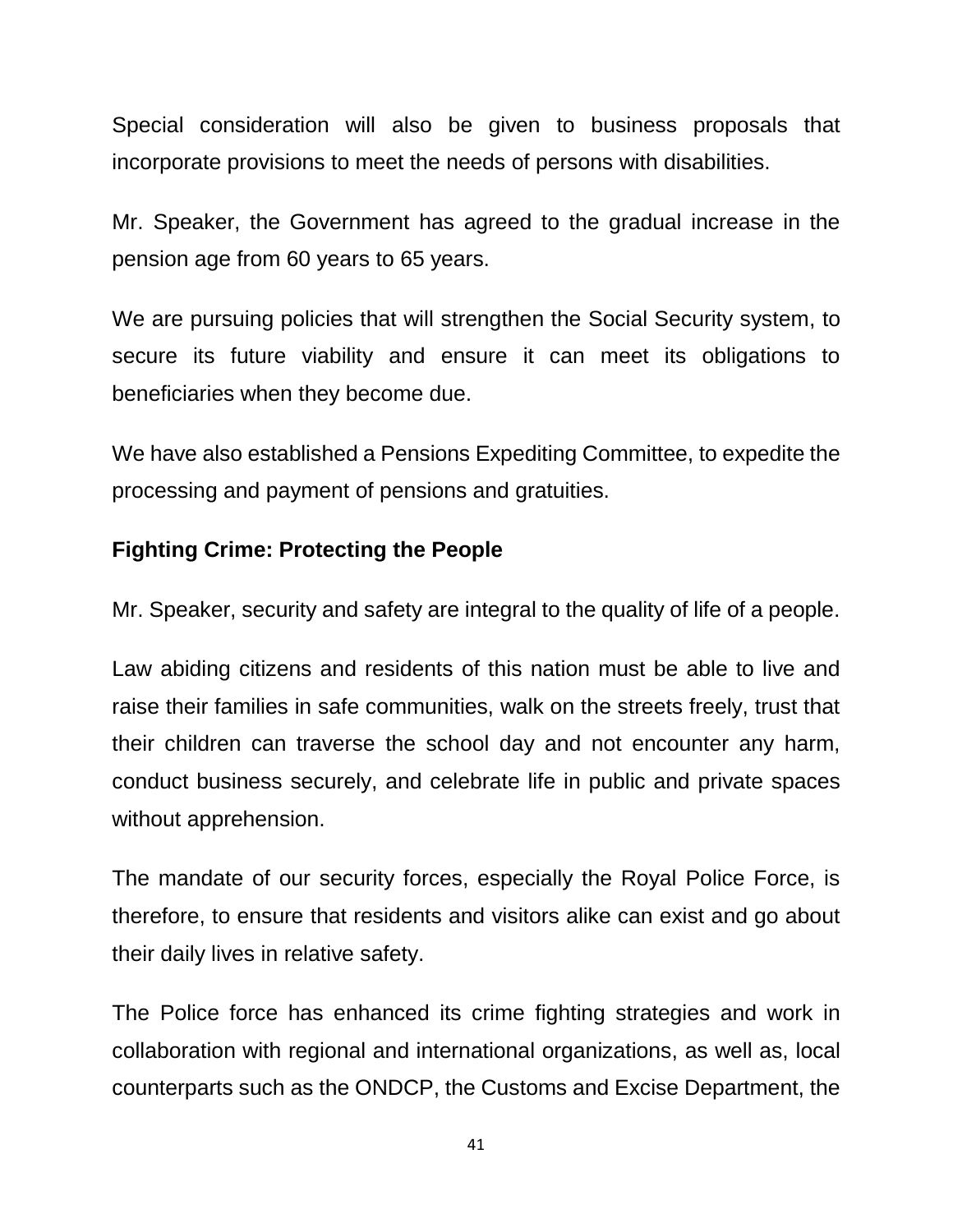Defense Force, the Immigration Department, and the Coast Guard, to tackle human trafficking, the transit and distribution of illegal substances, and to clamp down on rising incidents of financial crimes.

Additionally, the Government will invest in police stations, additional equipment, and advanced weaponry for the Force to deliver the level of service that the population deserves.

We believe, that one way to send a clear signal that our position on crime is absolutely zero tolerance, is to increase the number of trained and armed law enforcement officers who will pursue those who are committed to a life of crime.

In terms of promoting justice, both for the accused and the victim, we will improve the equity and effectiveness of our judicial and custodial systems.

To this end, we will accelerate plans to establish a new forensics laboratory in Antigua and Barbuda, so that critical forensic examinations can be conducted locally.

While we place priority on strategies for crime fighting and administration of justice, the Government will also place emphasis on identifying and confronting social conditions that fuel crime.

Where we can intervene before a young man or young woman chooses the path of criminality, we will do so.

But, to the extent that the criminals will not rest from their lawlessness, we will not slacken our pursuit.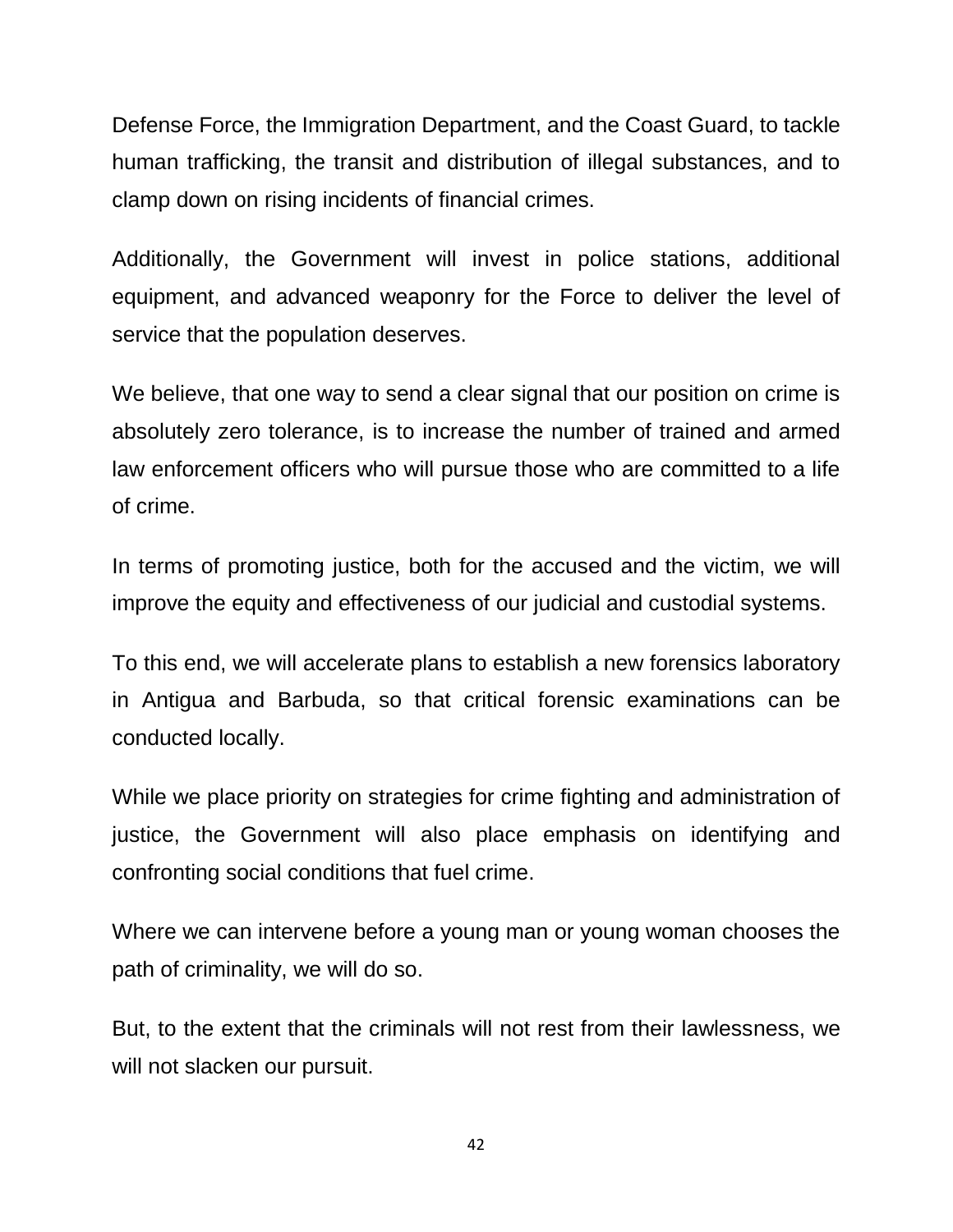In my "State of the Nation" Address on New Year's Day, I stated then, and I state here again, so the murderers, rapists, thieves, and all those who would seek to terrorize our communities will understand: Their time is up! "The dogs of war are loose and those who persist in crime and violence will surely pay".

# **Improving Agriculture**

Mr. Speaker, my government is determined to see improved food security in Antigua and Barbuda.

We have already started a process aimed at reviving and prioritising the development of the agriculture sector.

With the help and expertise of agriculture technicians from Cuba, we will implement several projects that will expand pineapple, root crop and tree crop production.

We will also target initiatives that will secure increases and sustainability in pork, poultry, and honey production.

To arrest the decimation of palm trees, particularly the coconut palm, by Lethal Yellowing disease, we will work in collaboration with the Government of Mexico and Suriname, to introduce a disease resistant variety of coconut on the island.

The People's Republic of China will invest \$8 million, to help to expand our capacity to utilize smart greenhouse and open-field production methods to increase agricultural output.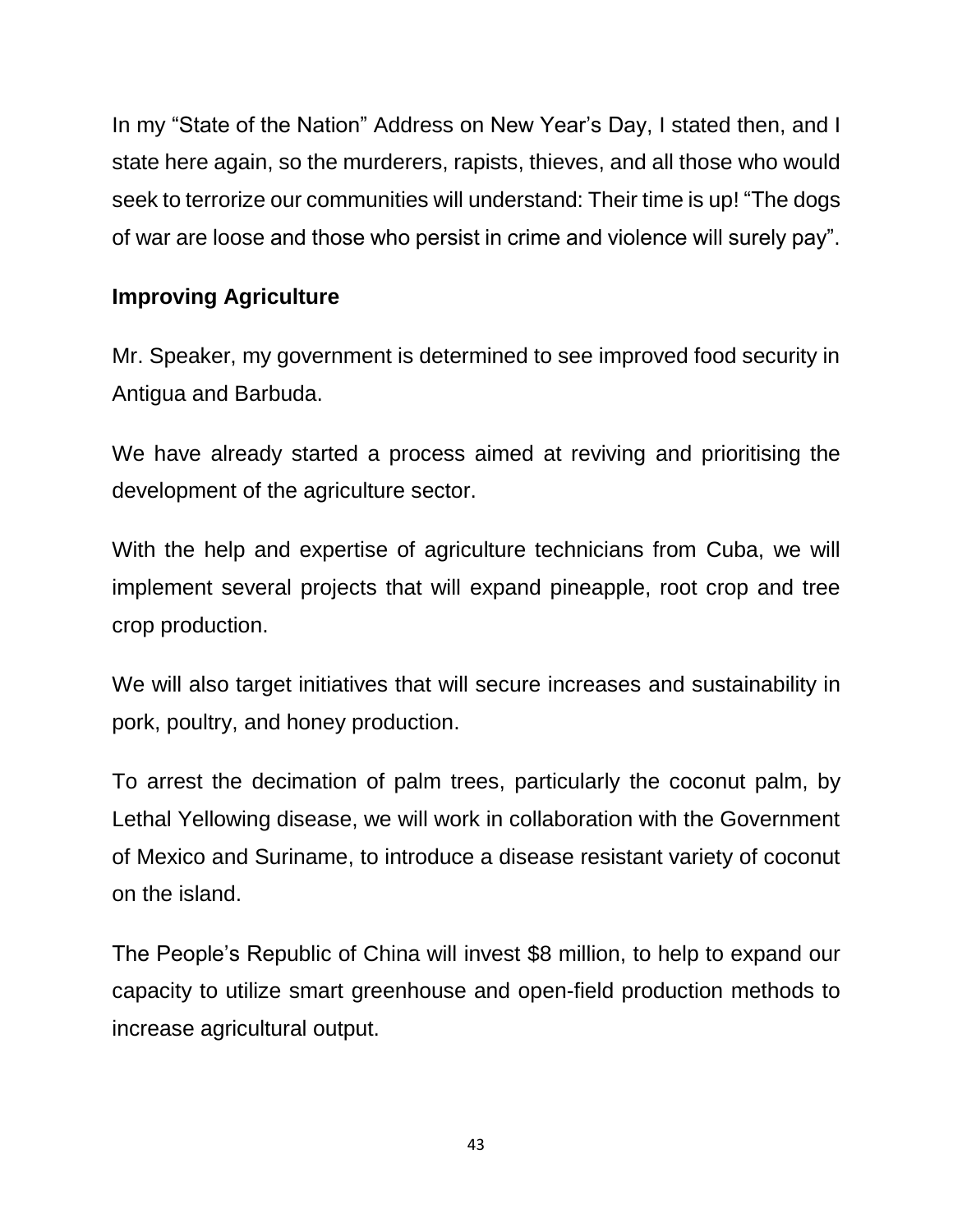We will apply modern technology and techniques to increase food production to ensure food sovereignty and food security, while eliminating the leakage of foreign exchange.

NAMCO will partner with local producers and retailers, to develop a modern poultry production facility that will supply 15 to 20 percent of local demand.

By the end of the year, farmers will be trained in the process of Artificial Insemination (AI) geared towards improving the yield and quality of the national herds of Livestock. This will allow us to achieve self sufficiency in Poultry, Pork, Mutton, Lamb and some beef products.

Government is committed to provide security of tenure to our productive farmers who are currently practicing productive farming by extending long term leases to them.

We will continue to increase agricultural products domestically to satisfy local demand. Farmers and fisher folk will continue to enjoy tax concessions on farming and fishing equipment and inputs.

### **REBUILDING BARBUDA**

Mr. Speaker, I turn now to Barbuda.

Given the extent of the damage to the island, the recovery and rebuilding of Barbuda will take time and substantial financial resources.

Regional and international experts, have estimated the rebuilding cost at over \$600 million; a price tag that is equivalent to 95 percent of the tax revenue collected by the Government in 2017.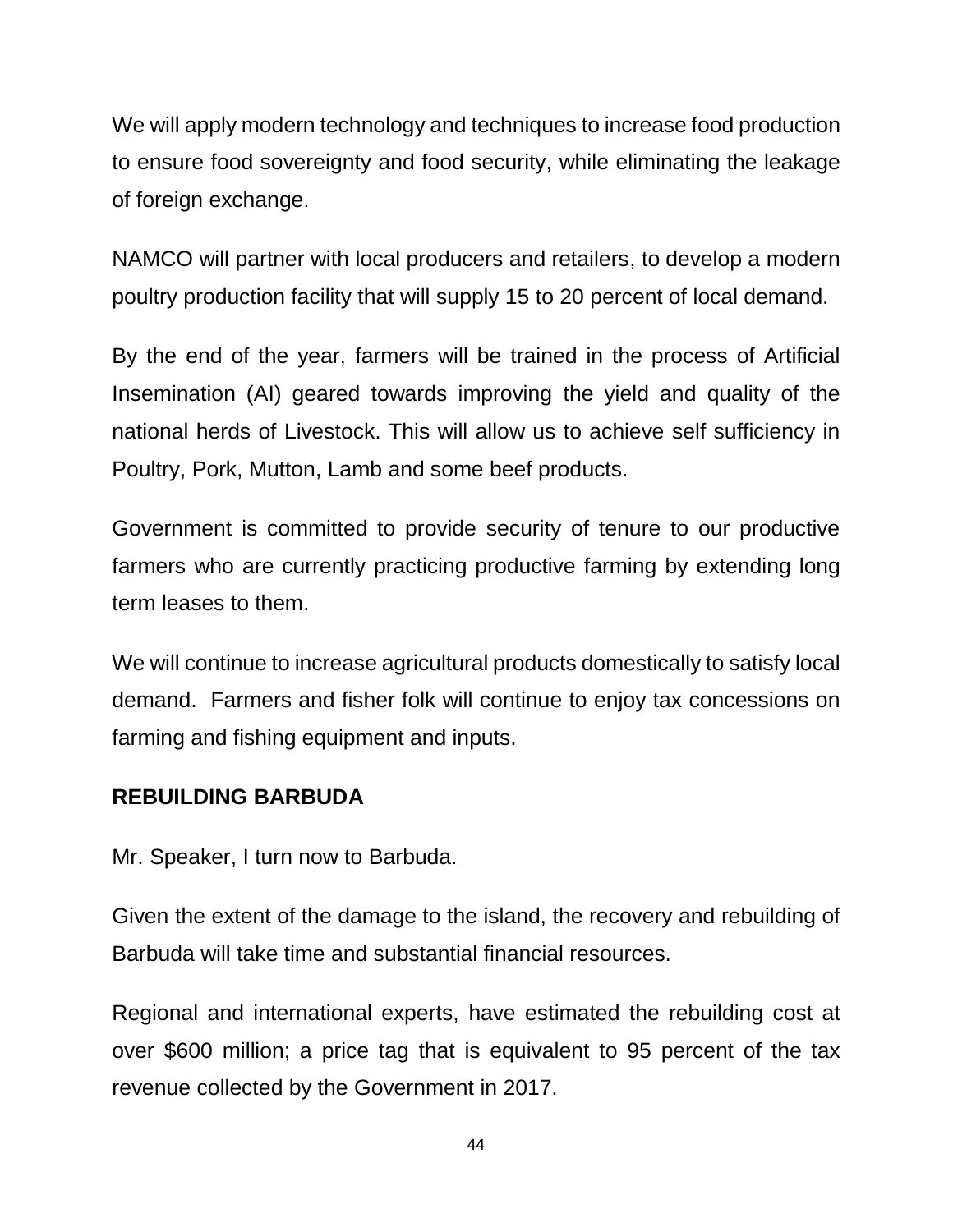However, my government is not daunted.

We are determined to rebuild Barbuda better and for good.

For the good of the residents of Barbuda; for the good of the island's economic sustainability; for the good of resilience to future hurricanes.

With the support of many bilateral and multilateral donors and creditors, the reconstruction of Barbuda will be advanced in 2018.

This will include rebuilding schools, replacing healthcare infrastructure, restoring utilities services, reconstructing the Barbuda Council building, and installing a solar photovoltaic plant at a cost of US\$3.1 million.

Utilizing, a US\$31.8 million Rehabilitation and Reconstruction Loan, the Government will implement a number of projects in Barbuda over the coming months.

Additionally, the Government will continue the work on the \$50 million airport. This will modernize the airport facilities on the island providing improved services for residents and visitors alike. During the passage of Hurricane Irma, the small dock on Barbuda was badly damaged.

The Government will not simply replace this facility, we are seeking funding to build a new seaport, that would improve the flow of cargo to and from Barbuda and to accommodate cruise ship passengers.

Mr. Speaker, this means that Barbuda will finally have the port infrastructure to accommodate large cargo ships and cruise ships.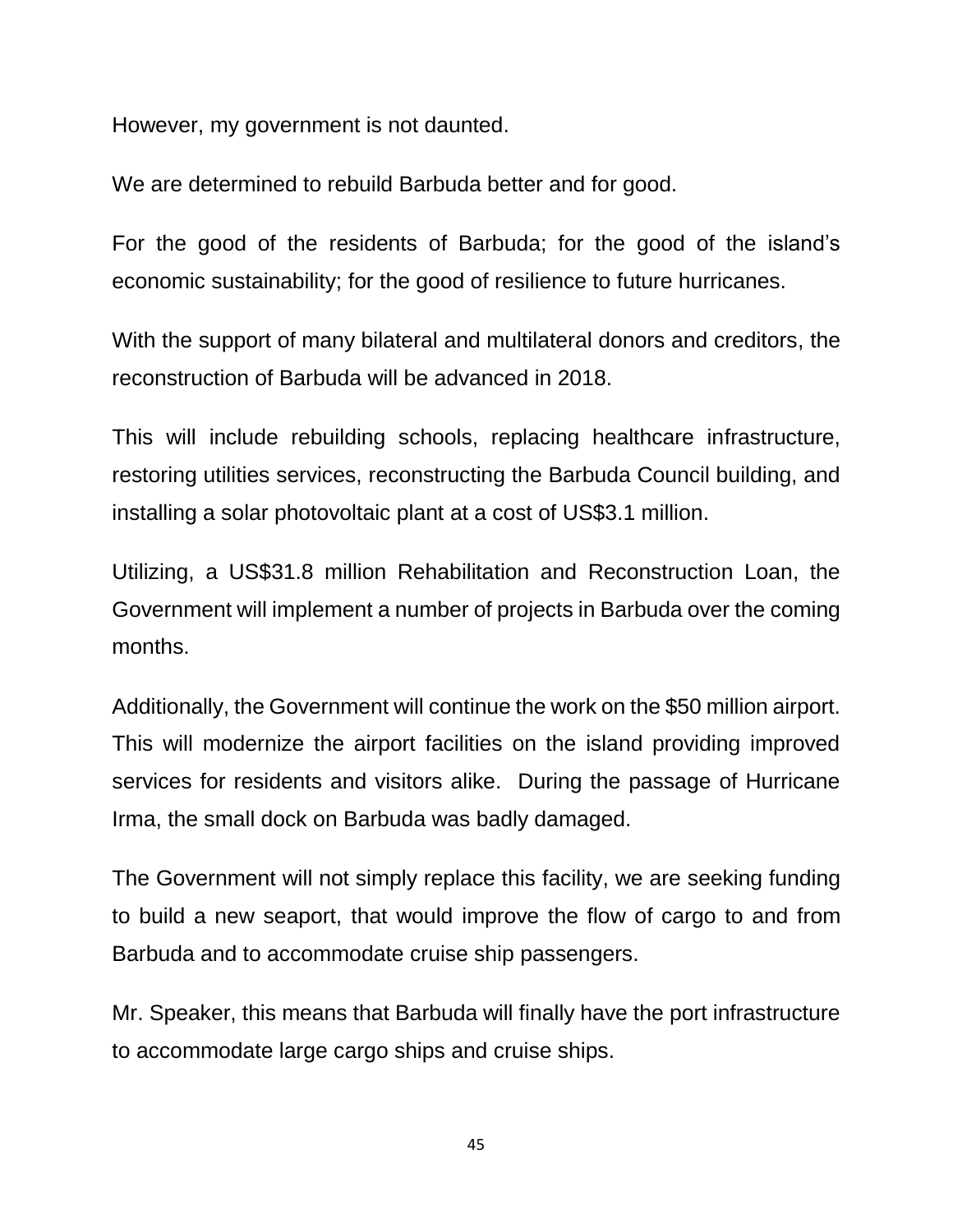We believe, that by investing in this critical infrastructure for Barbuda, the island would be better positioned to create and take advantage of opportunities for increased economic activity.

In addition to restoring infrastructure and services, Barbuda will benefit from significant investment in tourism, to allow for the sustainable development of the island into a green, climate resilient, low-density, high-end tourism destination.

Mr. Speaker, a concerted effort must also be made to rebuild the housing stock in Barbuda, and to do so in a resilient way so that Barbuda can standup to future Hurricanes.

This process will be guided by a land use and planning policy, that will be developed with the assistance of the University of the West Indies Cave Hill Campus, and the Caribbean Development Bank.

Mr. Speaker, as I have indicated, donors have stipulated that the funds they provide cannot be used for housing.

This means that restoring the housing stock in Barbuda must be a collaborative effort between the Government and the people.

It is imperative, that the residents of the island have some stake, some equity in the reconstruction effort.

That equity has been provided by way of the recent amendment to the Barbuda Land Act.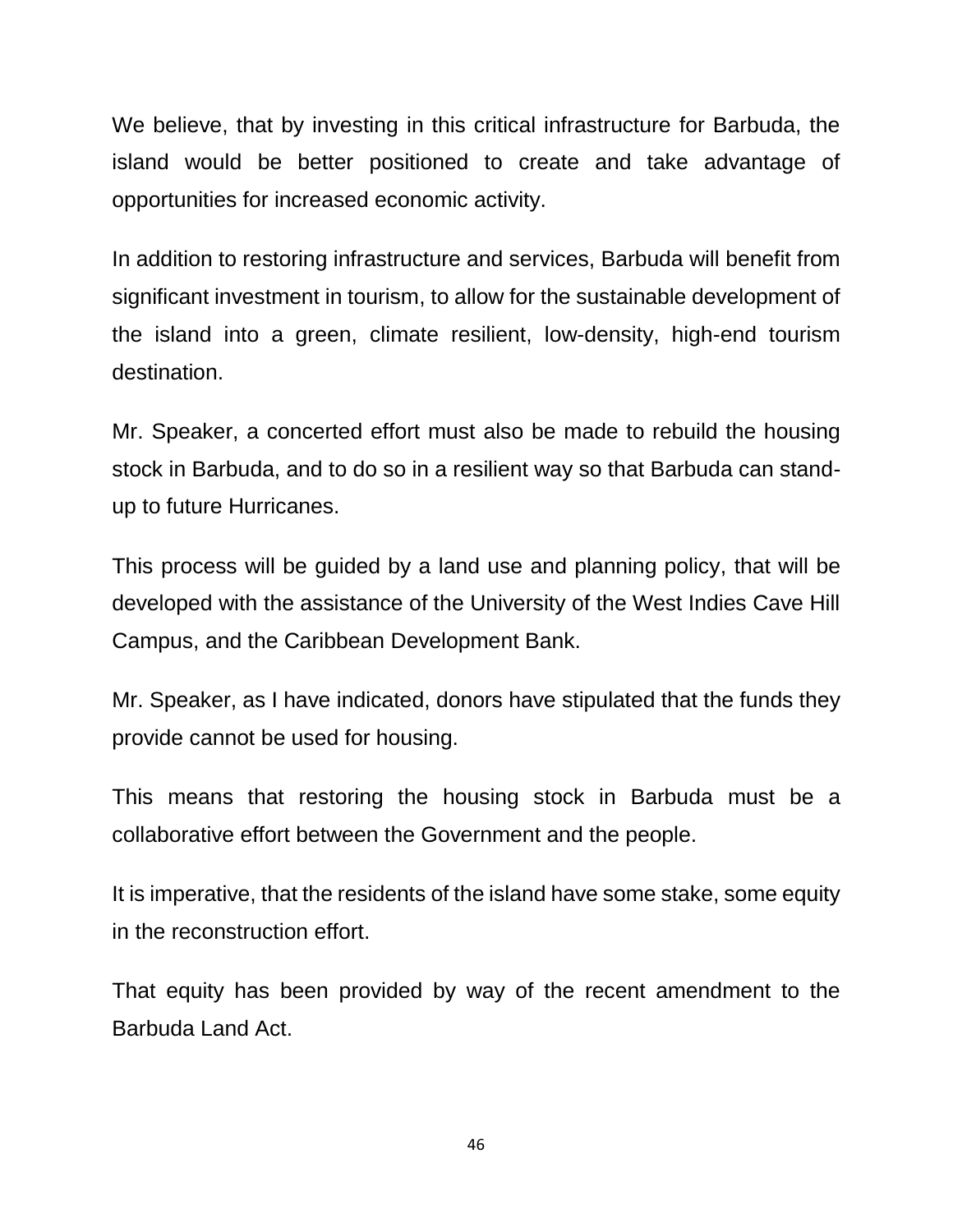Barbudans, and only Barbudans, now have the right to freehold title to lands in Barbuda.

This title is being granted for a nominal price of \$1 and many Barbudans have already expressed a desire to take advantage of this opportunity.

This empowerment of the people with freehold title ownership, gives them options for accessing financing to construct new homes. This is part of our strategy to facilitate rebuilding of homes in Barbuda.

Mr. Speaker, my government has started discussions with the Caribbean Development Bank on a special line of credit that would be made available to the government to on-lend to Barbudan homeowners to rebuild their homes.

As we await word on the development of this facility, the government continues to support Barbudans by waiving the import duty, ABST and Revenue Recovery Charge on the importation of building material and supplies, as well as, household furnishings and appliances.

The government also waives all taxes and duties on vehicles for Barbudans.

From the very outset of the Barbudan disaster, my Government has been in the forefront of providing for Barbudans, and in the vanguard of efforts to rebuild the island.

We will not retreat from the task; we remain resolute in our determination to rebuild Barbuda for good.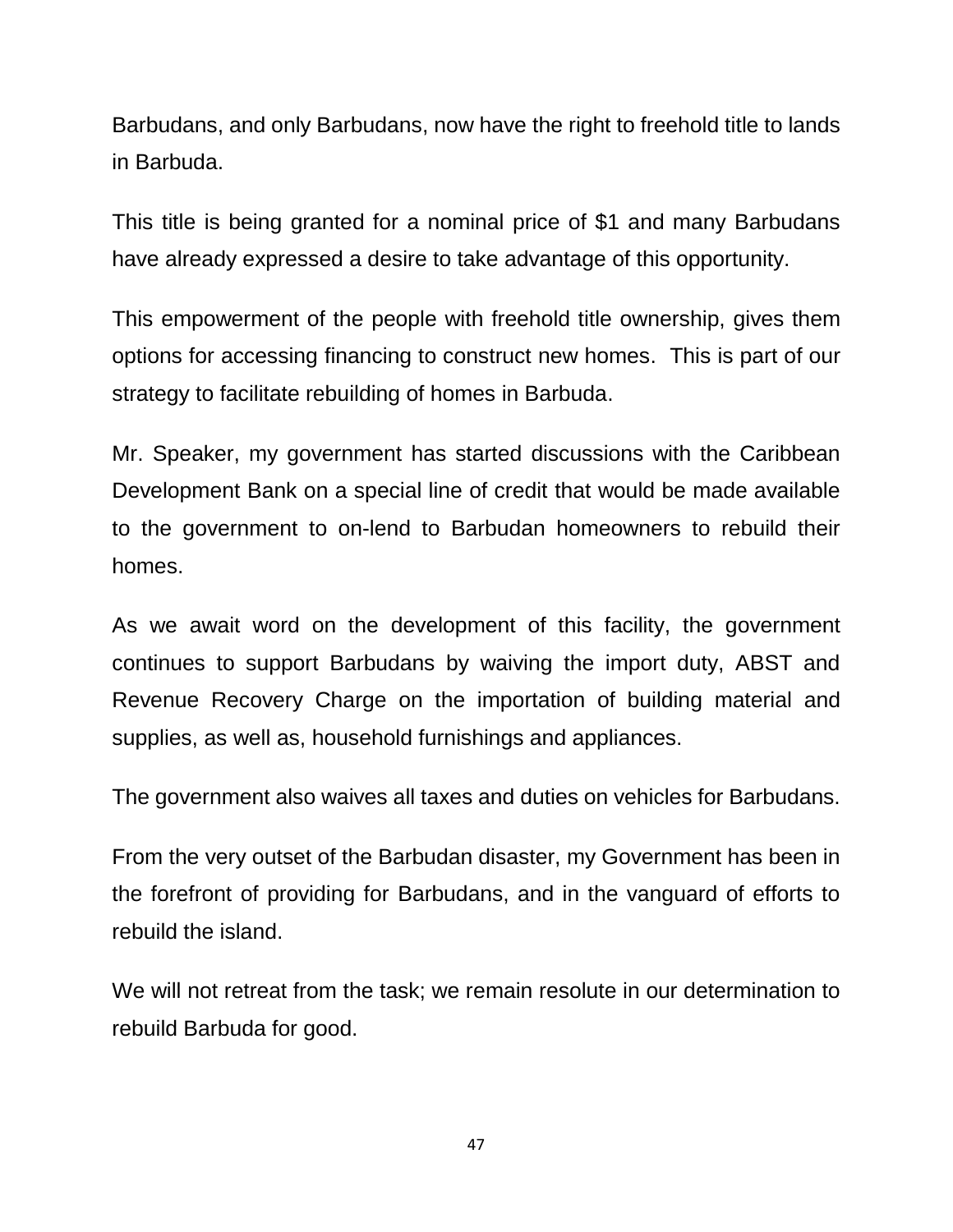Notwithstanding the daunting task of providing \$3 million monthly for salaries, wages and food (especially for those in the shelters), the Barbudans are the responsibility of the State and we endeavor to rebuild Barbuda in the shortest possible time.

On behalf of the people and Government of Antigua and Barbuda, I wish to thank all countries, businesses and regional and international organizations for their support and willingness to come to the aid of our nation in its time of need.

I make special mention of the government and people of the Bolivarian Republic of Venezuela, the Republic of Cuba and sister CARICOM countries who were among the first responders.

The support received from civil society and faith based organizations can never be repaid. We express heartfelt gratitude to the Waitte Foundation, the Samaritan's Purse, Bonnie Floyd Ministries and others. Our own people were quick to respond to the needs of the residents of the sister island.

With finances provided by Canada, the European Union, the United Kingdom, Venezuela, China, Japan, India, Qatar, Russia, Jumby Bay, the ECCB, the Caribbean Development Bank, Red Cross, and many other individuals and organizations from around the world, we are on our way to rebuild Barbuda in a way that will make each of its residents more secure, more resilient, and more endowed, to overcome any future challenges that Climate Change might bring.

Having come through the worst, I am confident that together, we will rebuild Barbuda and make her stronger and better.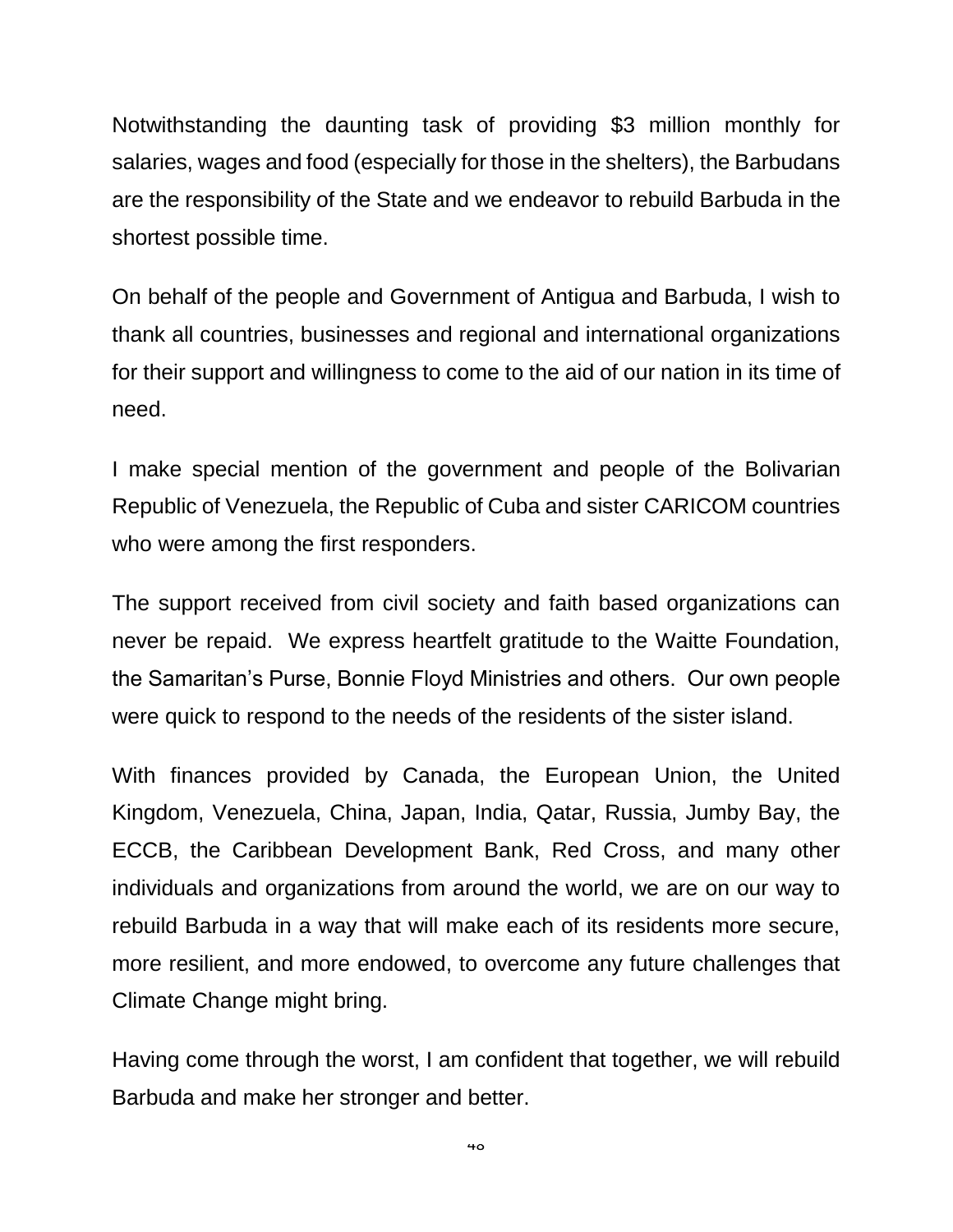#### **Improving Revenue Performance**

Mr. Speaker, I am obliged to make some remarks about revenue performance, particularly about some tax payers who have sought to evade contributing to the development of this country and have remained stubbornly non-compliant.

The overwhelming majority of our citizens and residents would agree that every individual and business should pay their fair share of taxes.

It is not acceptable that those with lower incomes have no choice but to pay the tax, while those with the resources to do so, can find ways to evade their tax liability.

Each tax payer must be held to the same degree of accountability, when it comes to tax compliance and that is essentially the objective of the Tax Administration and Procedure Act (TAPA).

The TAPA will harmonise and simplify tax administration and procedure as laid out in Antigua and Barbuda's tax laws.

It applies to all taxes that fall within the responsibility of the Commissioner of Inland Revenue and includes: ABST, Property Tax, Corporation Tax, Stamp Duties, and Travel tax.

Essentially, for taxpayers who currently comply with the provisions of the various tax laws, the TAPA will not be a challenge.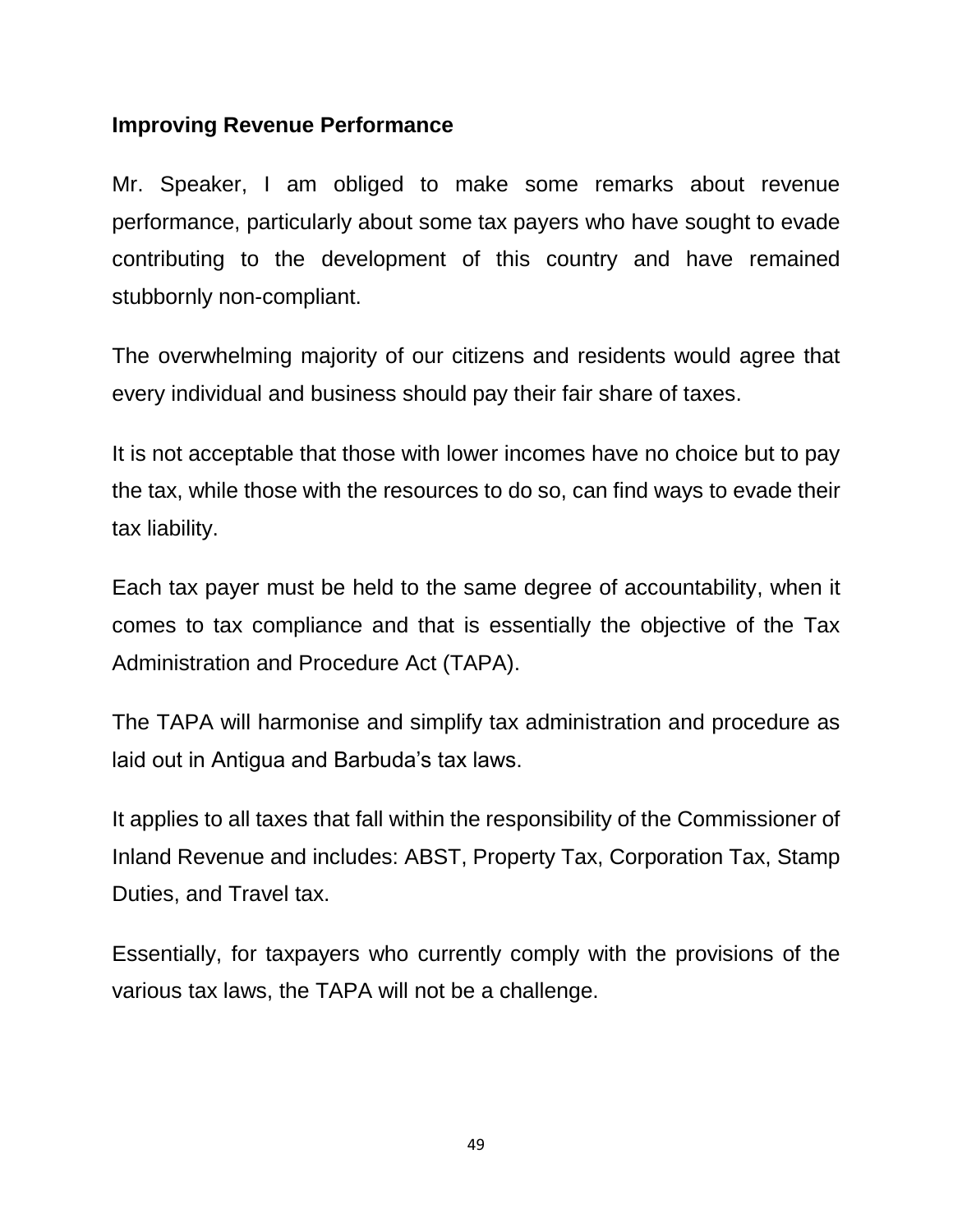In fact, because it rationalizes and simplifies tax procedures, it should streamline and enhance taxpayer interaction with the Inland Revenue Department.

Mr. Speaker, when necessary, the IRD will take legal action where chronic non-compliance persists.

However, the IRD will continue to encourage taxpayers with arrears, to make arrangements for settlement of the outstanding amounts in a manner that is beneficial to both the IRD and the taxpayer.

### **CITIZENSHIP BY INVESTMENT PROGRAMME**

Mr. Speaker, given the important contribution that the Citizenship by Investment Programme has made to our nation's economy, it is important that I should report on it in this Budget Statement.

Through its three investment options, the National Development Fund, Real Estate and Business Investment Options, a total of 1,269 applications have been received and processed from inception to December 31, 2017.

In 2017, the Citizenship by Investment Unit, processed a total of 321 applications, which should yield an estimated \$64 million in direct revenue to the Central Government and capital injection of \$198.7 million into hotels, residential developments and other business interests.

The Programme faced numerous challenges in 2017.

In June 2017, Canada revoked visa-free access for Antiguan and Barbudan passport holders.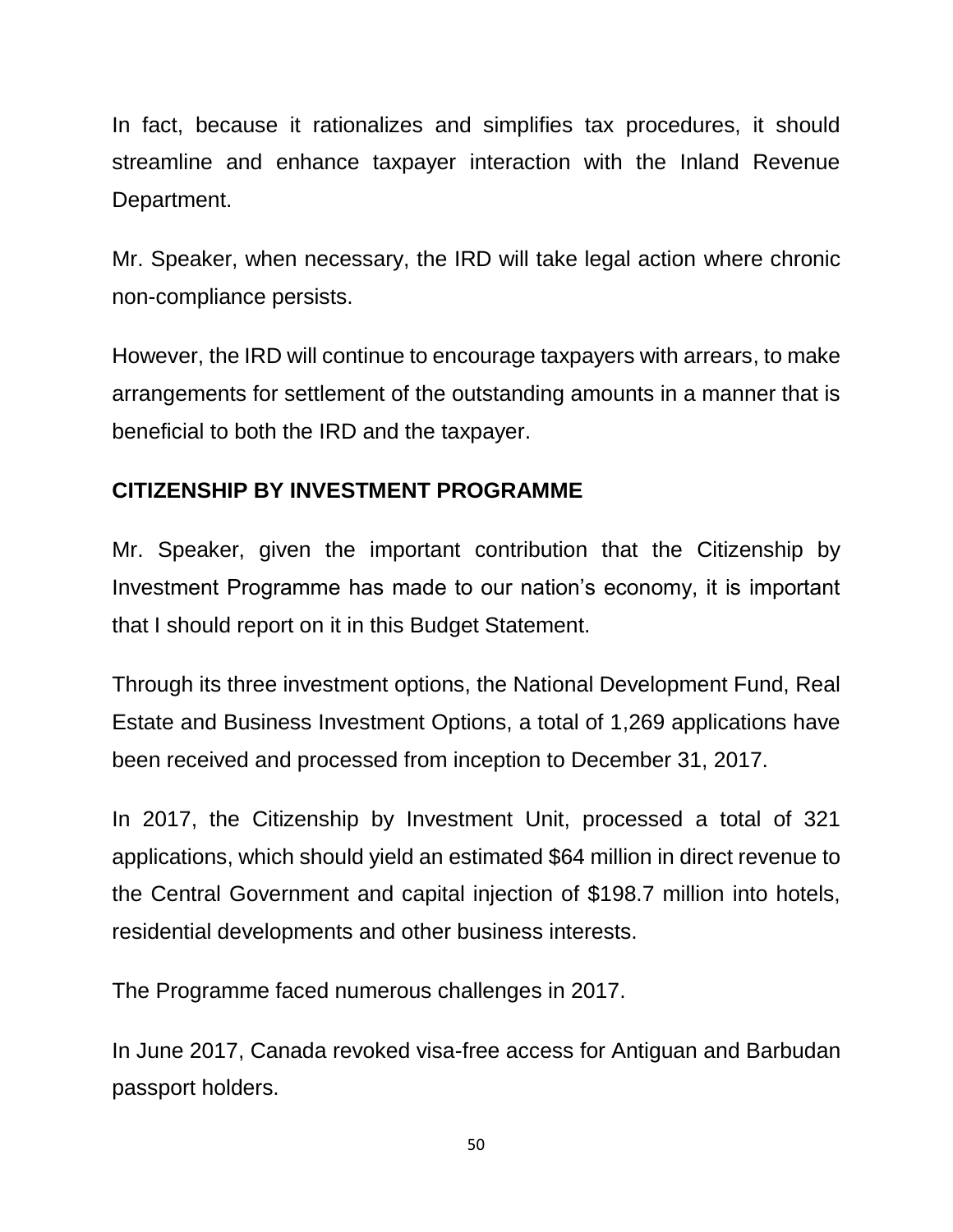At the time, we were the only OECS jurisdiction with visa-free access to Canada.

Following this development, the number of CIP applications fell across all options but particularly, the National Development Fund.

A comprehensive assessment was conducted of the offerings of the other 4 OECS countries that offered Citizenship by Investment.

That assessment revealed that Antigua and Barbuda's costs were significantly higher than all of them.

To temper this lack of competitiveness, as of 1st August 2017, the processing fees were reduced across all investment options.

The success of these strategic adjustments has already begun to bear fruit.

We have witnessed an increase in the number of applications received by the Citizenship by Investment Unit in November and December, returning monthly submissions closer to pre-June 2017 levels.

In 2018, we intend to optimize our favourability as a premier investment jurisdiction.

Mr. Speaker, let me make a few remarks about our strict vetting procedures and the high standards we apply to granting Citizenship by Investment.

Citizens and residents of Antigua and Barbuda, and the international community, can be assured, that the Government is unrelenting, in its commitment to ensuring, that no persons of dubious character, or over whom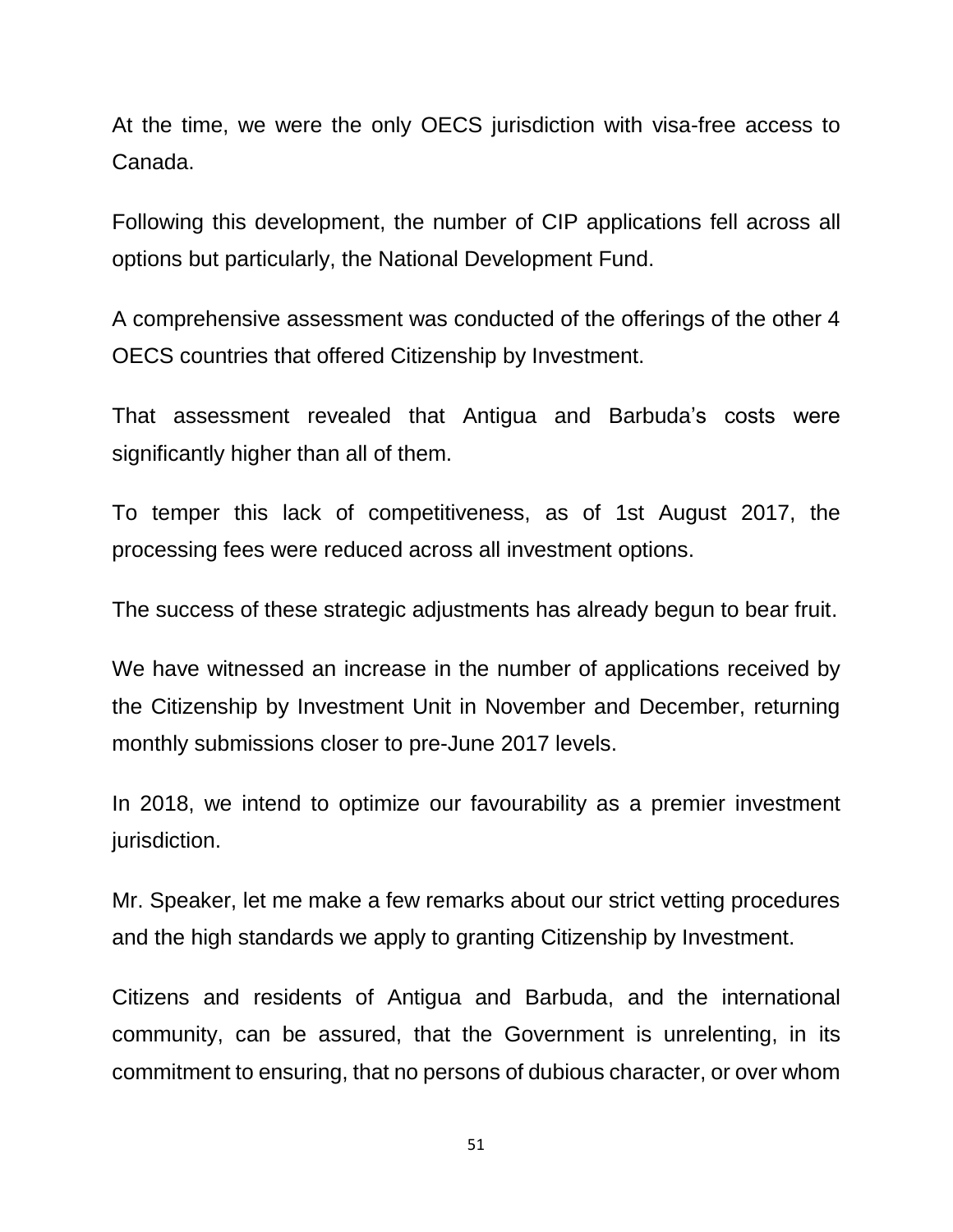any cloud of suspicion hangs, has any chance of being granted Citizenship and a passport.

As such, the Citizenship by Investment Unit continues to maintain its multilayered due diligence examination of each applicant and all dependents, subjecting each file to the most rigorous scrutiny by reputable international agencies, including INTERPOL, prior to approval.

Indeed, so open are we to scrutiny, that I have invited the Prime Minister of Canada, as part of negotiations to restore visa free access, to send experts to analyze our systems with no restriction; either to satisfy themselves of our high standards, or to make and supervise recommendations for improvement.

In any event, Mr. Speaker, we intend to maintain the Citizenship by Investment programme  $-$  and to continue to vet applicants rigorously  $-$  so that it continues to contribute to our national well-being.

### **ENTREPRENEURIAL DEVELOPMENT**

Mr. Speaker, in 2018, the Government will launch the Prime Minister's Entrepreneurial Development Programme (EDP).

This programme will create opportunities for Antiguans and Barbudans to become more than employees in the traditional sectors of the economy.

It envisions our people tapping into niche markets, pursuing innovations in technology, capitalizing on the market access made possible by the internet, developing small businesses and offering services and products that are attractive to locals and visitors alike.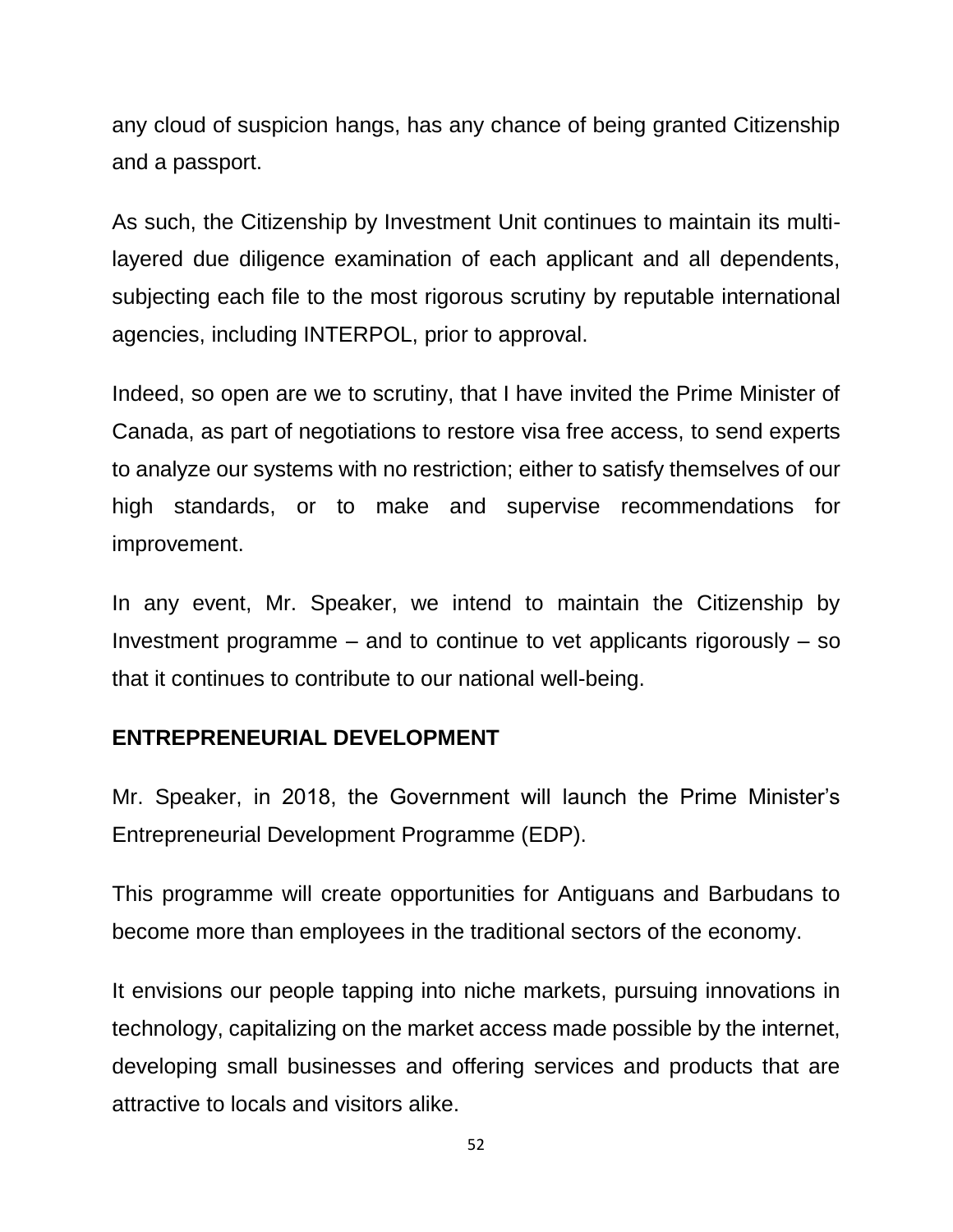Essentially, Mr. Speaker, the programme visualizes our people making use of their God-given talents, innate abilities, artistic and cultural skills, and intellectual capital to create an Antigua and Barbuda brand that becomes known, the world over.

I will empanel a group of successful entrepreneurs and other experts from the public and private sectors to review business proposals submitted by would be entrepreneurs, to advise whether the applicant should receive funding and support through the EDP.

In addition to being eligible to receive financing, successful EDP applicants can also:

- Purchase land for their business at a rate of \$3.00 per square foot.
- Receive generous concessions, including tax waivers on the importation of material and capital equipment, and, where applicable, corporate tax holidays.
- Pursue public-private sector partnerships with the Government.

There will also be a venture capital component to the EDP, which will create opportunities for private businesses and publicly owned companies such as WIOC, State Insurance and NAMCO, to invest in businesses developed by young entrepreneurs.

The Entrepreneurial Development Programme will be funded by a Telecommunications Tax; a 5 cents per minute charge on incoming calls.

This is expected to yield \$3 million annually and will take effect from March 1, 2018.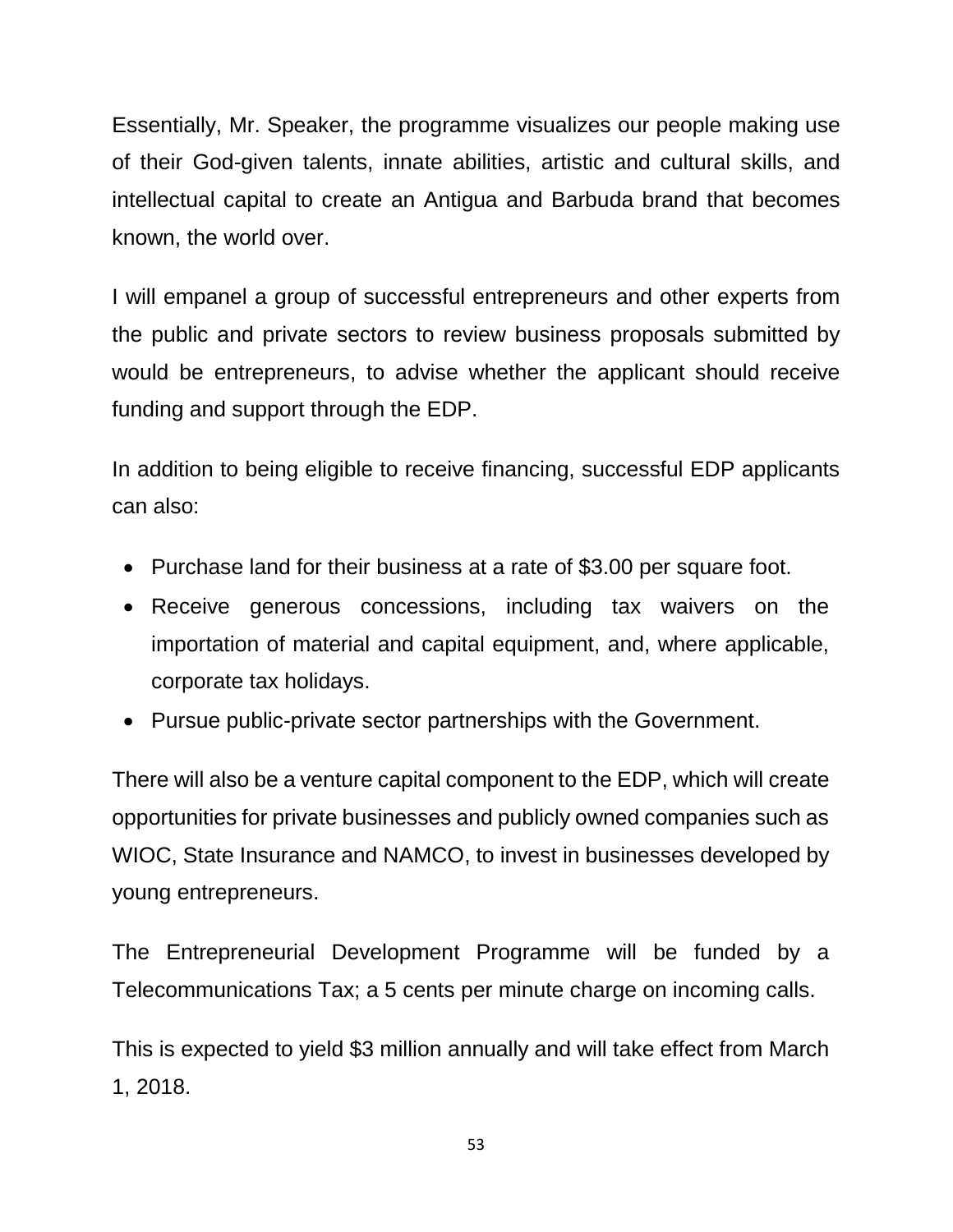The programme will be administered by the Antigua Barbuda Investment Authority (ABIA) in collaboration with the Ministry of Finance.

### **Antigua Barbuda Innovation Center**

Mr. Speaker, my government, launched the Antigua and Barbuda Business Innovation Center to help support small business and entrepreneurs.

This project is being implemented in collaboration with the United Nations Office for Project Services (UNOPS) and will run for an initial period of two years.

The Antigua and Barbuda Innovation Center will include a business incubator and will provide education, training and investment opportunities to new and existing businesses.

Immediate focus will be placed on businesses in the healthcare, tourism, agriculture and environment sectors as well as projects submitted by women.

Our international partners in this new and exciting enterprise include UN Women, MIT, Harvard University and the European International Bank.

### **Youth Empowerment**

Mr. Speaker, my Government is determined to make youth empowerment one of its hallmark policies.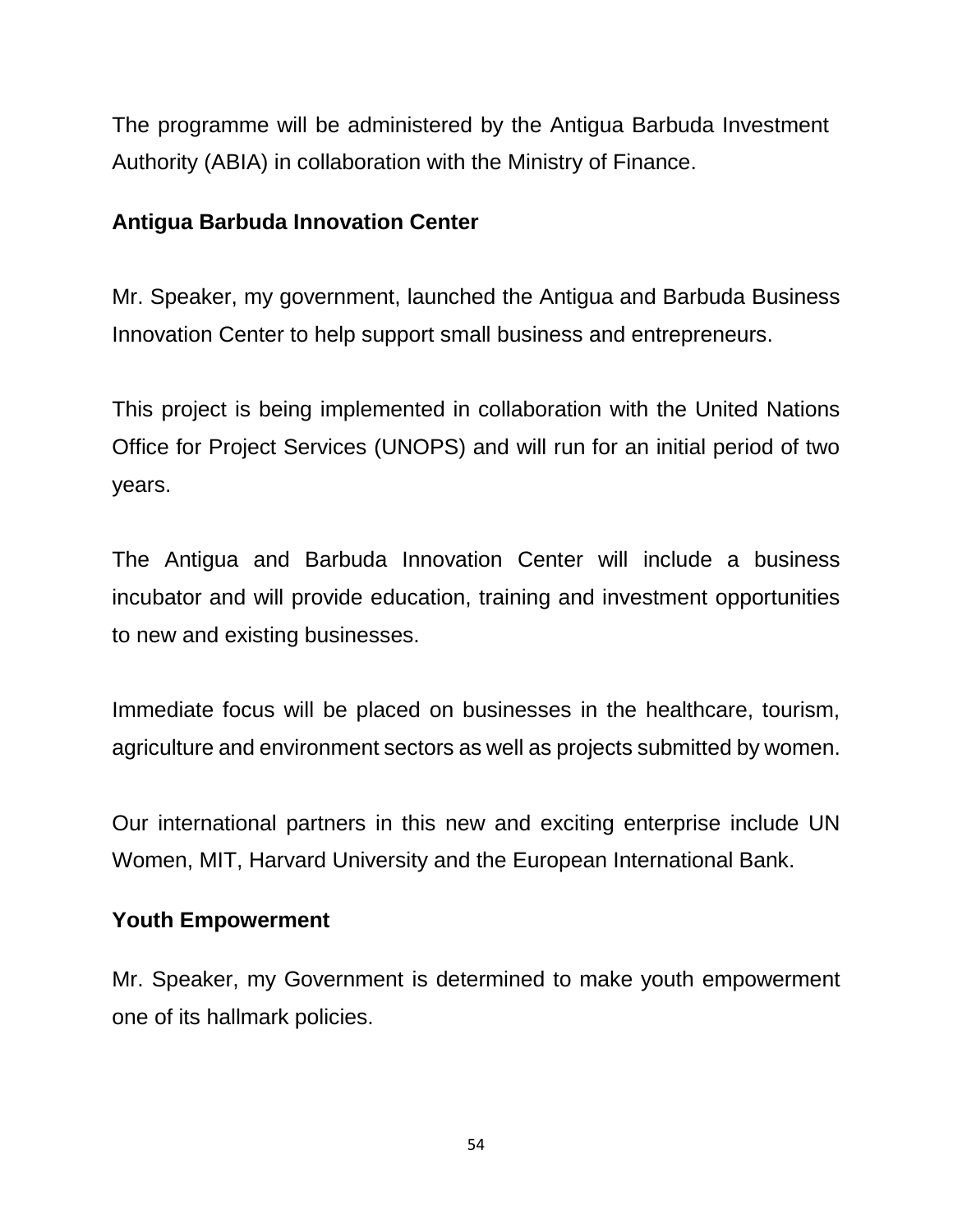Our programmes for empowering the youth of Antigua and Barbuda focus on enhancing their capacity to change their socio-economic circumstances, by providing educational opportunities, granting access to lands, and encouraging youth entrepreneurship.

Through the Prime Minister's Scholarship Fund, we provided over \$20 million annually to the youth of this nation to pursue studies in countries across the globe.

Today, there are over 1,000 Antiguans and Barbudans pursuing their dreams of higher education.

Many of them would not have been able to do so were it not for this programme.

In addition, there is the National Student Loan Fund which provides very concessional loans to Antiguan and Barbudan students, to pursue tertiary or specialized training, or certification at local regional and international institutions.

This Student Loan Fund has provided a total of \$21.6 million in loans to 814 students.

Together, these two programmes, the Scholarship Fund and the Student Loan Fund, are making a positive contribution towards building the human capital of Antigua and Barbuda.

Mr. Speaker, the emphasis on educating our youth is a clear understanding that by creating a well-educated, highly trained body of young people, our nation would be better positioned to compete in the global economy.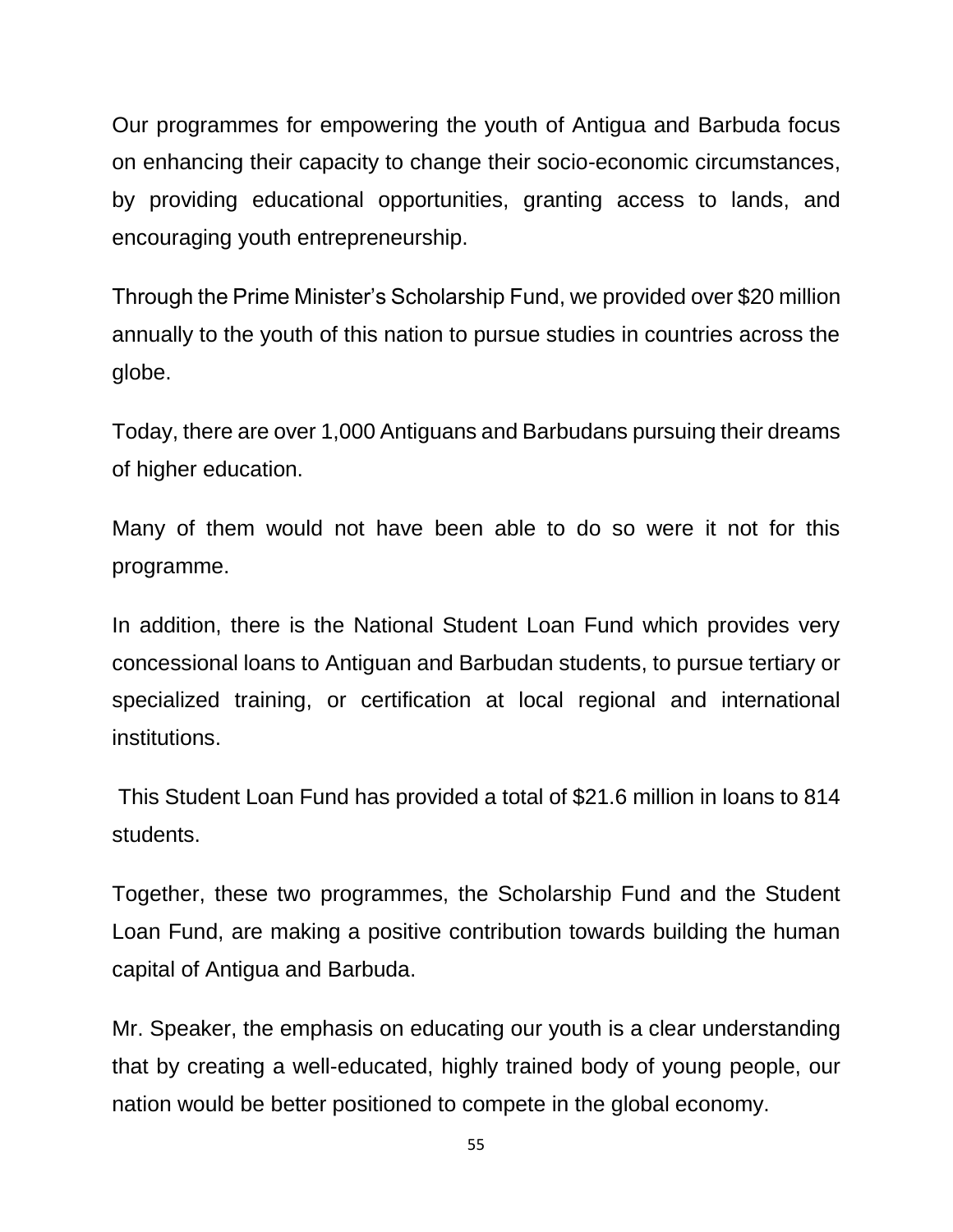We will also empower our young people, through a land for youth programme, that forms part of our general land distribution initiative for 2018.

In addition, there will be a Young Entrepreneurs component of the Prime Minister's Entrepreneurial Development Programme.

This will give our youth the opportunity to climb the ladder of success and reach down and pull-up others along with them.

### **SPORTS**

Mr. Speaker, this year began with very bright prospects for sports to bring economic benefits and global recognition for Antigua and Barbuda.

We welcomed the Rowers in the Talisker Atlantic Challenge earlier this month and celebrated the success of our own Team Antigua, which placed second and completed the course in record breaking time.

Plans are in place for the successful hosting of the annual RORC Caribbean 600 Race in February.

Also, Sailing Week and other regattas are expected to boost the yachting industry's contribution to the economy in 2018.

Mr. Speaker, cricket will also feature significantly this year.

On January 30<sup>th</sup> the Sir Viv Richards Stadium will come alive with the WICB Super50 Cricket Festival.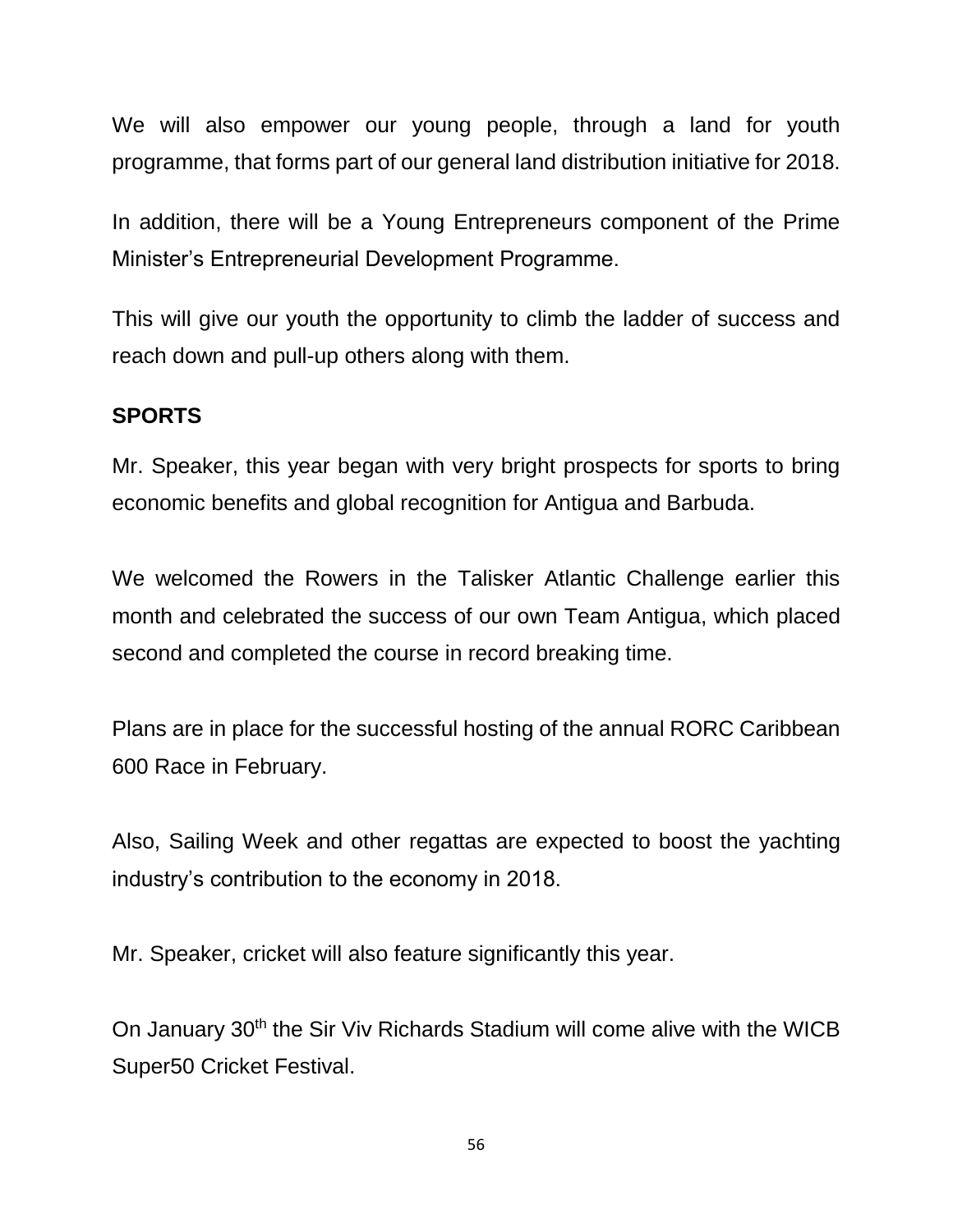In November of this year, we will host the Semi-Finals and Finals of the ICC Women's T-20 World Cup Finals. Again, the Sir Viv Richards National Stadium and our entire nation, will be showcased before millions of cricket fans across the globe.

Mr. Speaker, I offer congratulations on behalf of every citizen and resident to 15-year-old Tiger Tyson, an Antiguan athlete, who made history by qualifying in first position for the sport of Kiteboarding.

Tiger is truly an inspiration and will represent Antigua in the sport at the Youth Olympic Games to be held in Argentina later this year.

My government will continue to create an enabling environment for sports development, by upgrading community sporting facilities, employing additional coaches, and expanding the range of services and support provided to our athletes.

### **LAND DISTRIBUTION**

Mr. Speaker, in 2018, my Government will embark on an extensive land distribution initiative.

Lands are now available through Central Housing and Planning Authority (CHAPA), National Housing and Urban Renewal Company and the Lands Division in the Ministry of Agriculture.

Plots are available on Antigua at development rates as low as \$3.00 per square foot.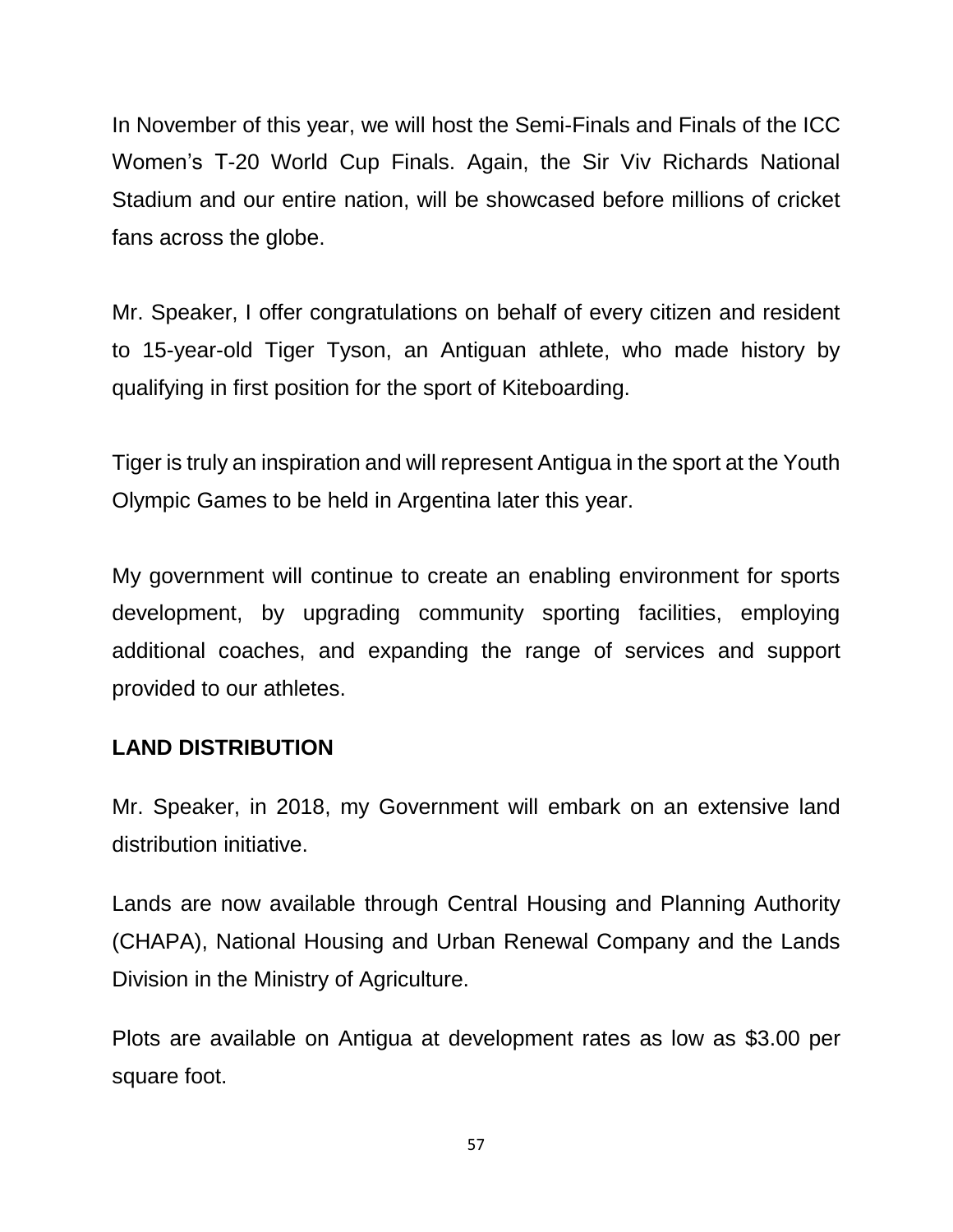To encourage residential and commercial development, Government will sell lands at Friars Hill at \$6 per square foot with infrastructure.

We will also promote residential development in Royals, by selling these choice crown lands at \$6 per square foot with infrastructure.

Lands will also be sold in Jennings, Piccadilly, Montrula, and many other areas across the island.

As I just mentioned, the Government will ensure that there is a special dispensation for the youth so that they too can own lands.

Young people between the ages of 18 and 35 years who do not yet own a piece of the rock will have preferred access to land ownership through this programme.

In particular, lands at Donovan's, Gunthropes, and Pares have been earmarked for sale to the youth.

National Housing is making final preparations to start selling 80 parcels of land at Donovans at a price of \$4 per square foot with infrastructure.

The sale of these plots will begin on Monday 29th January.

To be clear, all the lands that are to be sold through this land distribution initiative are for individuals and companies who intend to invest and develop the lands.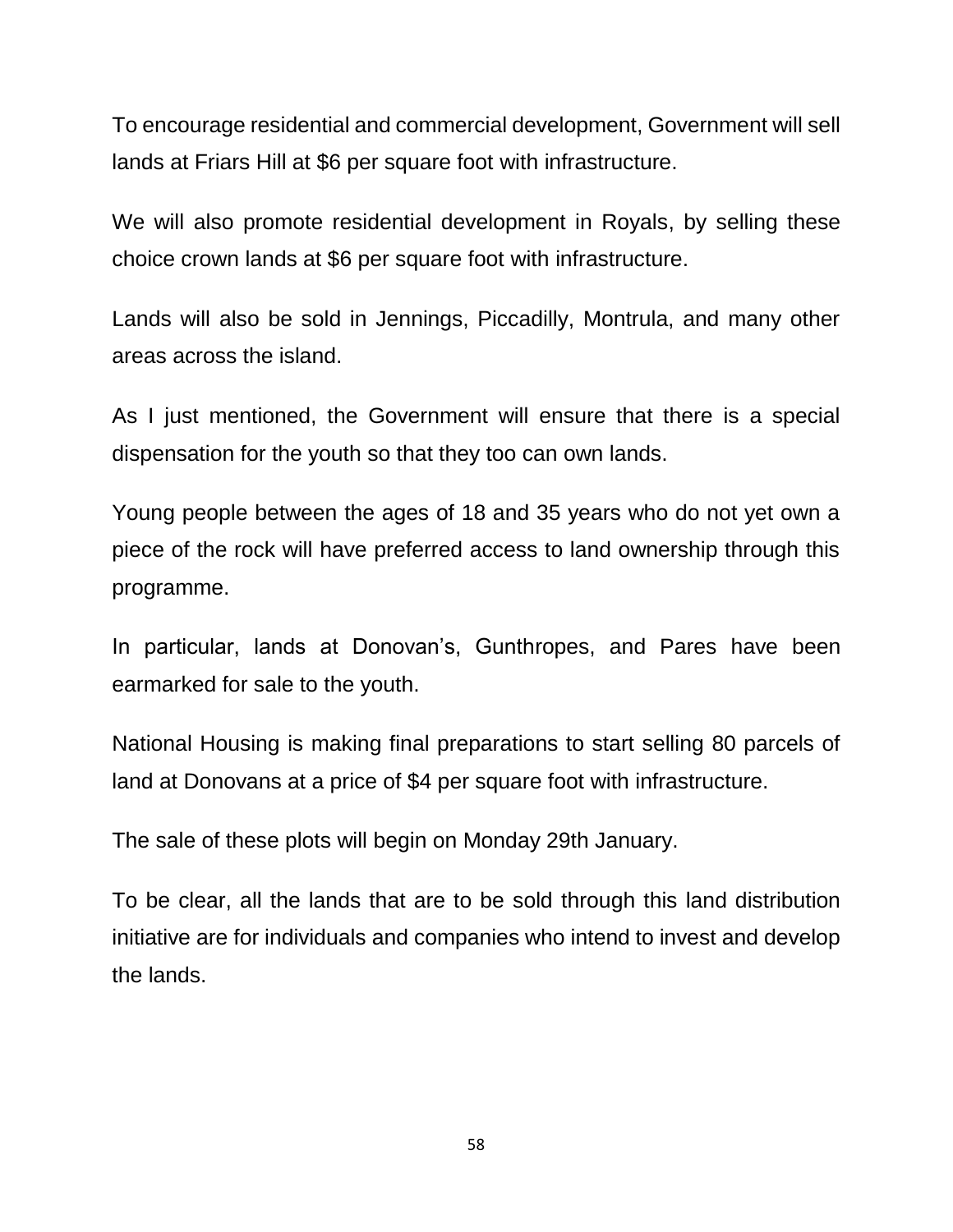We will make every effort to ensure that the intended beneficiaries of this land distribution initiative do in fact become the owners of the lands that will be sold by the crown.

These lands are not for those who are seeking to purchase crown lands for speculative purposes; they are for the specific purpose of giving deserving citizens ownership and empowerment.

#### **Public Servants**

In my 2107 Budget Statement, I indicated that public sector workers had to shoulder a disproportionate share of the burden associated with the economic and financial downturn that affected our nation.

Never was public servants' commitment to service more tested than over the past decade.

Since my Government assumed office three and a half years ago, fiscal constraints prevented any increase in pay for public servants.

As Prime Minister and Minister of Finance, I have made a commitment to increasing the pay of Public Servants.

My Government and I fully intend to make good on that commitment.

Therefore, the Government's Negotiating Team has been established and draft proposals for new collective bargaining agreements were requested from the unions and bargaining agents representing Central Government employees.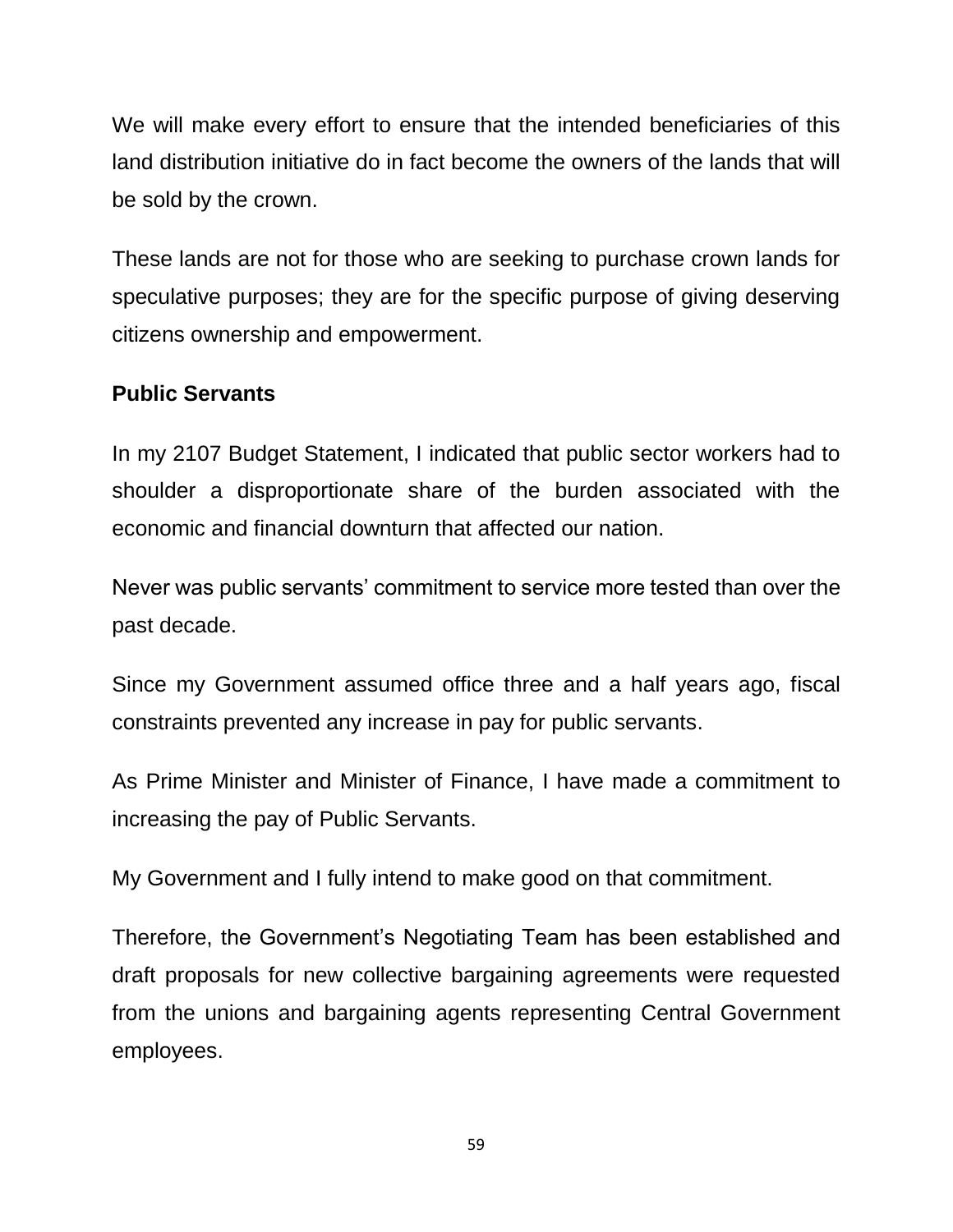Most of these bargaining agents have submitted their proposals, which are currently being reviewed by the Negotiating Team.

Under ideal circumstances, negotiating a single collective bargaining agreement is a complex and time-consuming process.

Given the time that has elapsed since the last negotiated agreement and the number of proposals that need to be considered by the Government's negotiating team, it will take some time to arrive at a final agreement with each bargaining agent.

Therefore, so as to alleviate conditions for Public Servants while these negotiations take place, and to demonstrate my Government's good faith, we will support public servants through a number of special programmes and initiatives.

These include:

- i. **Housing Grant**: A \$10,000 grant for public servants to assist with the down payment on the purchase price of a home from National Housing and Urban Renewal Company.
- ii. **Vehicle Concessions**: once every five years, beginning from 28<sup>th</sup> February, public servants will receive 50 percent to 100 percent waiver of import duty on new and used vehicles.
- iii. **Home Ownership**: priority access to homes provided through National Housing will be given to Teachers, Nurses, members of the Antigua Barbuda Defense Force, Office of National Drug Control Policy (ONDCP), and the Royal Police Force of Antigua and Barbuda.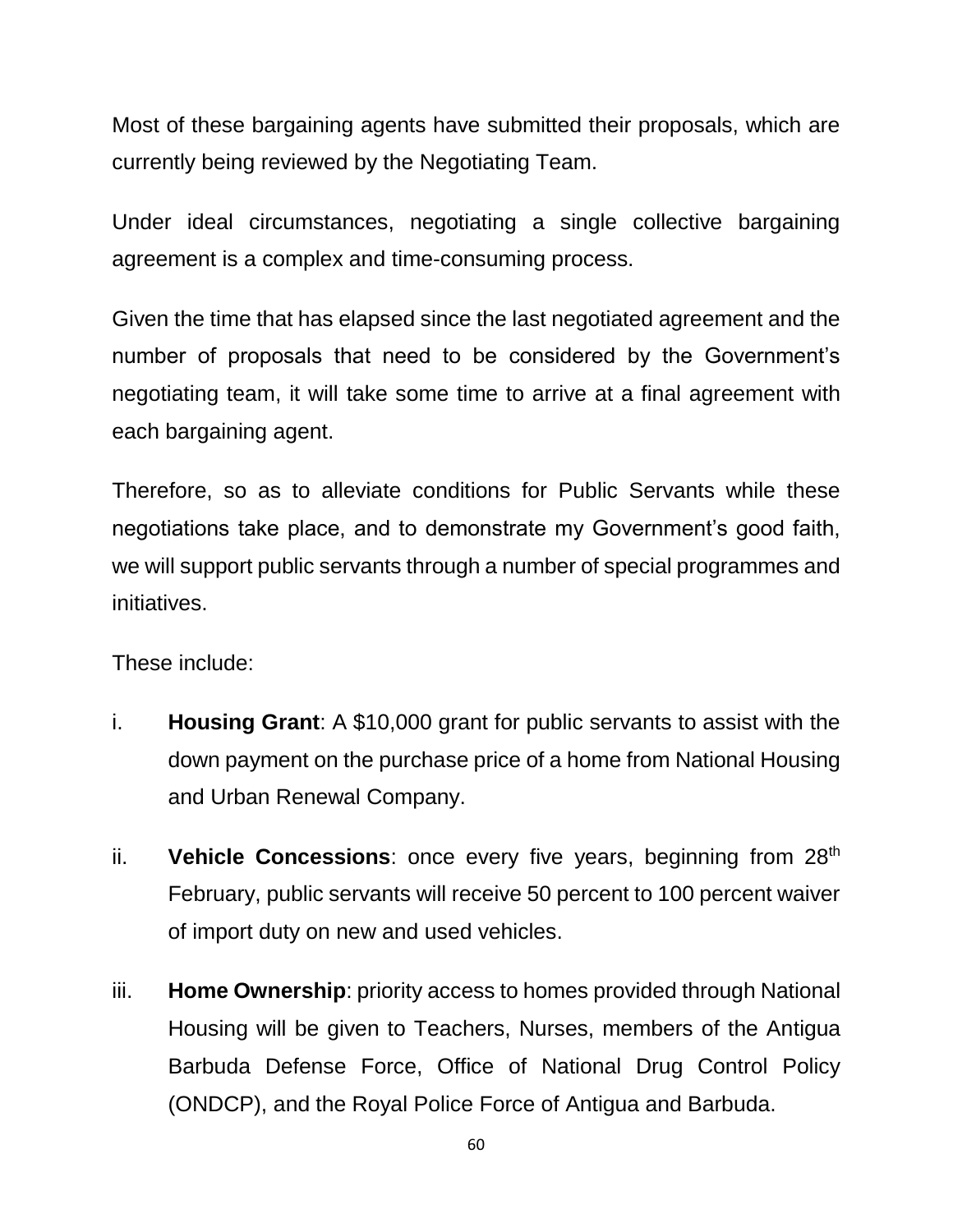For those who do not wish to purchase a home from National Housing, a special window will be established through the Construct Antigua Barbuda Initiative that will allow fast-track access to the incentives offered through this programme.

Additionally, public servants will be eligible to receive concessions on the importation of household furnishings and major appliances to furnish their new homes.

The Government wants as many public servants as possible to take advantage of these empowering programmes.

Therefore, the Ministry of Finance has been tasked with articulating a simple procedure for straightforward access to these benefits and incentives.

iv. **Health Insurance**: This is another area that my Government wishes to be helpful to Public Servants.

The feasibility of establishing a group health insurance plan for public sector employees is currently being examined.

This plan would be optional with the premium being paid by the employee and the Government.

Ultimately, the practicality of this venture will depend on the number of public servants who would choose to participate.

Mr. Speaker, I wish to now make this important announcement.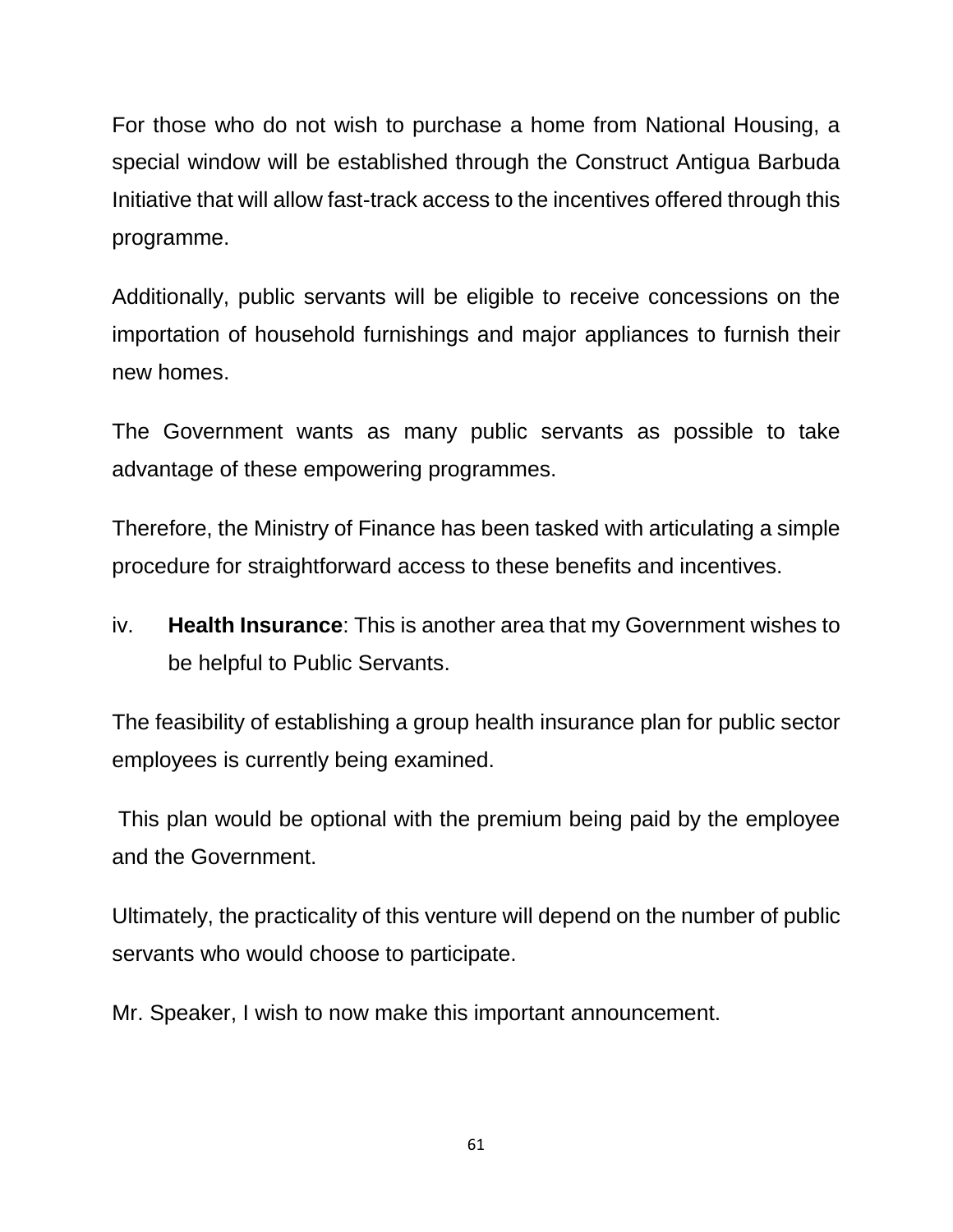Given that the negotiation process between the unions and the Government's team will take some time, **the Government has decided to pay an interim increase of five (5) percent of basic salary for public servants.** 

This is not intended to prejudice the negotiations, nor is it an indication of the Government's final offer as it relates to a wage increase.

I promised in 2017, that public servants would receive an increase in pay and while the process for arriving at a negotiated rate may still be unfolding, I am determined to deliver on that promise.

This interim increase will take effect from January 1, 2018.

Whatever rates are negotiated and agreed between the Government and the unions, this 5 percent increase will be factored in, as part of the final percentage adjustment that is to be made in rates of pay.

Mr. Speaker, I will say one final thing on the matter of public servants and wage increases.

This Government acknowledges that there are significant sums outstanding to public servants in back pay.

These sums have been due for decades and have remained unpaid due to the financial constraints of the Government.

Also, given the time that has elapsed, the process and timeframe for completing the paperwork for payment of the back pay would likely be very protracted.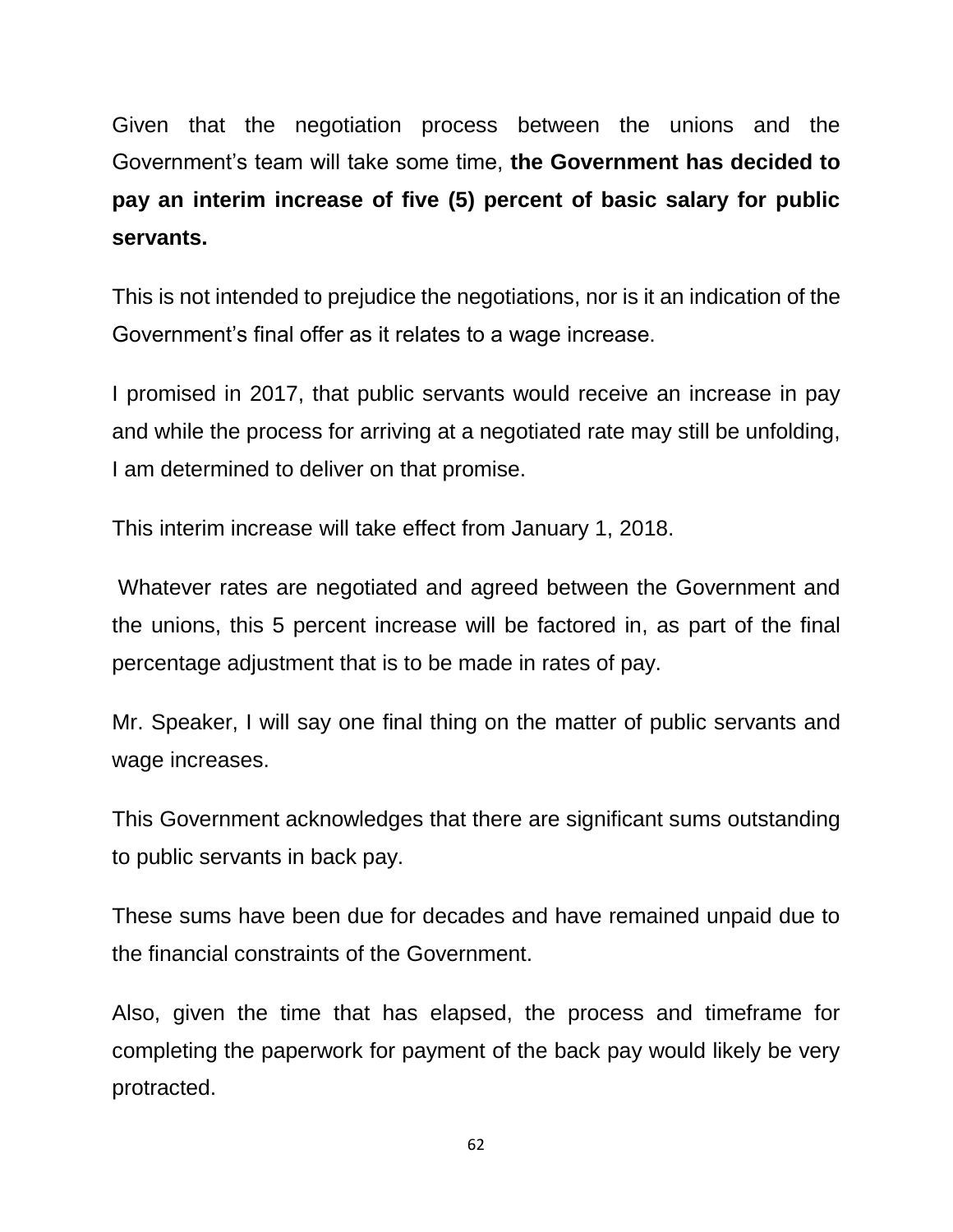In this regard, the Government proposes to settle the outstanding back pay by offering every public servant who was employed with the Government on December 31, 2002 one month of his/her basic current salary, free of any deductions.

If this proposal is accepted, the Government would begin the process of clearing these arrears to public servants immediately, so that this matter can be effectively put to rest.

Further, it is this Administration's position that all increases approved will be implemented within the timeframes agreed.

I am determined that the buildup of arrears in pay to public servants will not occur in this Administration – certainly not under my watch.

#### **The International Business Sector**

Mr. Speaker, our International Business Sector has been under siege from the powerful, developed countries for two decades now.

Antigua and Barbuda, like many other small jurisdictions within the Caribbean and outside of it, has bent over backwards, year after year, to comply with the demands of the organizations of these big countries.

Those organizations include the Financial Action Task Force (FATF), the Organization for Economic Cooperation and Development (OECD) and the Commission of the European Union.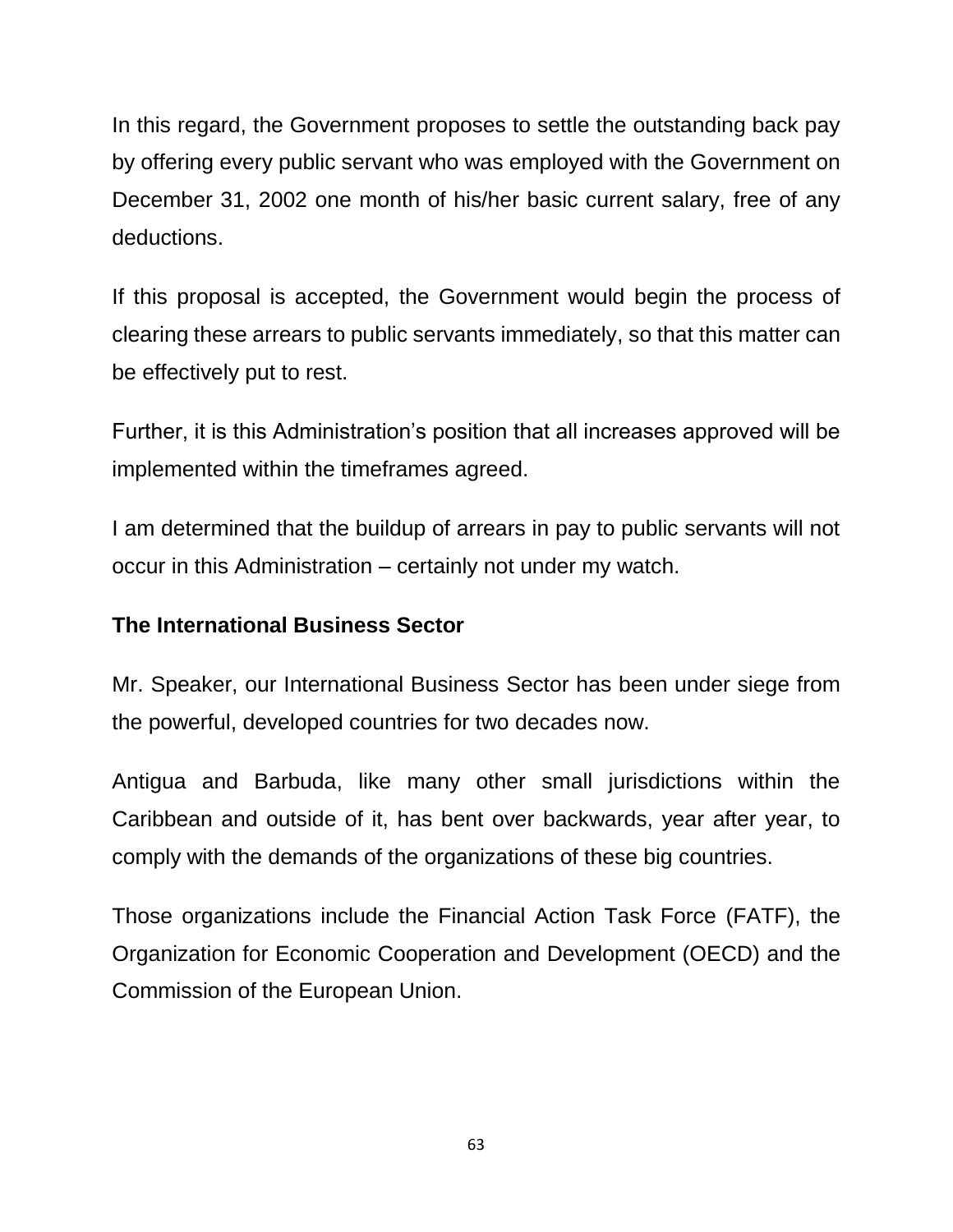And, even though many members of their own organizations are not in compliance with their own rules, they apply their demands on us stringently, and blacklist us if we argue.

The system is not fair and the playing field is very far from level.

But in the absence of a collective approach by all the victim countries, small jurisdictions such as Antigua and Barbuda have no choice but to yield.

If we do not, blacklisting adversely affects not only our international financial sector, but our domestic banking sector as well.

This is evident particularly in the de-risking exercises by global banks in the US and UK that have withdrawn vital correspondent relations from many banks in the Caribbean, escalating our cost of doing international transactions.

This coming year, we will start to align the corporate tax rate for the international financial sector with the domestic sector, so that they will pay a uniform rate. This will eventually lead to a reduction in the domestic tax rate.

We will start with the banking sector.

But even as we do so, we will explore the possibilities of new arrangements that will allow banks in what used to be called the 'off-shore' sector to carry out wholesale banking activities that do not rival the receipt of deposits from existing domestic banks.

Even as my Government is compelled to comply with the demands of the mighty, we remain determined not to abandon the international business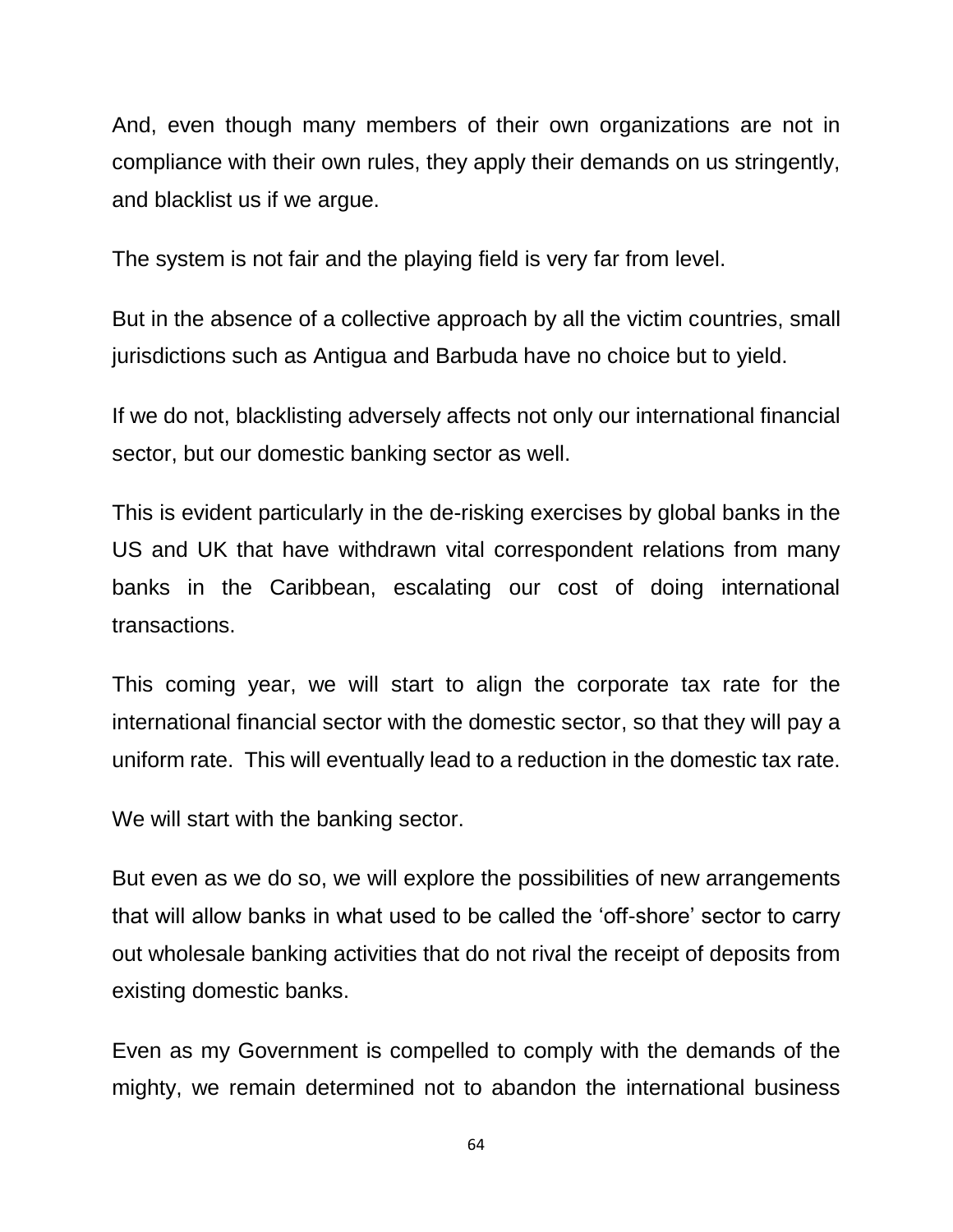sector, but to explore every means to keep them in business and compliant with the rules imposed upon us.

# **BUDGET PROJECTIONS 2018**

Now, Mr. Speaker, I turn to the Budget projections for 2018.

Recurrent expenditure including principal payments is estimated at \$1.22 billion, which is about 5 percent above the \$1.16billion estimated in Budget 2017.

Recurrent expenditure excluding principal payments for Fiscal Year 2018 is estimated at \$859 million while recurrent revenue is estimated at \$877 million.

Accordingly, we project a current account surplus of \$17.9 million for Fiscal Year 2018.

### **Revenue Projections**

With regard to revenue projections, Recurrent Revenue for Fiscal Year 2018 is budgeted at \$877 million.

This is 8 percent above the \$809 million collected in 2017.

Revenue in 2018 is expected to be higher than the amount collected in 2017 because of a considerable increase in economic activity.

This will be supported by improvements in tax administration and implementation of initiatives to enhance compliance.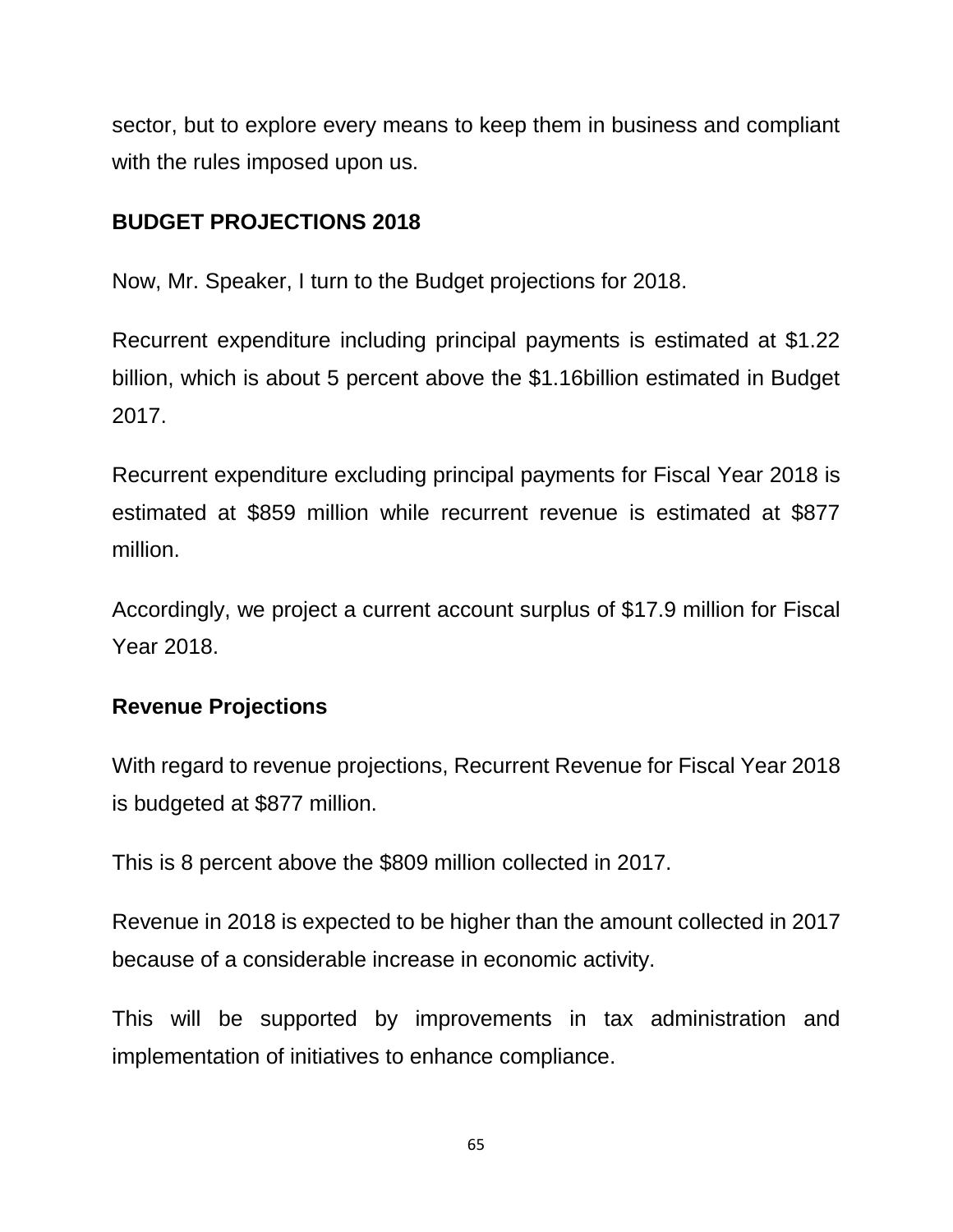Tax revenue, comprising of direct and indirect taxes, will account for about 81 percent or \$708 million, while non-tax revenue of \$169 million will make up the remaining 19 percent.

Direct taxes are expected to yield \$102.8 million in 2018.

The main contributors to direct tax revenue are the Corporate Income Tax, the Property Tax and the Unincorporated Business Tax.

Corporate Income Tax is projected to yield \$70.1 million in 2018 while the Property Tax is expected to yield \$25.4 million.

Property Tax revenue is expected to be 35 percent above the amount collected in 2017; an outcome that will be achieved through improved administration of the tax, broadening taxpayer outreach programmes to encourage compliance, and continued efforts to collect property tax arrears.

Additionally, the Inland Revenue Department will again undertake a drive to identify properties that are not included in the tax net to ensure all property owners contribute their fair share to the consolidated fund.

Also, property owners will continue to enjoy discounted tax liability when property tax payments are made early.

Revenue from the Unincorporated Business Tax (UBT) is budgeted at \$5.5 million.

Mr. Speaker, Indirect taxes are expected to yield \$604.9 million, which is about 85 percent of tax revenue.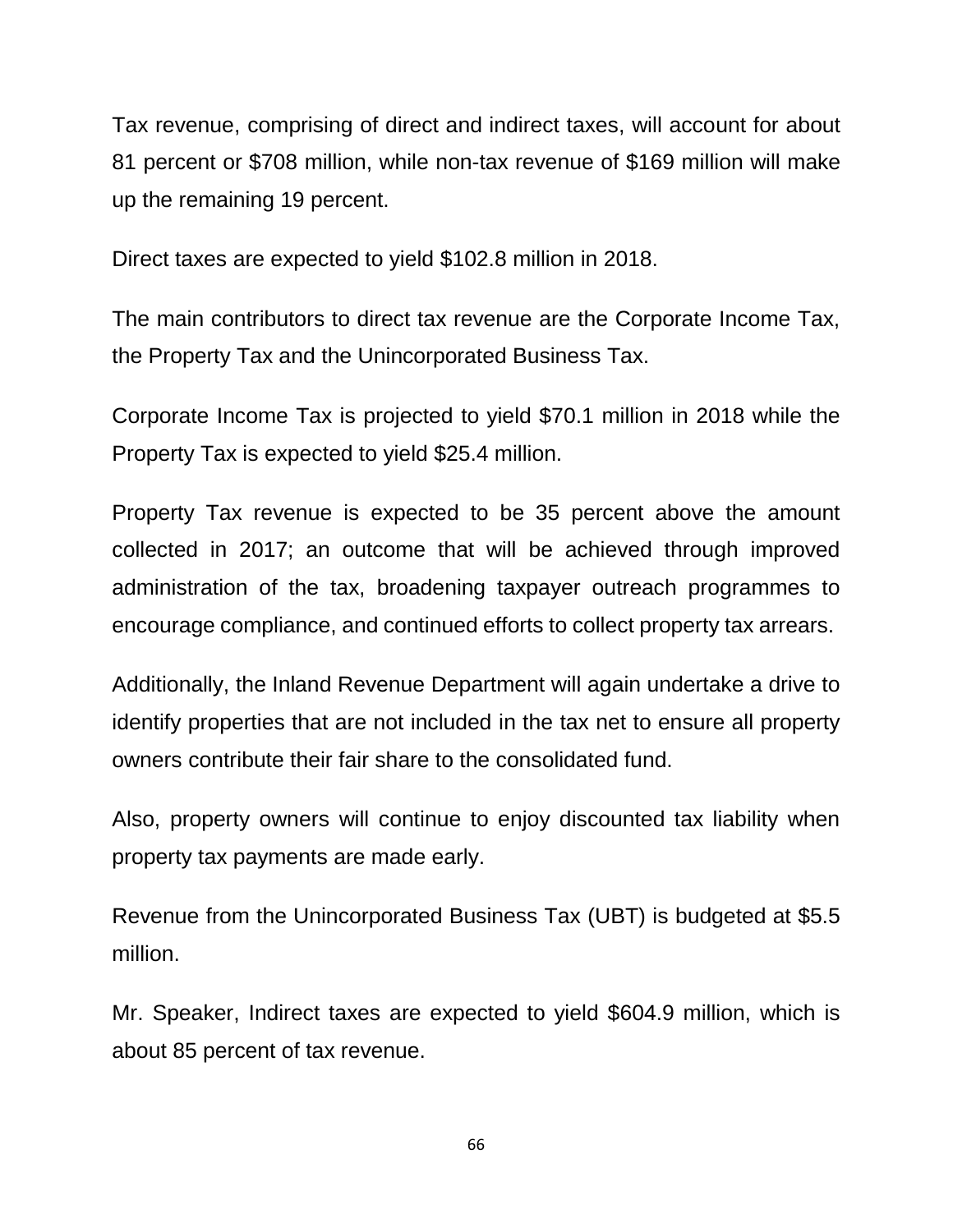A total of \$278 million or 46 percent of the revenue from indirect taxes will be generated from the Antigua Barbuda Sales Tax.

This represents a 17 percent increase over the ABST yield for 2017.

Revenue from import duty is budgeted at \$95 million, while the Revenue Recovery Charge is projected to yield \$80 million in 2018.

Revenue from the import duty will be 8.5 percent above the amount collected in 2017, while the RRC is expected to yield 6.5 percent more revenue in 2018 than what was generated in 2017.

Revenue from stamp duties is expected to be \$52.5 million in 2018, which is a 5 percent increase over the amount collected in 2017.

Finally, included in the category of indirect taxes are the tax on offshore banks, the insurance levy and the Gambling Tax, which represents a consolidation and revamping of taxes that are applied to the gambling industry, to include commercial lotteries.

These taxes are forecast to yield \$2 million, \$7 million and \$5 million respectively in 2018.

#### **Non-tax Revenues**

Mr. Speaker, of the \$169 million budgeted for non-tax revenue, \$95 million represents NDF receipts from the Citizenship by Investment Programme (CIP), while \$30 million represents surplus funds from the Citizenship by Investment Unit operating account.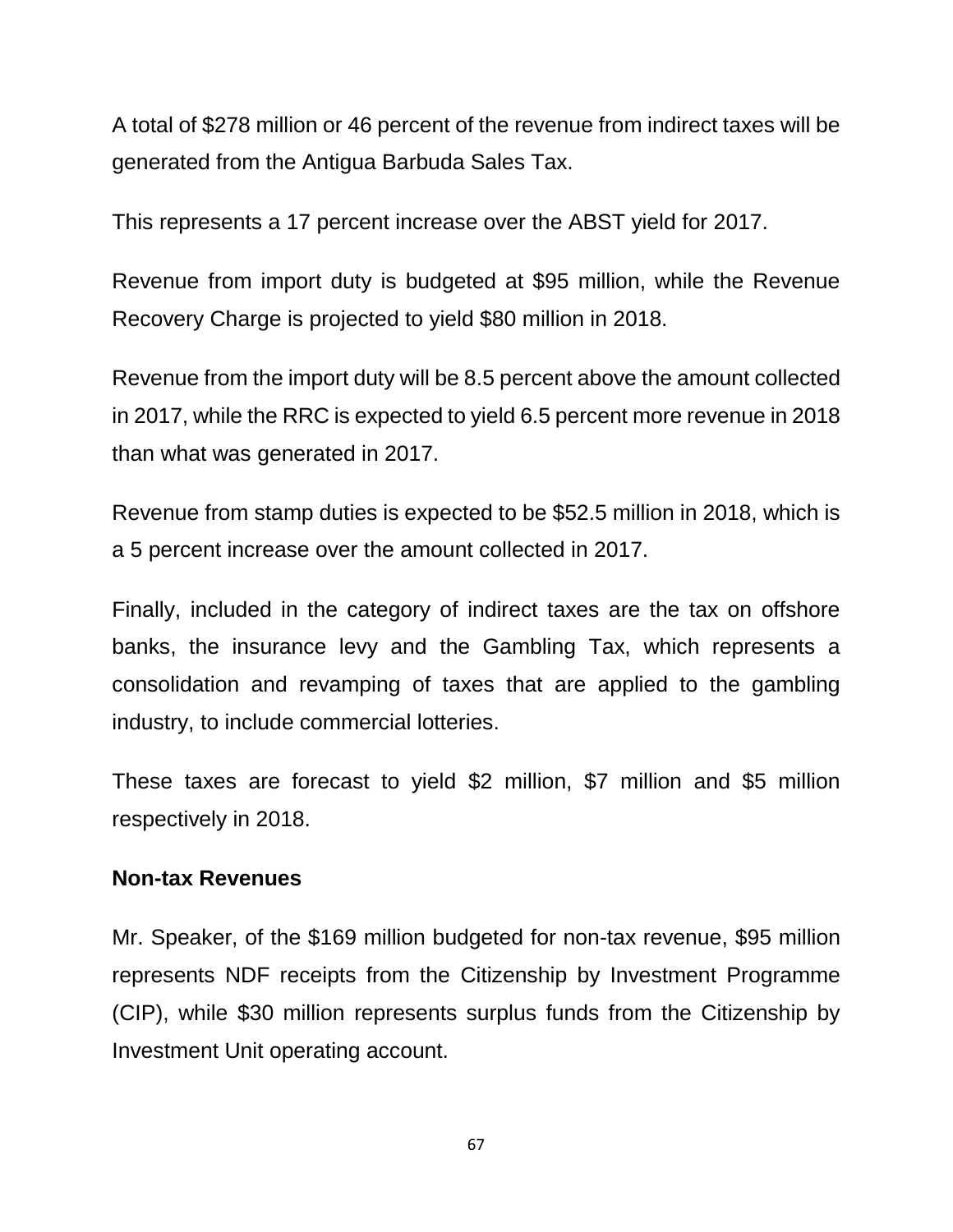The amount budgeted for capital receipts is \$7 million, while grant funding for Fiscal Year 2018 is budgeted at \$86.6 million.

### **Expenditure Projections**

Mr. Speaker, I turn now to the budgetary allocations for this fiscal year.

The Parliamentary Representatives with responsibility for the respective Ministries will provide details of their priorities, strategies and programmes for 2018 during the debate on this Budget.

However, I will highlight those ministries that will receive the highest allocations.

### **Ministries with Highest Funding Allocation**

In my Government's resolve to attain optimal health and wellness for all residents of Antigua and Barbuda, the Ministry of Health and the Environment receives the highest funding at \$106 million.

Manifesting my Government's commitment to developing its human resources and preparing our youth to be competitive in the global community, the Ministry of Education and Technology receives \$101 million.

Additional capital funding will be made available through the CDB second Basic Education Project for the continued expansion of the Irene B Williams Secondary School and the St Mary's Secondary School for which work should commence in the first quarter of 2018.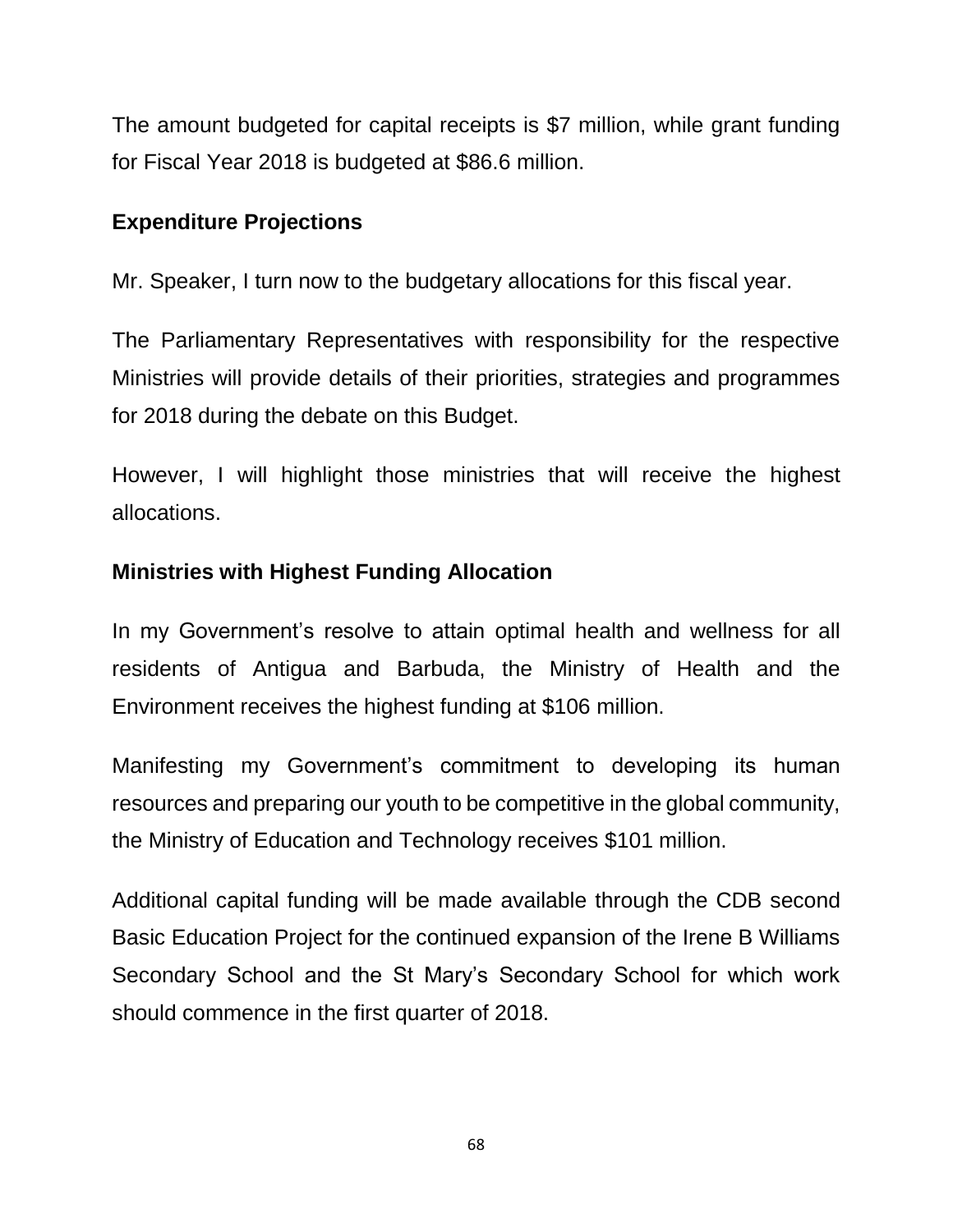The Office of the Attorney General, Ministry of Justice and Legal Affairs, Public Safety and Labour is next at \$90 million with the continued emphasis on keeping the people of our country and our visitors safe and secure from criminals.

The Ministry of Works and Housing is provided \$76 million to carry out its projects and programmes, some of which I have already detailed in this statement.

The Ministry of Tourism, which is charged with promoting and marketing our country, is allocated \$28 million.

These resources will be used by the Ministry to build upon the successes achieved in tourism in 2017, while at the same time improving the visitor experience.

I remind that Tourism funding is also supplemented by the 2 percent levy that is paid to the Tourism Authority for promotion and marketing.

### **Allocations for other Ministries**

Budgetary Allocations for the other Ministries are as follows:

Ministry of Information, Broadcasting, Telecommunications and Information Technology, \$17 million.

Ministry of Social Transformation & Human Resource Development, \$24 million.

Ministry of Foreign Affairs, and Immigration, \$27 million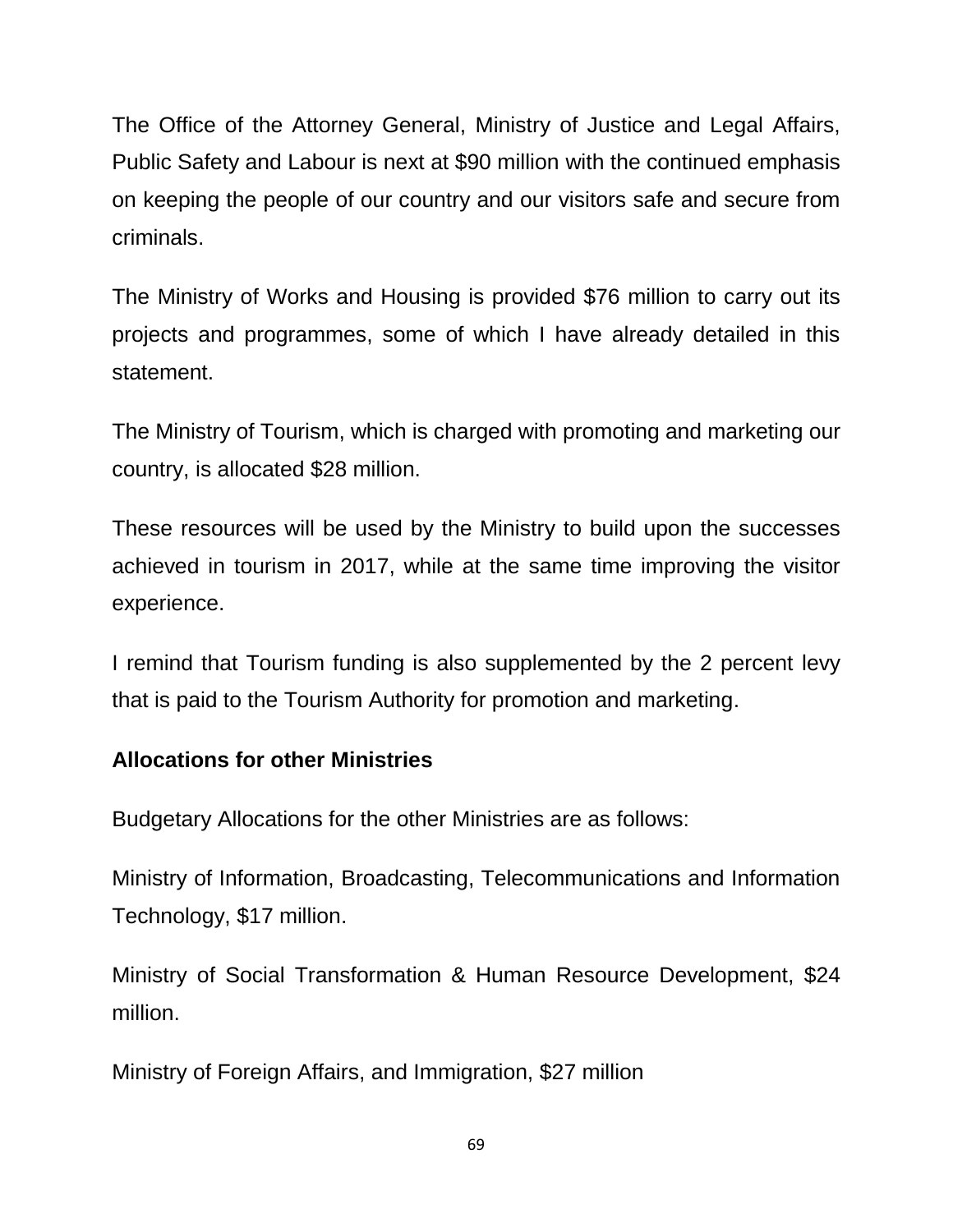Ministry of Agriculture, Lands, Fisheries & Barbuda Affairs, \$20 million Ministry of Public Utilities, Civil Aviation & Transportation, \$8 million Ministry of Trade, Commerce & Industry, Sports, Culture & National Festivals and Community Service, \$30 million

The 2018 budget also includes allocations for:

|           | <b>Office of the Governor General</b> | \$2 million   |
|-----------|---------------------------------------|---------------|
| $\bullet$ | The Legislature                       | \$2 million   |
| $\bullet$ | <b>The Cabinet</b>                    | \$4 million   |
| $\bullet$ | The Judiciary                         | \$2 million   |
| $\bullet$ | <b>The Service Commissions</b>        | \$900,000     |
| $\bullet$ | Audit                                 | \$1million    |
|           | <b>Pensions and Gratuities</b>        | \$77 million  |
|           | <b>Electoral Commission</b>           | \$4 million   |
|           | Ombudsman                             | \$600,000     |
|           | <b>Charges on Public Debt</b>         | \$468 million |

Mr. Speaker, I take this opportunity to present highlights of the Office of the Prime Minister which is allocated \$31 million and the Ministry of Finance and Corporate Governance which receives \$102 million.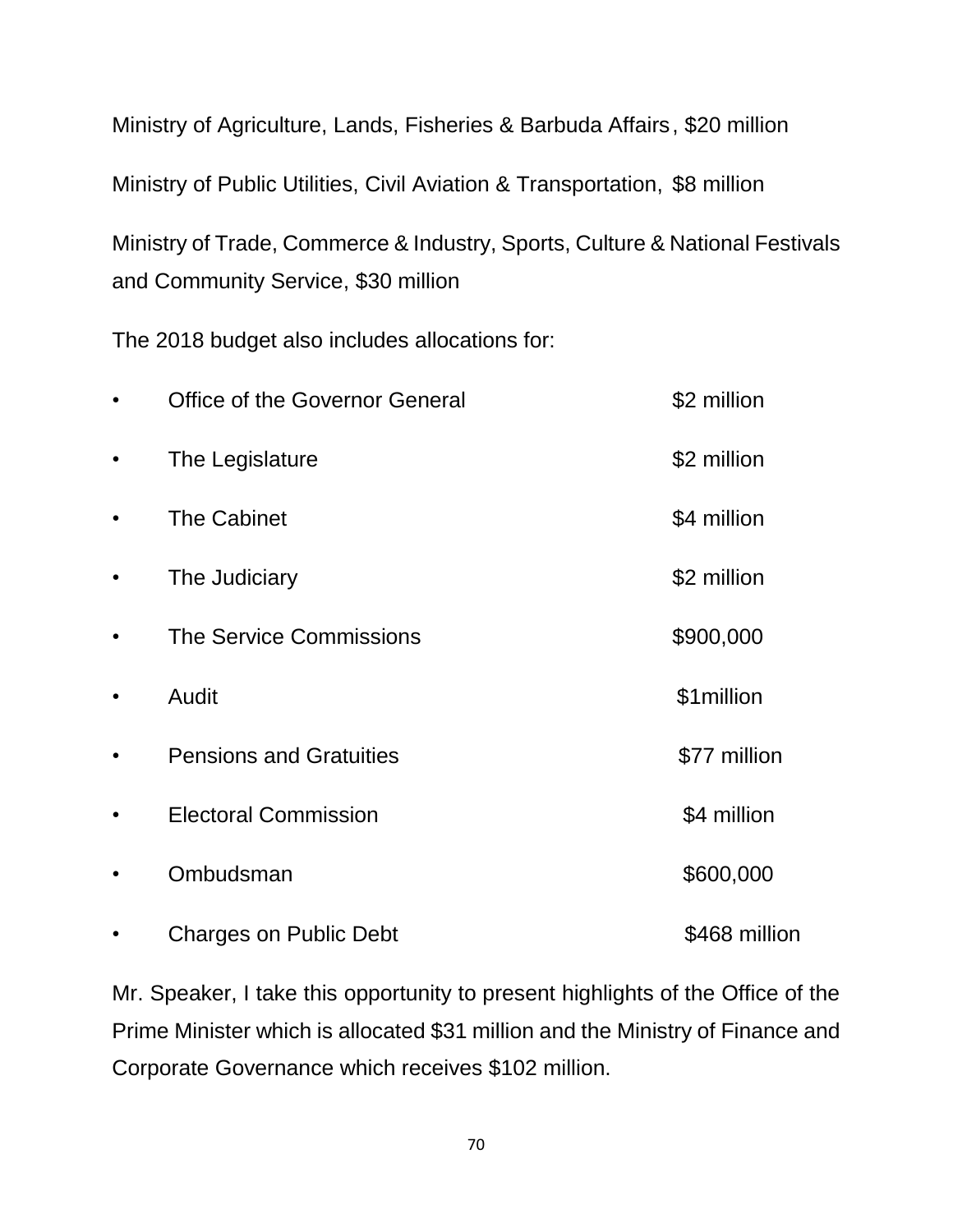Among the strategic focus in these ministries will be the following:

- i. The continued promotion of the Citizenship by Investment Programme, and this was clearly articulated earlier in my speech;
- ii. Developing a Corporate Governance policy and implementing governance training programmes; and
- iii. Continue to strengthen audit controls for revenue collection centers;

### **Capital Expenditure**

Mr. Speaker, I now turn to Capital Expenditure which is budgeted at \$197 million in Budget 2018.

This is about \$91.2 million more than the amount spent in 2017.

As I mentioned earlier, my Government has prioritized road development and road repair and maintenance for 2018.

Therefore, 52 percent or \$102 million of the resources allocated for capital expenditure will be spent on road works.

The other major projects to be undertaken in 2018 include:

Barbuda Rehabilitation, \$21.6 million.

Airport Radar Restoration, \$3.9 million.

Learning Resource Centre Antigua State College (funded by CARICOM Development Fund), \$6.2 million.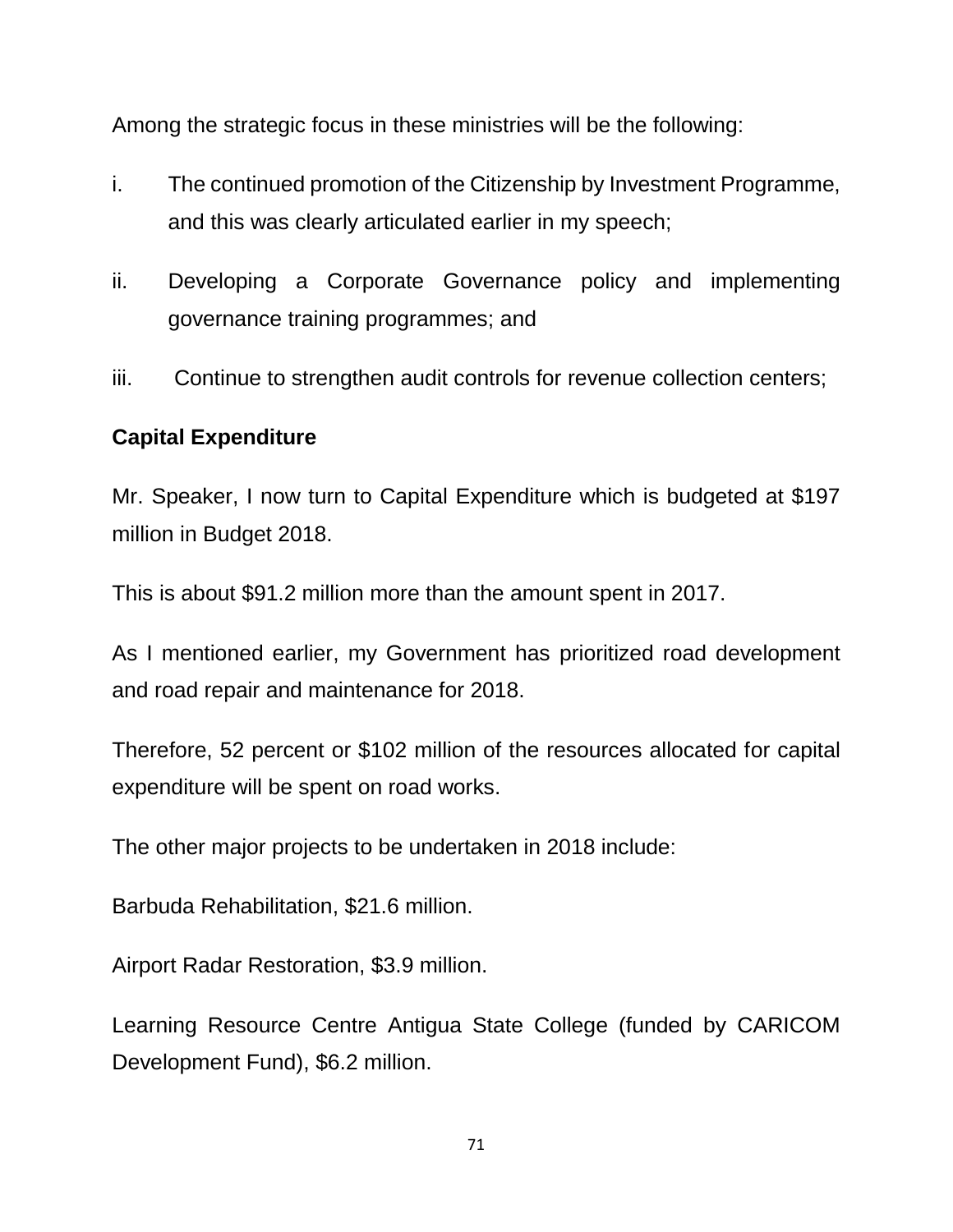Renovation/Upgrade of Police Headquarters and Bolans Police Stations, Computerisation of Police Stations, Renovation and Outfitting of Canine Unit, Establishment of Forensic Science Laboratory, \$12.1million.

Basic Education Project 2 (funded by CDB), \$15.5 million

# **FINANCING**

For 2018, total principal payments amount to \$362.9 million. Based on the budget estimates for 2018, total revenue and grants will be \$970.6 million while total expenditure, excluding principal payments, will be \$1.056 billion.

Mr. Speaker, this means an overall deficit of \$85.5 million is budgeted for fiscal year 2018. Given the expansive infrastructural works to be undertaken by this government in Antigua and in Barbuda it is only expected.

This therefore means that with this overall deficit the financing requirement for 2018 will be \$448.4 million.

This funding gap for 2018 is approximately 57 percent greater than the \$285.3 million projected in 2017 and is driven by the additional expenditure required to rebuild Barbuda and improve infrastructure on both islands.

This funding gap will be financed by the following:

1. Raising \$207.1 million from Securities issued on the Regional Government Securities Exchange (RGSM) and issuance of a Diaspora Bond.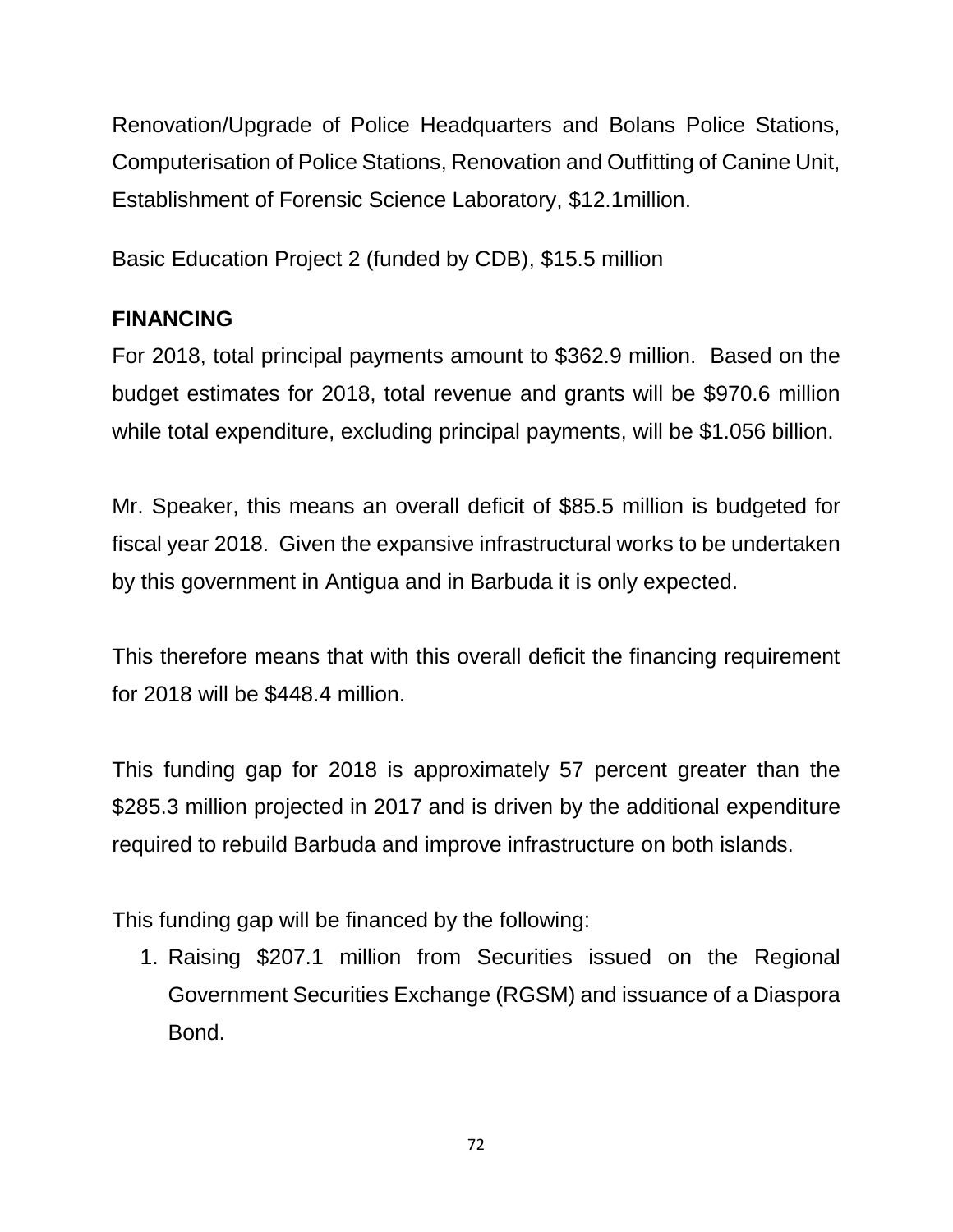2. Loans and advances of \$241.3 million. More than half of this amount represents disbursements from the CDB for road rehabilitation and reconstruction and Barbuda redevelopment.

## **CONCLUDING REMARKS**

Mr. Speaker over the last three and a half years, the Antigua and Barbuda Labour Party Government has done the hard work of restructuring our beloved country's economy from ten years of destruction; from three years of over 20% negative growth; from an IMF programme for bankrupt countries; from massive debt arrears and debilitating fiscal deficits; from financial sector collapse; from mass unemployment; and from pervasive corruption.

The hard work has been done to remove the dark clouds of doom, gloom and hopelessness.

We have erased the deceitful mirage of a bright sunshine Government and exposed the dodgy framework of a trilogy of laws that claimed to embed good governance while maladministration and malfeasance prevailed.

We have replaced the suffocating and pauperizing experience of a shockingly bad, incompetent, government, with strong and creative management of our nation's affairs.

Mr. Speaker, in my State of the Nation address on New Year's Day, and in previous Budget Statements, I have described the conditions of a state teetering on the dark edge of collapse that we inherited in June 2014.

73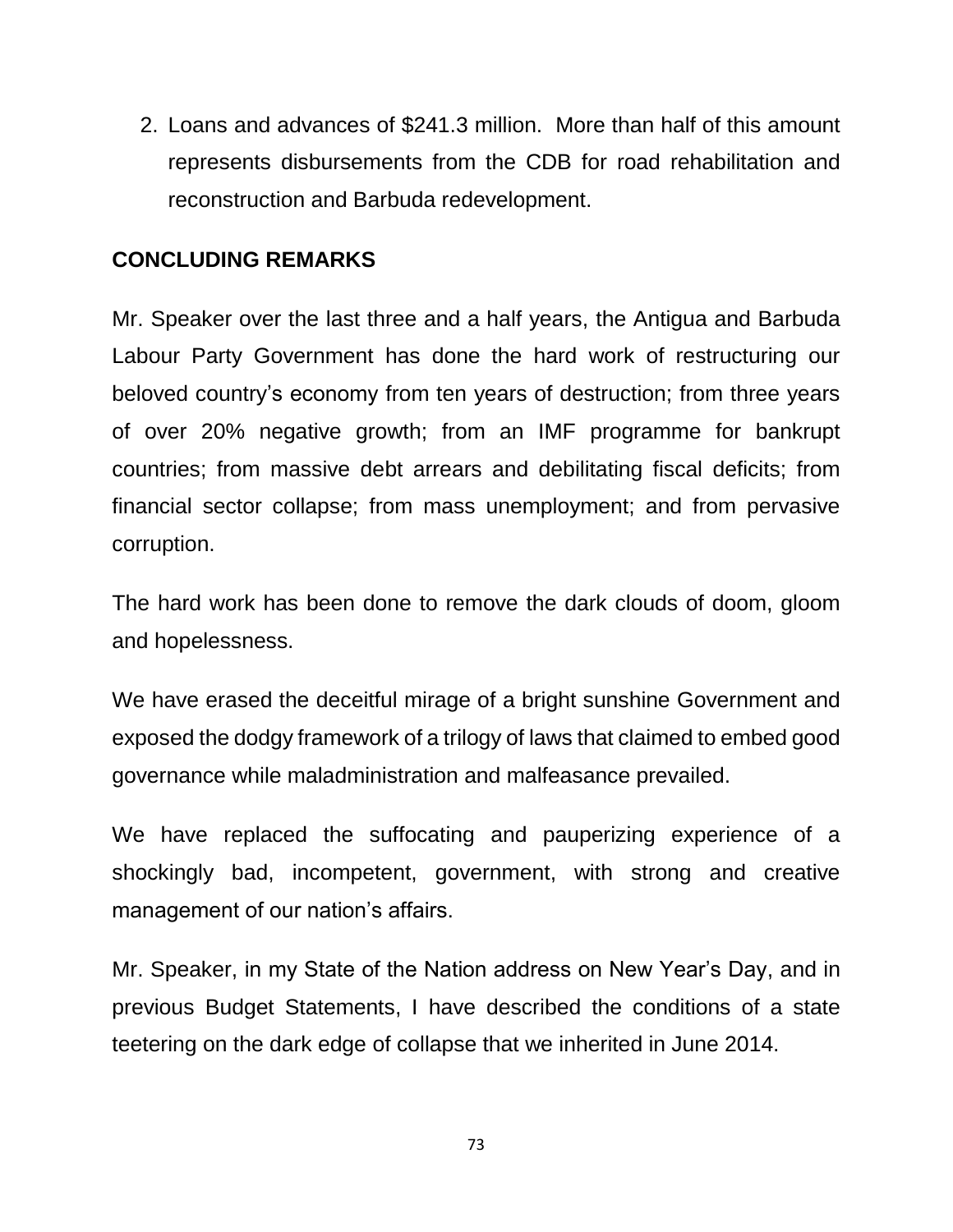I have also given full account of the many ways in which my Government rescued our country and restored dignity and pride to our nation.

In three and a half years, we have transformed this nation from failure to economic prosperity; from joblessness to creation of thousands of new jobs; from no growth to the leading Caribbean nation with the highest growth levels over the past three years; from a nation with one of the highest debt to one of the nations where, according to the IMF, "the government's debt to GDP ratio has been declining from very high levels, reflecting sustained fiscal discipline, debt restructuring and a recovery in growth".

I thank the Minister of State and staff members in the Ministry of Finance and my Cabinet colleagues for their continued commitment to the goal of a prosperous Antigua and Barbuda.

Mr. Speaker, we are a nation that has taken-off.

This year, 2018 we will together be in full economic flight.

I encourage the people of our one nation to buckle up, strap in, and join in this magnificent economic journey.

Let us leave behind the painful memory of the past and look to a brighter future in which we will make our country better for the good of all its people, young, old, of all colours, and of all stations in life.

We have it within ourselves to do it.

Let us show the world the heights to which we in this country can ascend.